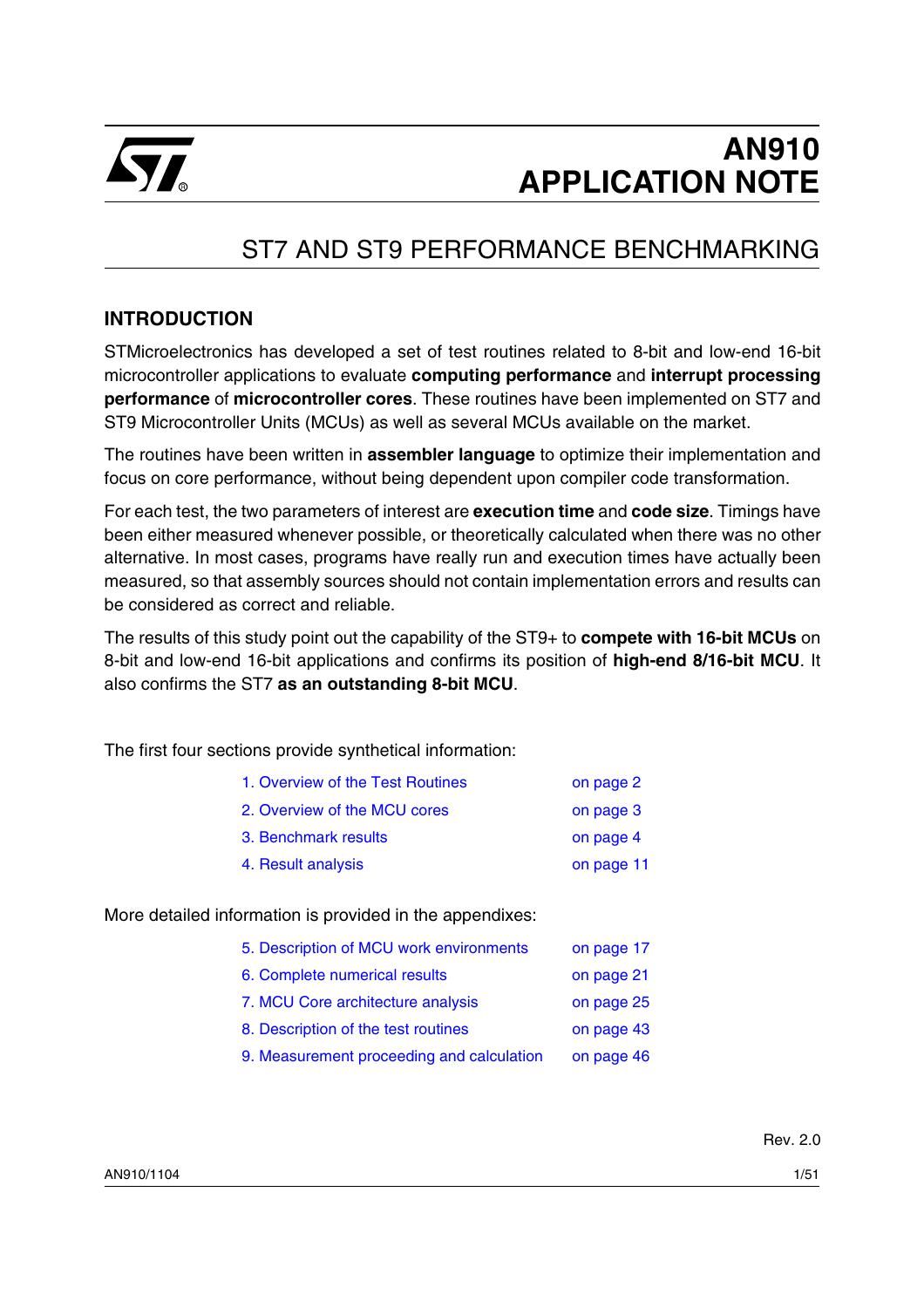# <span id="page-1-0"></span>**1 OVERVIEW OF THE TEST ROUTINES**

Eleven different test routines have been implemented in **assembler language**.

The first ten routines are oriented at measuring **core computing performance**. They are based on known algorithms and represent currently used operations in 8-bit and low-end 16 bit applications. They mix bit, 8-bit and 16-bit operations as many applications do.

This set of tests is described in Table 1.

|  | Table 1. Test routine overview |
|--|--------------------------------|
|  |                                |

| <b>Abbreviated name</b> | <b>Full name</b>              | <b>Description</b>                                                                      | <b>Features stressed</b>                             |
|-------------------------|-------------------------------|-----------------------------------------------------------------------------------------|------------------------------------------------------|
| sieve                   | Eratosthenes sieve            | find prime numbers $\geq 3$ out of<br>8189 elements                                     | 16-bit data computation<br>bit manipulation          |
| $acker(m,n)^{1}$        | Ackermann function            | make recursive function calls<br>number of calls depending upon<br>two parameters (m,n) | function calls<br>stack use                          |
| string                  | String search                 | search a 16-byte string in a 128-<br>character array                                    | 8-bit data block manipulation<br>string manipulation |
| char                    | Character search              | search a byte in a 40-byte array                                                        | 8-bit data manipulation<br>char manipulation         |
| bubble $(n)^2$          | <b>Bubble sort</b>            | sort of a one-dimension array of<br>n 16-bit integers                                   | 16-bit data manipulation<br>integer manipulation     |
| blkmov $(n)^3$          | <b>Block move</b>             | move a n-byte block from a<br>place in memory to another                                | 8-bit data block manipulation<br>block move          |
| convert                 | <b>Block translation</b>      | translate a 121-byte block in a<br>different format                                     | 8-bit data manipulation<br>use of a lookup table     |
| 16 <sub>mul</sub>       | 16-bit integer multiplication | multiplication of two unsigned<br>words giving a 32-bit result                          | 16-bit data computation<br>integer manipulation      |
| shright                 | 16-bit value right shift      | shift a 16-bit value five places to<br>the right                                        | 16-bit data manipulation<br>bit manipulation         |
| bitsrt                  | Bit manipulation              | set, reset, and test of 3 bits in a<br>128-bit array                                    | bit computation<br>bit and 8-bit data manipulation   |

1) The couple of values used are (m,n)=(3,5) and (m,n)=(3,6)

2) The values used are n=10 (words) and n=600 (words)

3) The values used are n=64 (bytes) and n=512 (bytes)

Another test routine handling a timer interrupt has been used to measure **core interrupt processing performance**:

| <b>Abbreviated name</b> | <b>Full name</b> | <b>Description</b>                                                                                       | <b>Features stressed</b> |
|-------------------------|------------------|----------------------------------------------------------------------------------------------------------|--------------------------|
| interrupt               | Timer interrupt  | standard timer input capture or/<br>and output compare interrupt interrupt processing<br>service routine |                          |

17/

A more precise description of the test routines is available in [section](#page-42-0) 8.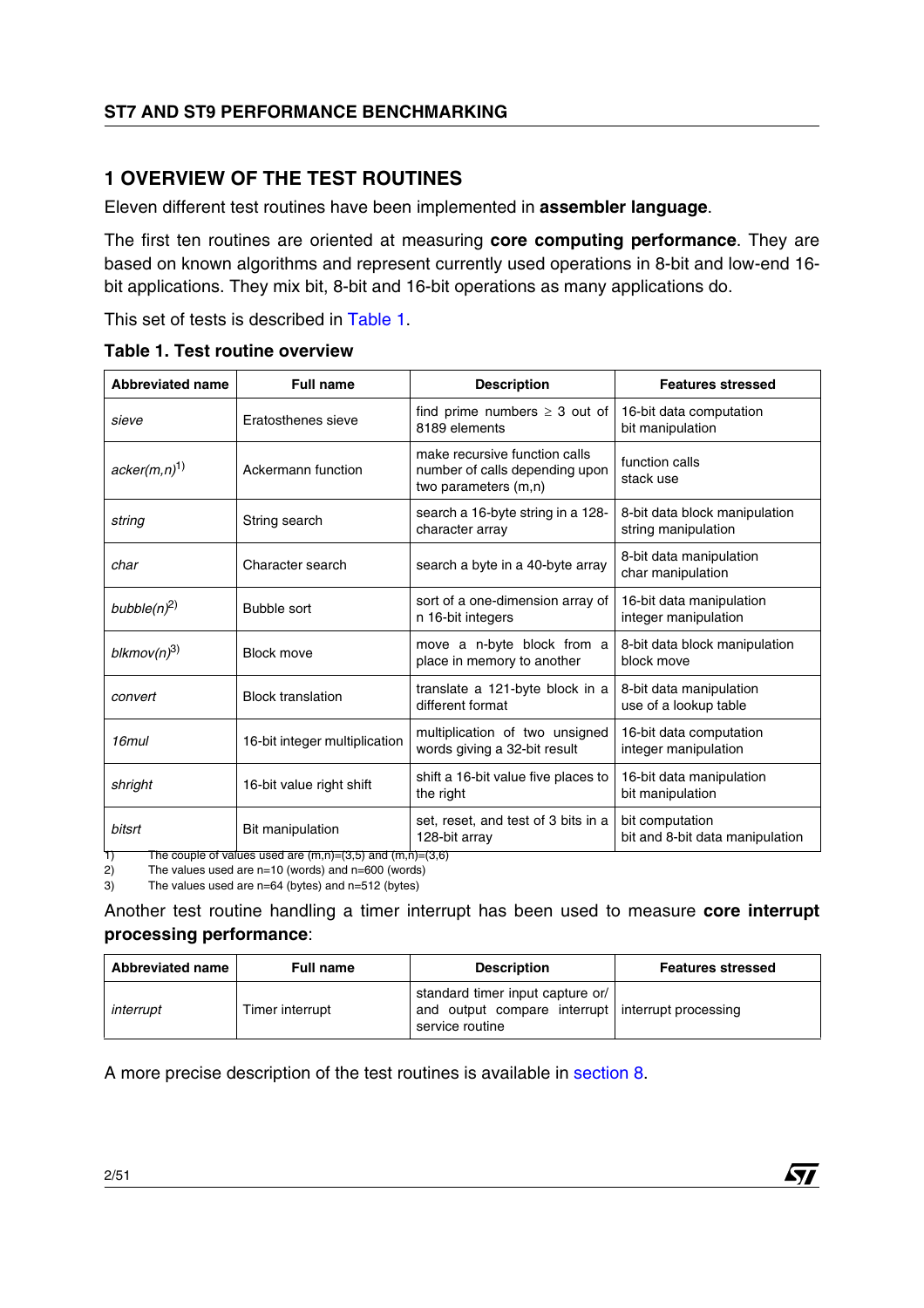# <span id="page-2-0"></span>**2 OVERVIEW OF THE MCU CORES**

The set of MCUs evaluated is composed of various **8-bit, 8/16-bit, and 16-bit microcontrollers** with accumulator, register file or mixed architectures.

Table 2 is an overview of the MCU cores.

#### **Table 2. MCU cores overview**

| <b>MCU</b> name                     | <b>Architecture</b>                     | Short core description                                                                                                                                                                                                                                          | Freq <sup>1</sup> |
|-------------------------------------|-----------------------------------------|-----------------------------------------------------------------------------------------------------------------------------------------------------------------------------------------------------------------------------------------------------------------|-------------------|
| 80C51XA<br><b>PHILIPS</b>           | 16-bit:<br>register file                | eXtended Architecture (XA) of 80C51's - upward compatible<br>8/16-bit register bus - 16-bit data/program memory buses<br>register file programming model with sixteen 16-bit banked registers                                                                   | 20 MHz            |
| 68HC16<br><b>MOTOROLA</b>           | 16-bit;<br>two<br>accumulators          | core architecture superset of 68HC11's - upward compatible<br>accumulator programming model with two 16-bit accumulators, and<br>three 16-bit index registers (all with 4-bit extensions)                                                                       | 16 MHz            |
| 68HC12<br><b>MOTOROLA</b>           | 16-bit;<br>two<br>accumulators          | instruction set is superset of 68HC11's - upward compatible<br>programming model identical to 68HC11's                                                                                                                                                          | 8 MHz             |
| $ST9+$<br><b>STMicroelectronics</b> | 8/16-bit;<br>register file              | evolution of the ST9<br>enhanced clock speed, instruction cycle time<br>enlarged memory space                                                                                                                                                                   | 25 MHz            |
| ST9<br><b>STMicroelectronics</b>    | 8/16-bit;<br>register file              | 8/16-bit architecture; 8-bit register bus - 16-bit memory bus<br>register file programming model with 14 groups of sixteen 8-bit<br>registers, useable as 16-bit registers<br>modular paged registers for access to peripheral registers                        | 12 MHz            |
| H8/300<br><b>HITACHI</b>            | 8/16-bit:<br>register file              | RISC-like architecture and instruction set<br>register file programming model with sixteen 8-bit registers                                                                                                                                                      | 10 MHz            |
| 68HC11<br><b>MOTOROLA</b>           | 8-bit:<br>two<br>accumulators           | market standard 8-bit MCU<br>accumulator programming model with two 8-bit accumulators or<br>one 16-bit accumulator, and two 16-bit index registers                                                                                                             | 4 MHz             |
| 68HC08<br><b>MOTOROLA</b>           | 8-bit:<br>accumulator                   | superset of the 68HC05 - upward compatible<br>enhanced performance and instruction set<br>accumulator programming model with one 8-bit accumulator, and<br>one 16-bit index register                                                                            | 8 MHz             |
| ST7<br><b>STMicroelectronics</b>    | 8-bit;<br>accumulator                   | upward compatible with the 68HC05<br>accumulator programming model with one 8-bit accumulator, and<br>two 8-bit index registers                                                                                                                                 | 4 MHz<br>8 MHz    |
| 80C51<br>INTEL, PHILIPS             | 8-bit; register file<br>and accumulator | mixed accumulator and register file programming model with four<br>banks of eight 8-bit registers (include accumulator), and a 16-bit<br>data pointer                                                                                                           | 20 MHz            |
| <i>KS88</i><br><b>SAMSUNG</b>       | 8-bit:<br>register file                 | core architecture superset of SUPER8's; 8-bit register bus<br>register file programming model with 192 8-bit prime data registers,<br>and two register sets with system/peripheral/data registers                                                               | 8 MHz             |
| 78K0<br><b>NEC</b><br>1)            | 8-bit; register file<br>and accumulator | mixed accumulator and register file programming model with four<br>banks of eight 8-bit or four 16-bit registers (include accumulator)<br>As the goal is to obtain the best of each MCU core, the maximum internal frequency (Freq) available, for each MCU, on | 10 MHz            |

development board has been used (unless other specified). Note that results are directly proportional to this frequency.

A description of the MCU work environments is available in [section](#page-16-0) 5.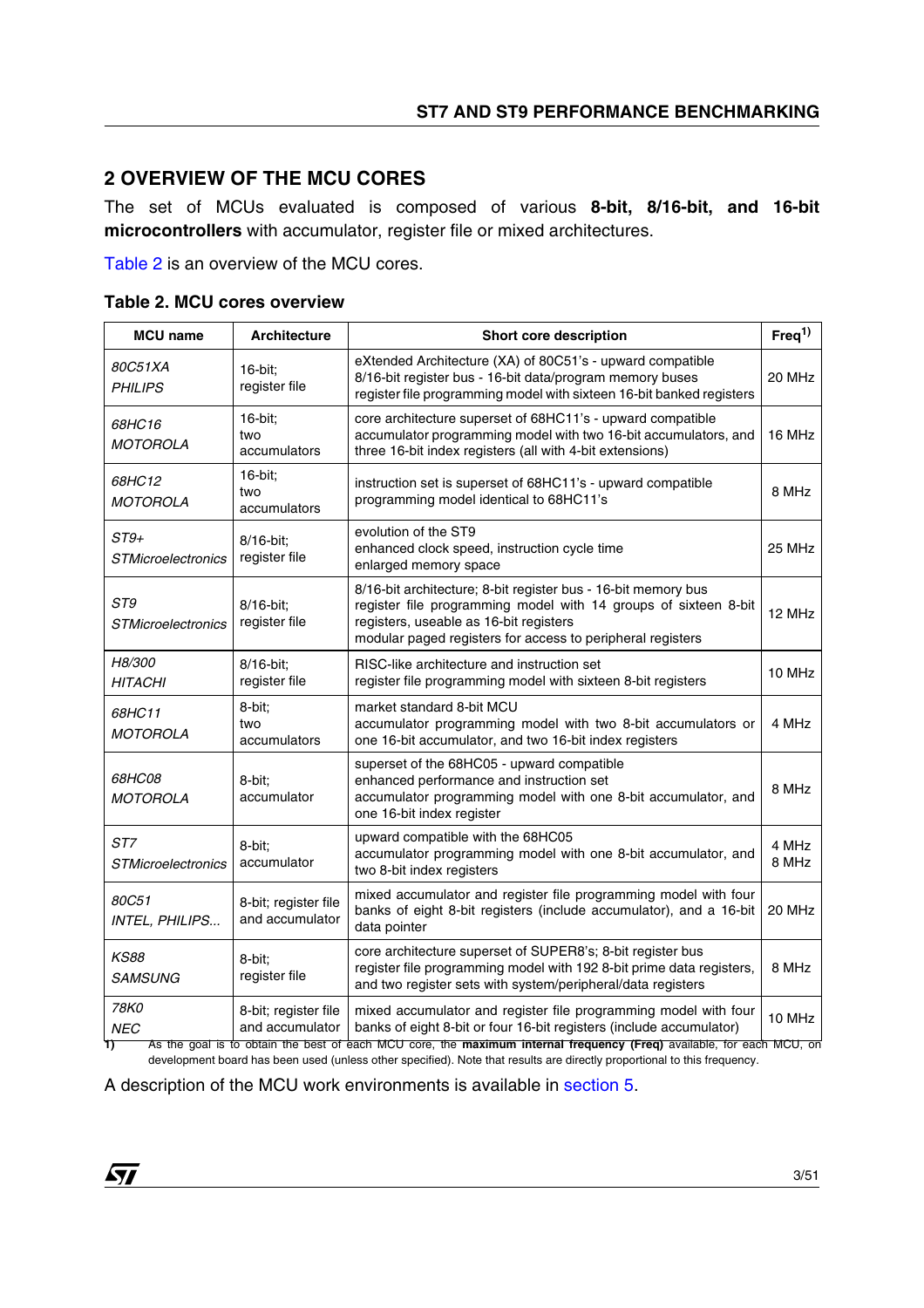# <span id="page-3-0"></span>**3 BENCHMARK RESULTS**

# **3.1 CORE COMPUTING PERFORMANCE**

The two following charts show benchmark results for computing performance. Execution time and code size are presented as **global ratios** taken the **ST9+ as reference**.

Preliminary ratios have been calculated for each test. Using those results, a global execution time ratio and a global code size ratio have been calculated as an average of all ratios. As all the tests could not have been implemented on all MCUs [\(see <Italic>9.2.2 Memory](#page-48-0)  [considerations<Italic end>](#page-48-0)), **one or two different results** are presented for each MCU. The first one, available for all the MCUs, has been calculated with the **reduced set of tests** performed on all the MCUs. The second one, only available for some MCUs, has been calculated with the **full set of tests**.

Refer to [section](#page-45-0) 6 for complete results. Refer to section 9 for measurement proceeding and calculation description.

Figure 1. presents execution time ratios and Figure 2. shows code size ratios.

**Notes:** The reduced set of tests is composed of:

string, char, bubble(10 words), blkmov(64 bytes), convert, 16mul, shright, bitrst

The full set of tests is composed of:

string, char, bubble(10 words), blkmov(64 bytes), convert, 16mul, shright, bitrst, sieve, acker(3,5), acker(3,6), bubble(600 words), blkmov(512 bytes)

The 80C51 results are preliminary results. They may change in later versions.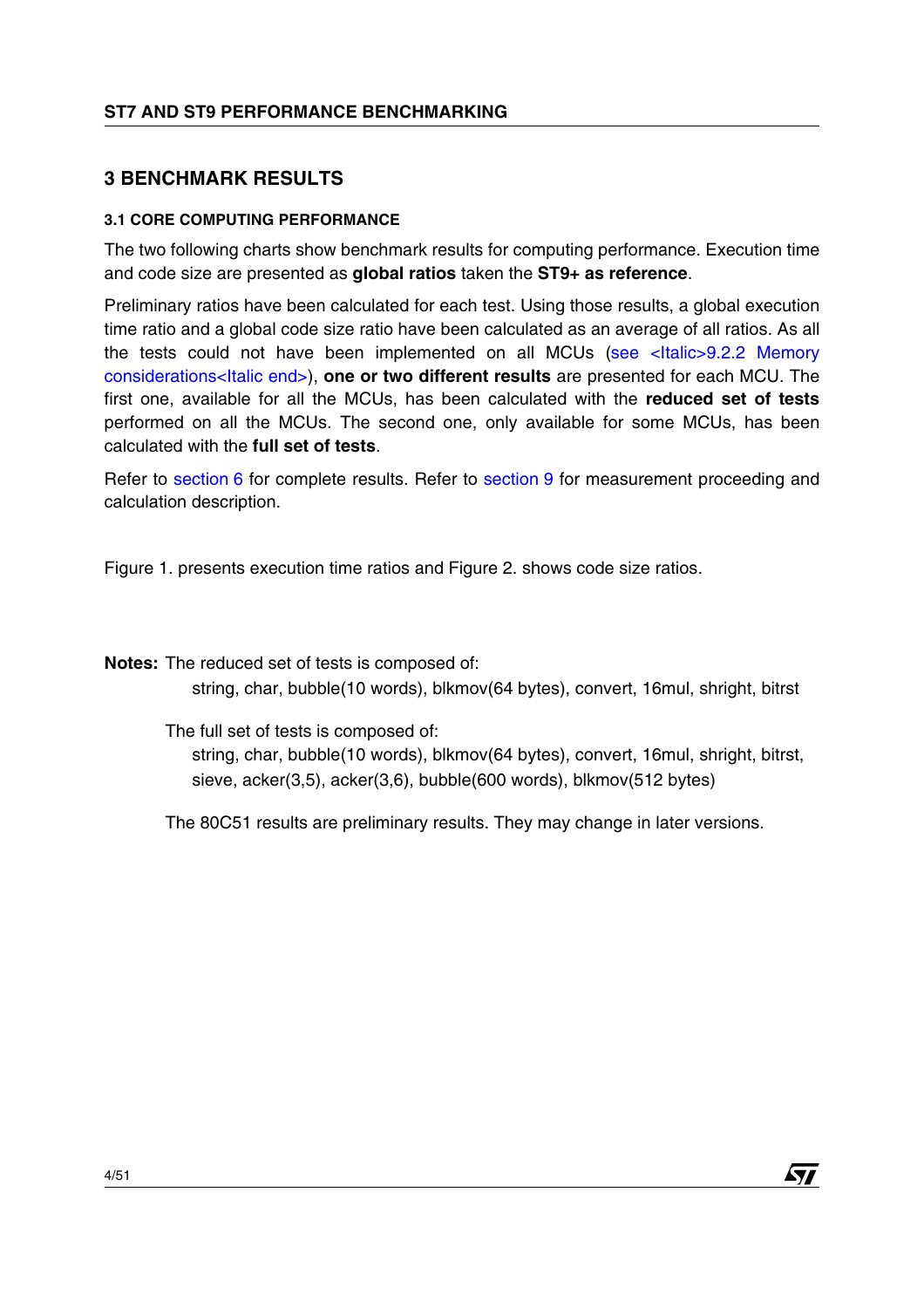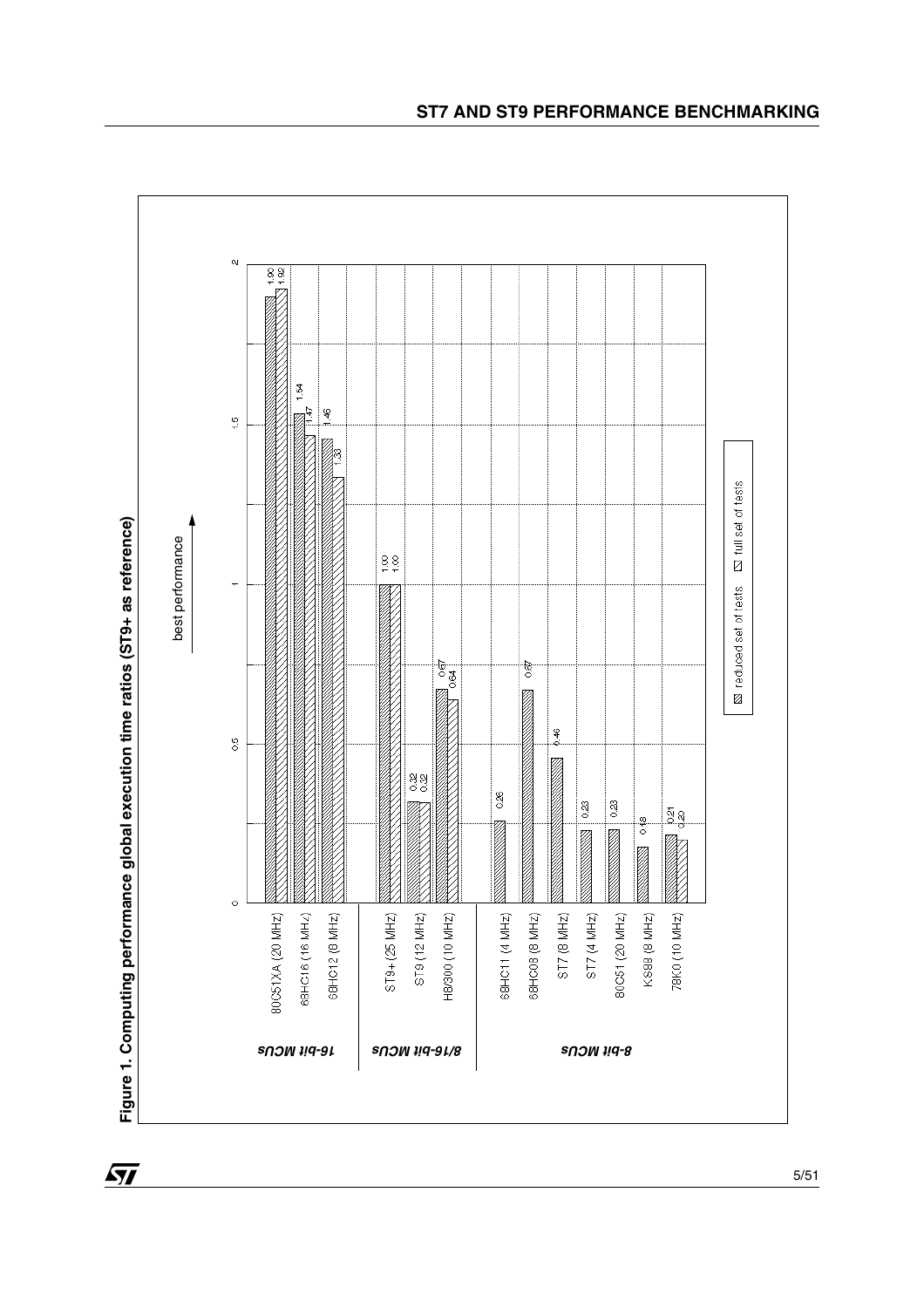

勾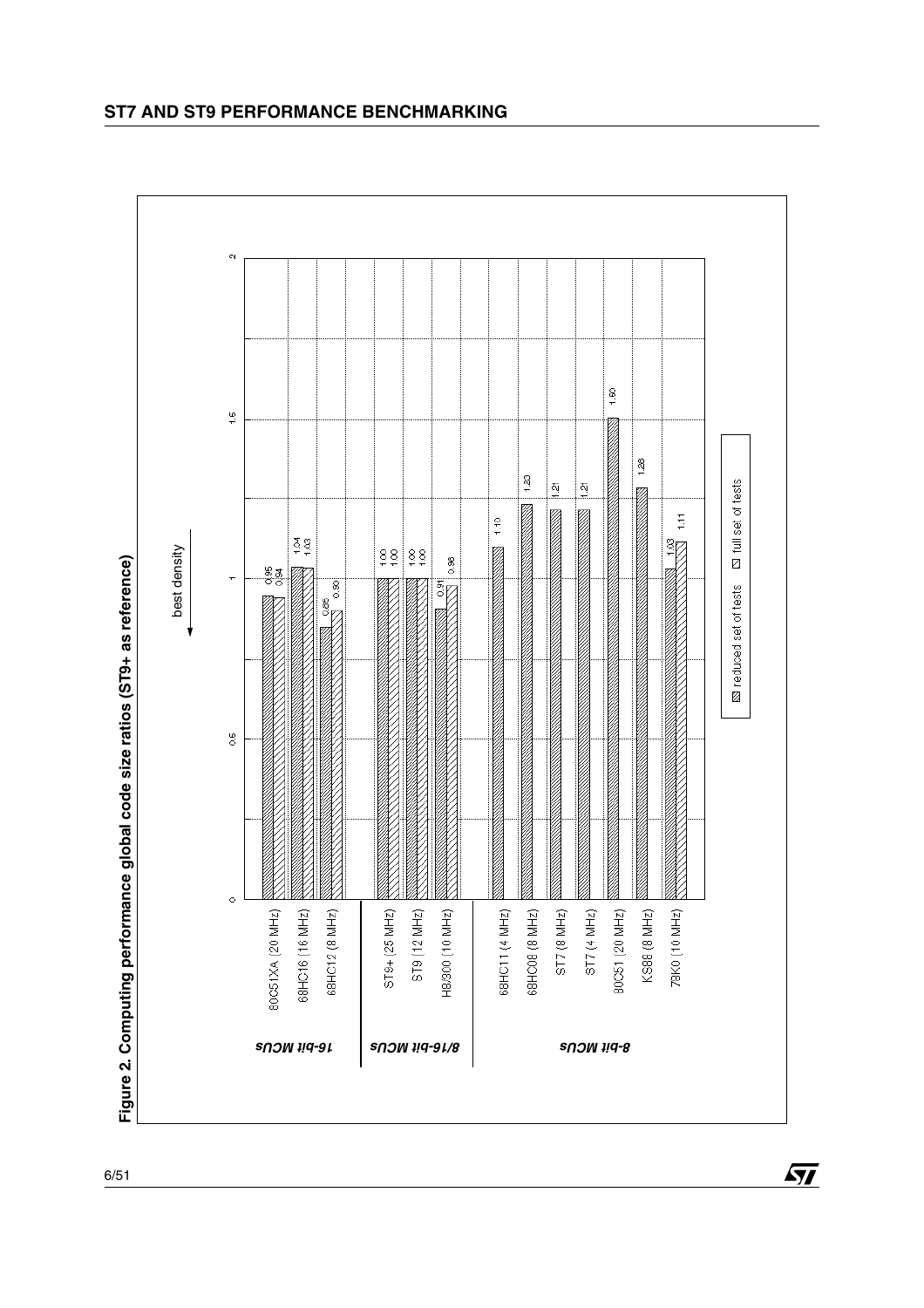### **3.2 CORE INTERRUPT PROCESSING PERFORMANCE**

The three following charts show benchmark results for interrupt processing performance. Execution time results are presented as **time values** (in microseconds), and also as **ratios** taken the **ST9+ as reference**. Code size results are presented as **ratios** taken the **ST9+ as reference**.

Refer to [section](#page-20-0) 6 for complete results and details on calculation.

Figure 3. presents execution time results in microseconds, showing interrupt latency & return time.

Figure 4. presents execution time ratios, and Figure 5. presents code size ratios.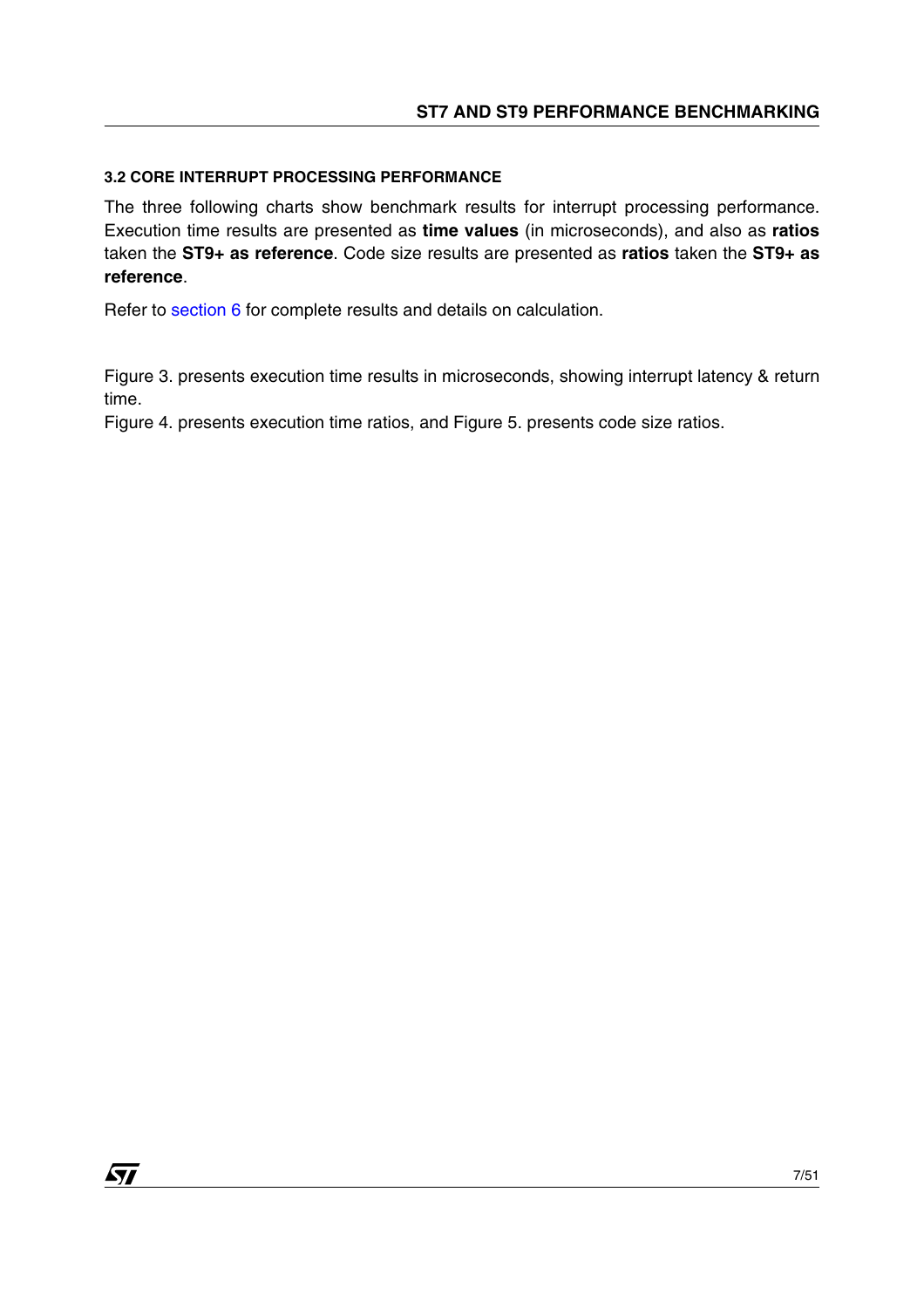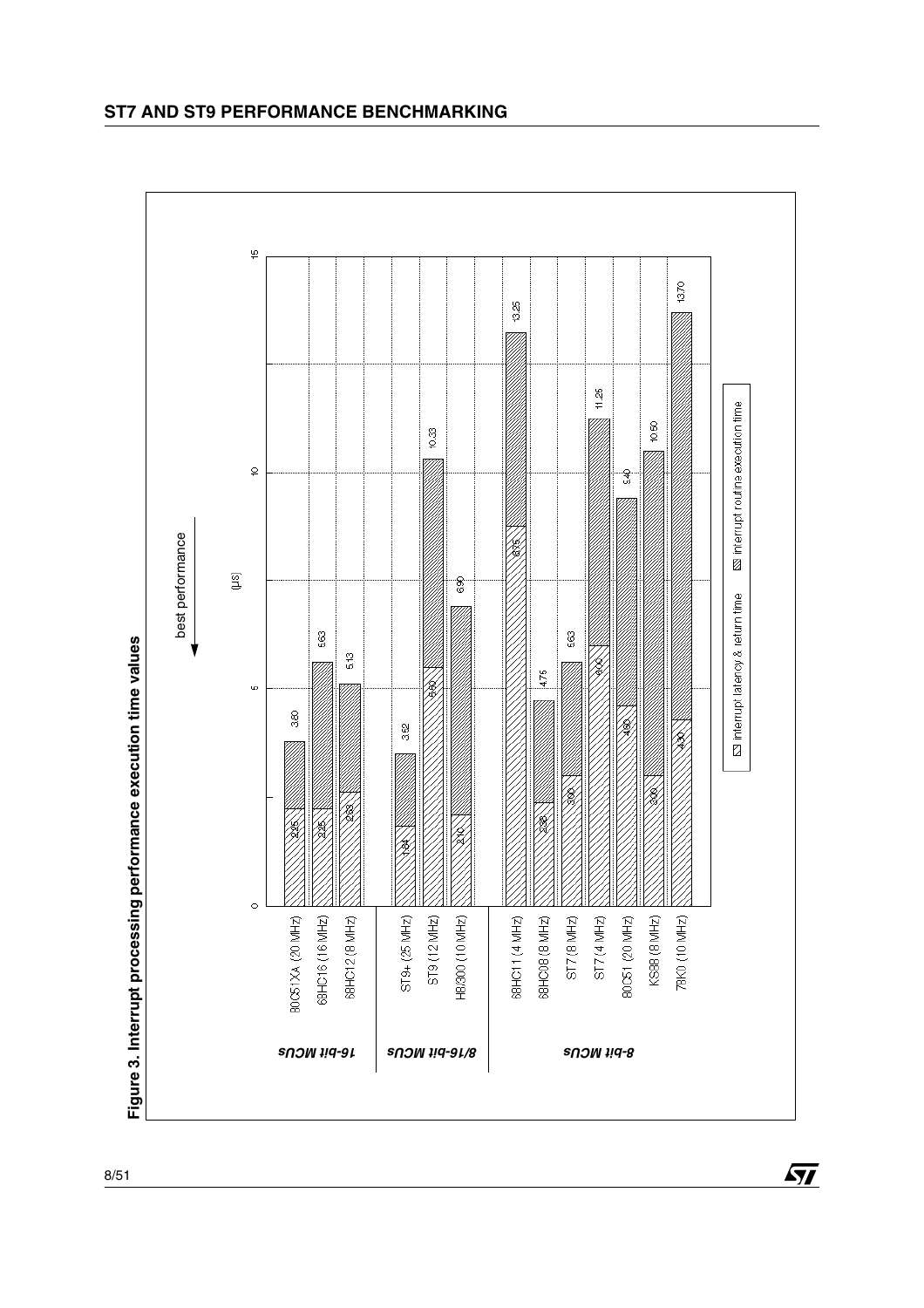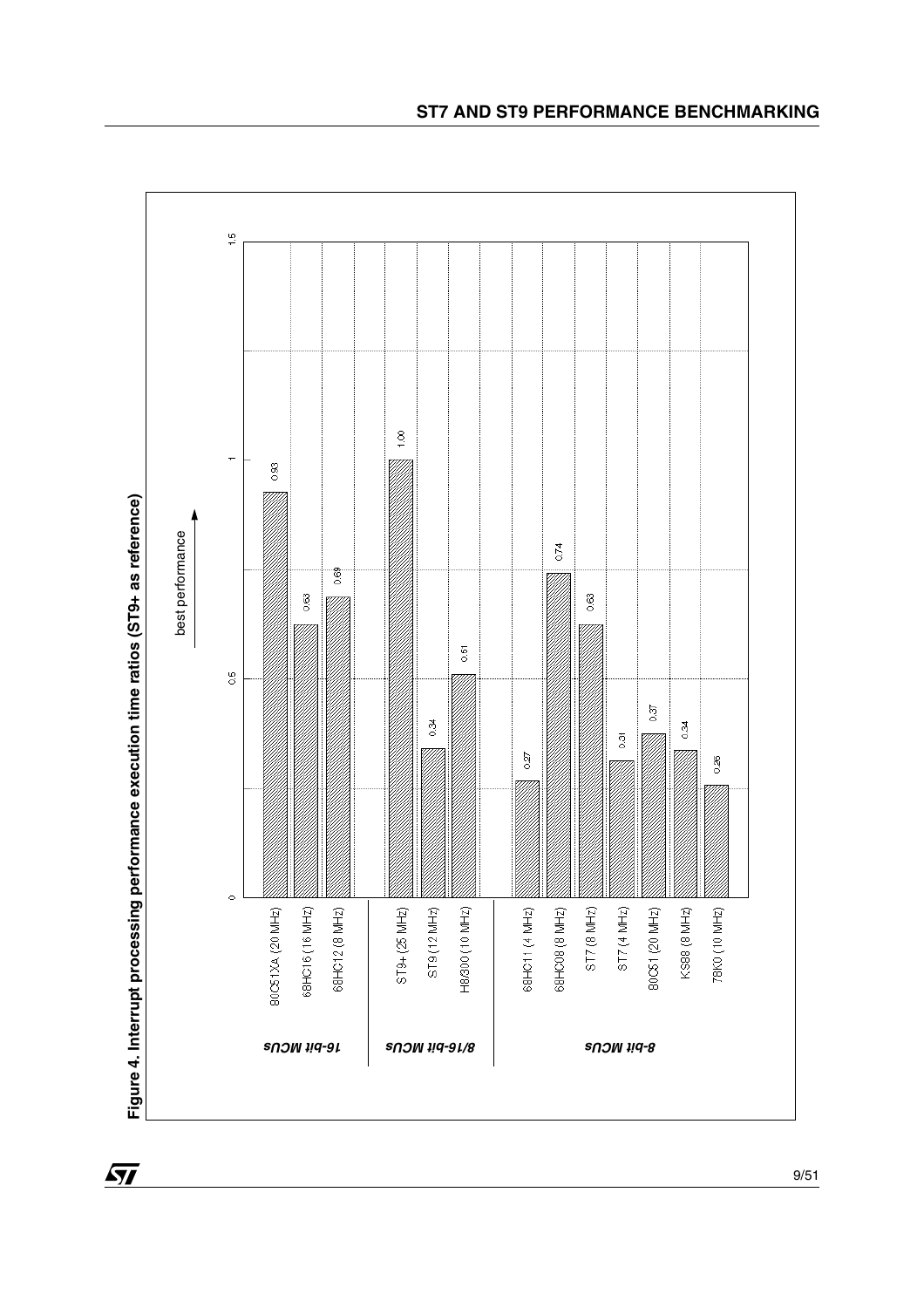

*8/16-bit MCUs 8-bit MCUs 16-bit MCUs*

HB/300 (10 MHZ)

88HC11 (4 MHZ)

68HOOB (8 MHZ)

ST7 (8 MHz)

ST7 (4 MHz)

80CS1 (20 MHz)

KS88 (8 MHz)

78K0 (10 MHz)

ST9+(25 MHz)

ST9 (12 MHz)

10/51

 $\circ$ 

80CS1XA (20 MHz)

68HC16 (16 MHz)

68HC12 (8 MHZ)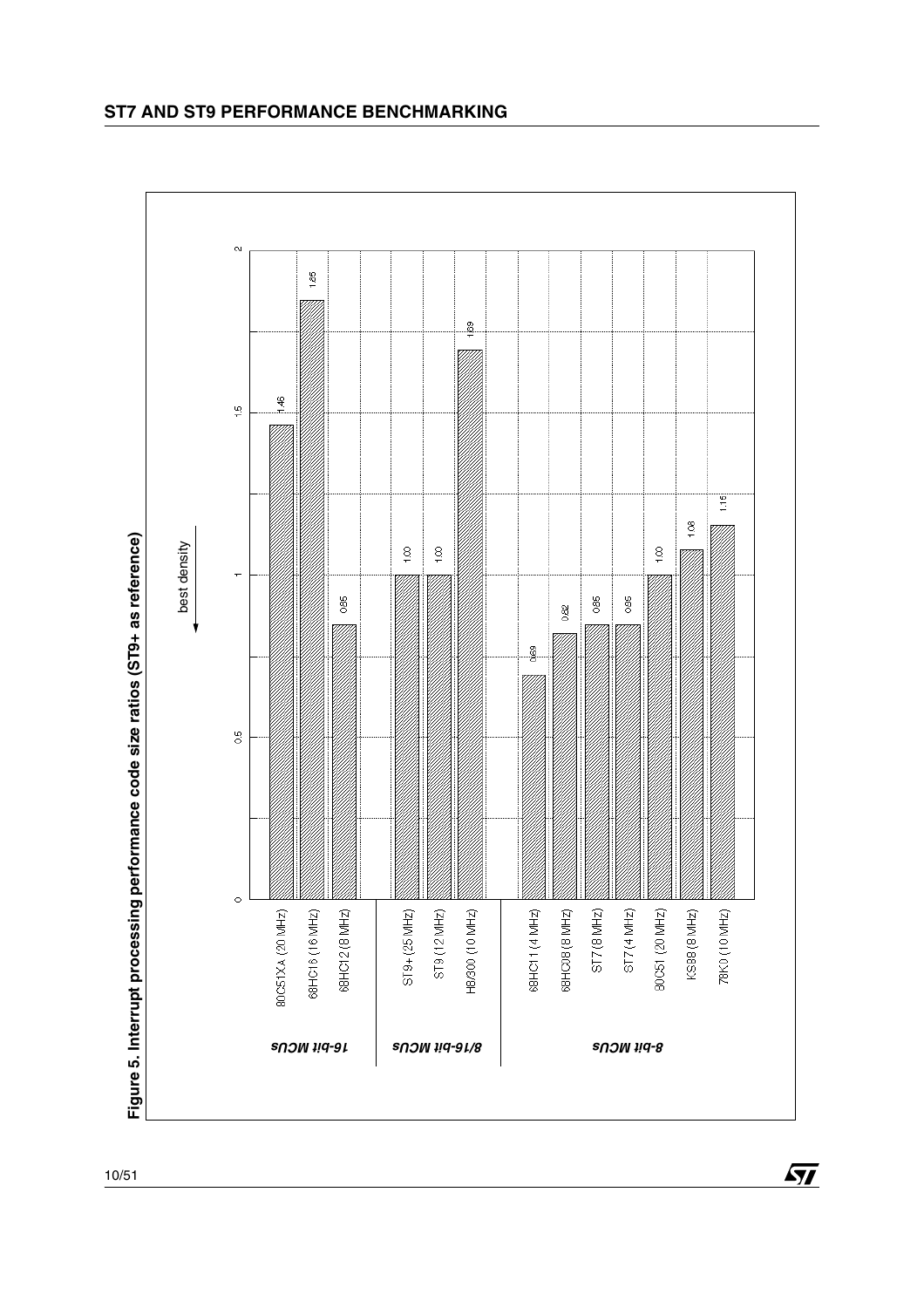# <span id="page-10-0"></span>**4 RESULT ANALYSIS**

This section is an analysis of **computing performance** and **interrupt processing performance** results (for execution time and code size). Based on core architecture analysis (see [section](#page-24-0) 7), two comparisons are presented, pointing out the strong and weak points of each MCU. The first concerns the **high-end to medium-end MCUs versus ST9+**. The second concerns the **medium-end to low-end MCUs versus ST7**.

### <span id="page-10-1"></span>**4.1 PRELIMINARY REMARK**

Results show that the two different ratios, for execution time and code size, calculated with full and reduced sets of tests, are in fact not very different. In most cases, the classification of the MCUs is kept. Thus we can consider that **the reduced set is sufficient** to make the MCU core comparison.

#### **4.2 HIGH-END TO MEDIUM-END MCU ANALYSIS VERSUS ST9+**

The Table 3 presents the strong and the weak points for high-end to medium-end MCUs, compared to the ST9+ MCU.

**Notes:** ICT means Instruction Cycle Time and IL means Instruction Length.

Refer to paragraph <Italic>7.2.2 [Average ICT/CPI and IL<Italic end>](#page-25-0) for details on calculation.

Refer to paragraph <Italic>7.3.4 [ST9+ MCU core<Italic end>](#page-30-0) to see the main characteristics of the **ST9+ MCU core**.

#### **4.2.1 Computing performance results**

**AV** 

Regarding speed, the ST9+ MCU ranks **at the top of 8/16-bit MCUs**. This new version of the ST9 has been improved on several points, including clock per instruction and clock speed. These enhancements have considerably reduced its instruction cycle time. A **large and powerful register file** organized in groups allow the ST9+ to perform **strong computation** (with many registers), have an **easy access to peripheral and i/o port registers** (with paged registers), and manage **multitasking** (with register group pointers). Addressing modes like register pair, register indirect with pre/post-increment, and indexed give the ST9+ the ability to perform **16-bit data computation and manipulation**, easily **manipulate tables** and **move blocks**. A new memory management unit enlarges the **memory space up to 4 Mbytes**. New instructions have been added to handle this new space and improve the **C-language support**.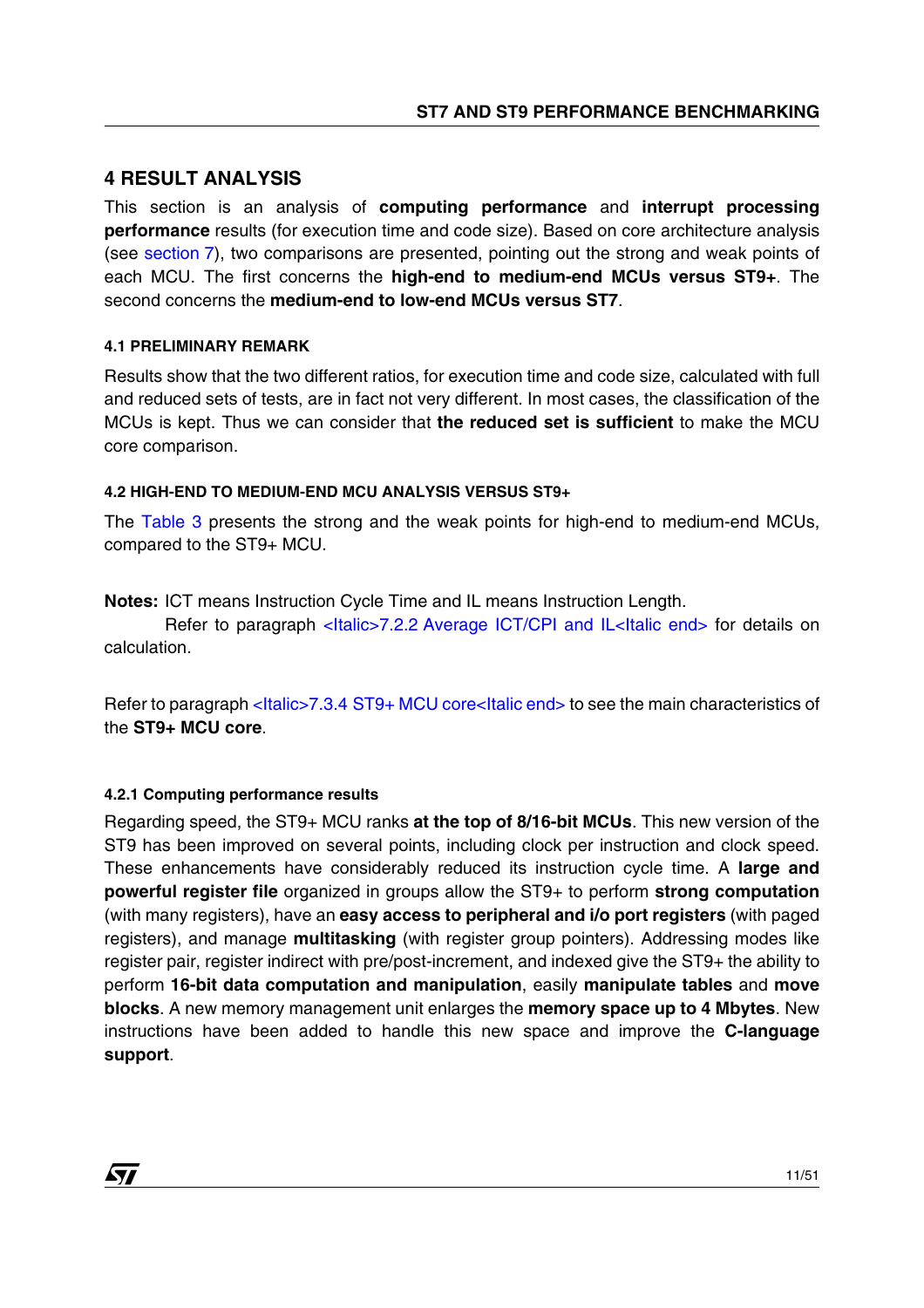Concerning code efficiency, the position of the ST9+ MCU is also **among the best MCUs**. The 16-bit MCUs are only a little better, although favoured by their true 16-bit computing and data manipulation instructions. In the 8/16-bit MCUs, the H8/300 takes a little advantage due to its special block move instruction. But all 8-bit MCUs, even with shorter instruction lengths, have longer code size results.

# **4.2.2 Interrupt processing performance results**

Regarding speed, the ST9+ MCU ranks **at the first position**. The value chart shows that it has the **shortest interrupt latency** but also an interrupt routine execution time which is among the best. These results show that its interruption management and instruction cycle time have been considerably enhanced. The register groups bring in addition **fast context switching** capabilities.

Some 8-bit MCUs, such as the 68HC08, work quite well in this test. But their performance must be moderated because such MCUs can manage only one interrupt at the time and so cast off a complex arbitration phase. The interrupt management of the ST9+ is **one of the more advanced**, allowing **nested interrupts** with full **software programmable priorities** and **program priority level control**.

Code efficiency results for interrupt processing performance are not really significant. The code represents only a very small part of an entire interrupt service routine, and so no conclusion can be made.

# **4.2.3 Conclusion**

Global results and all its characteristics allow the ST9+ to **compete with the true 16-bit MCUs** on 8-bit and low-end 16-bit applications, and confirm its position of **high-end 8/16-bit MCU**.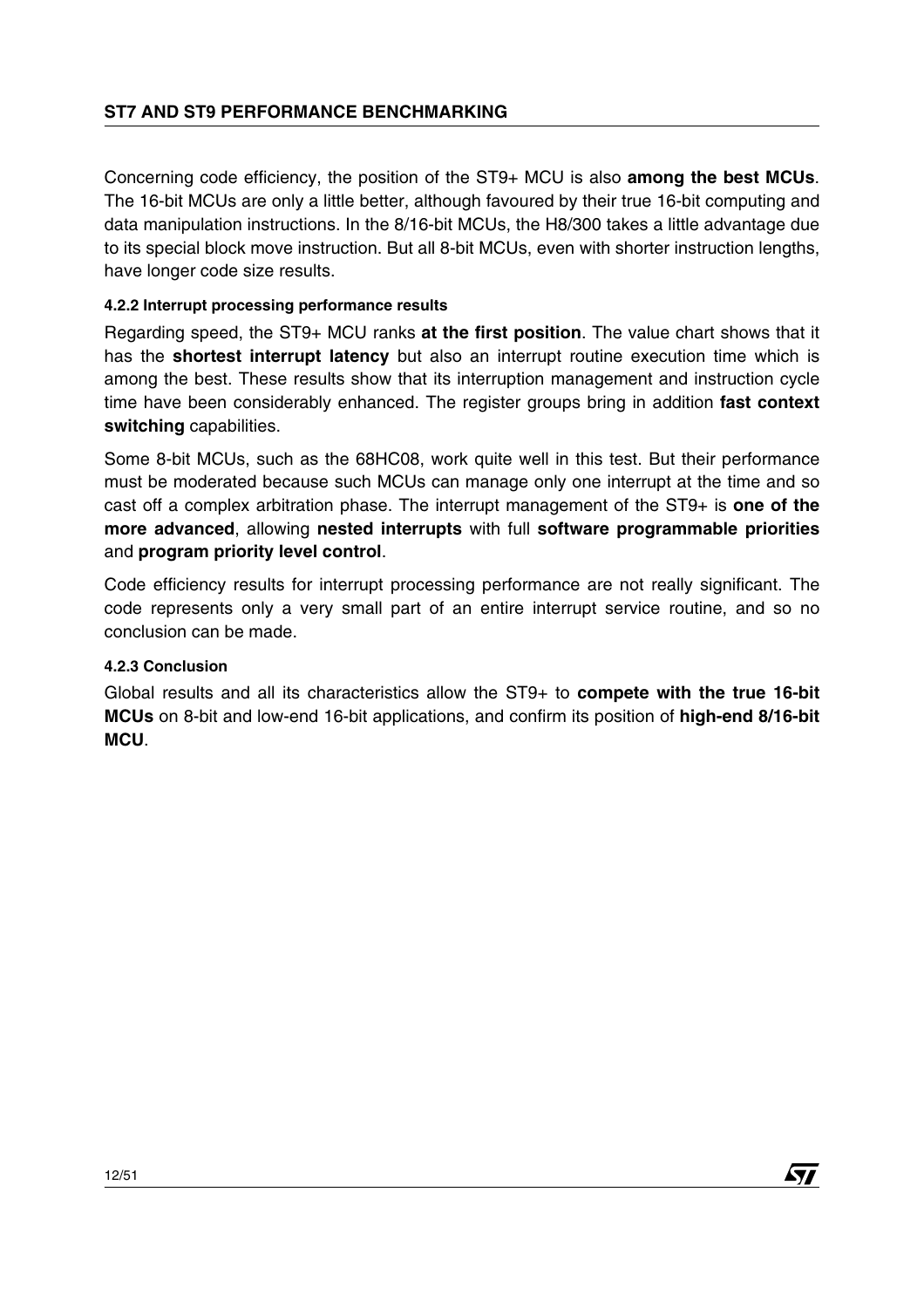| <b>MCU</b>               |                                                                     | <b>Strong points</b>                                                                                                                |                                                                       | <b>Weak points</b>                                                                         |
|--------------------------|---------------------------------------------------------------------|-------------------------------------------------------------------------------------------------------------------------------------|-----------------------------------------------------------------------|--------------------------------------------------------------------------------------------|
|                          | instruction processing: 7-byte prefetch queue<br>fast 8/16-bit ALU: | predecoding<br>16-bit datapath                                                                                                      | address alignment:                                                    | even jump/branch address<br>even word operand address<br>NOP instructions in assembly      |
| 80C51XA                  | short average ICT:<br>special addr. modes:                          | 600 ns 8x8 multiplication<br>250 to 300 ns<br>indirect with 8/16 offset or<br>auto-increment                                        | lacking addr. modes:                                                  | code<br>no indexed addressing                                                              |
| (20 MHz)                 | special instructions:                                               | compare & branch like<br>decrement & branch like<br>memory-to-memory moves                                                          |                                                                       |                                                                                            |
|                          | multitasking:<br>large memory space:<br>interrupt processing:       | context switching capabilities<br>up to 16 Mbytes<br>nested mode<br>4-bit program priority register<br>programmable priority levels |                                                                       |                                                                                            |
|                          | instruction processing:                                             | 3-stage prefetch queue                                                                                                              | address alignment:                                                    | performance penalty if odd                                                                 |
|                          | fast 8/16/32-bit ALU:<br>short average ICT:                         | predecoding<br>16-bit datapath<br>625 ns 8x8 multiplication<br>375 to 440 ns                                                        | instruction lengths:<br>lacking addr. modes:<br>lacking instructions: | word operand addresses<br>only even<br>no direct addressing<br>index register manipulation |
| 68HC16                   | special addr. modes:                                                | post-modified indexed<br>with 8-bitoffset                                                                                           |                                                                       | compare & branch like<br>decrement & branch like                                           |
| (16 MHz)                 | special instructions:<br>multitasking:                              | memory-to-memory moves<br>context switching capabilities                                                                            |                                                                       |                                                                                            |
|                          | large memory space:                                                 | up to 1 Mbyte<br>up to 16 Mbytes with memory<br>expansion module                                                                    |                                                                       |                                                                                            |
|                          | interrupt processing:                                               | nested mode<br>3-bit program priority register<br>programmable priority levels                                                      |                                                                       |                                                                                            |
|                          | instruction processing:                                             | 2-stage prefetch queue<br>predecoding                                                                                               | multitasking:                                                         | need memory expansion<br>module                                                            |
|                          | fast 8/16-bit ALU:                                                  | 20-bit datapath<br>375 ns 8x8 multiplication                                                                                        | interrupt processing:                                                 | one interrupt at a time<br>recommended                                                     |
| <i>68HC12</i><br>(8 MHz) | short average ICT:<br>special addr. modes:                          | 375 to 500 ns<br>auto-incr/decrement indexed<br>accumulator offset indexed                                                          |                                                                       | no program priority register<br>hardware fixed priorities                                  |
|                          | special instructions:                                               | memory-to-memory moves<br>incr/decrement & branch like<br>test & branch like                                                        |                                                                       |                                                                                            |
|                          | large memory space:                                                 | up to 4 Mbytes with memory<br>expansion module                                                                                      |                                                                       |                                                                                            |
|                          | instruction encoding:<br>short average IL:                          | risc-like encoding<br>2 to 3 bytes                                                                                                  | instruction processing:<br>medium 8/16-bit ALU:                       | standard (no prefetch)<br>1400 ns 8x8 multiplication                                       |
|                          | special addr. modes:                                                | register indirect, 16-bit offset<br>or pre/post-increment                                                                           | medium average ICT:                                                   | 500 to 600 ns<br>16-bit shifts/rotations                                                   |
| H8/300                   | special instructions:                                               | block moves                                                                                                                         | lacking instructions:                                                 | compare & branch like<br>decrement & branch like                                           |
| (10 MHz)                 |                                                                     |                                                                                                                                     | multitasking:<br>memory space:                                        | no special capabilities<br>64 kbytes                                                       |
|                          |                                                                     |                                                                                                                                     | interrupt processing:                                                 | one interrupt at a time<br>recommended<br>no program priority register                     |
|                          |                                                                     |                                                                                                                                     |                                                                       | hardware fixed priorities                                                                  |

**Table 3. High-end to low-end MCU strong and weak points**

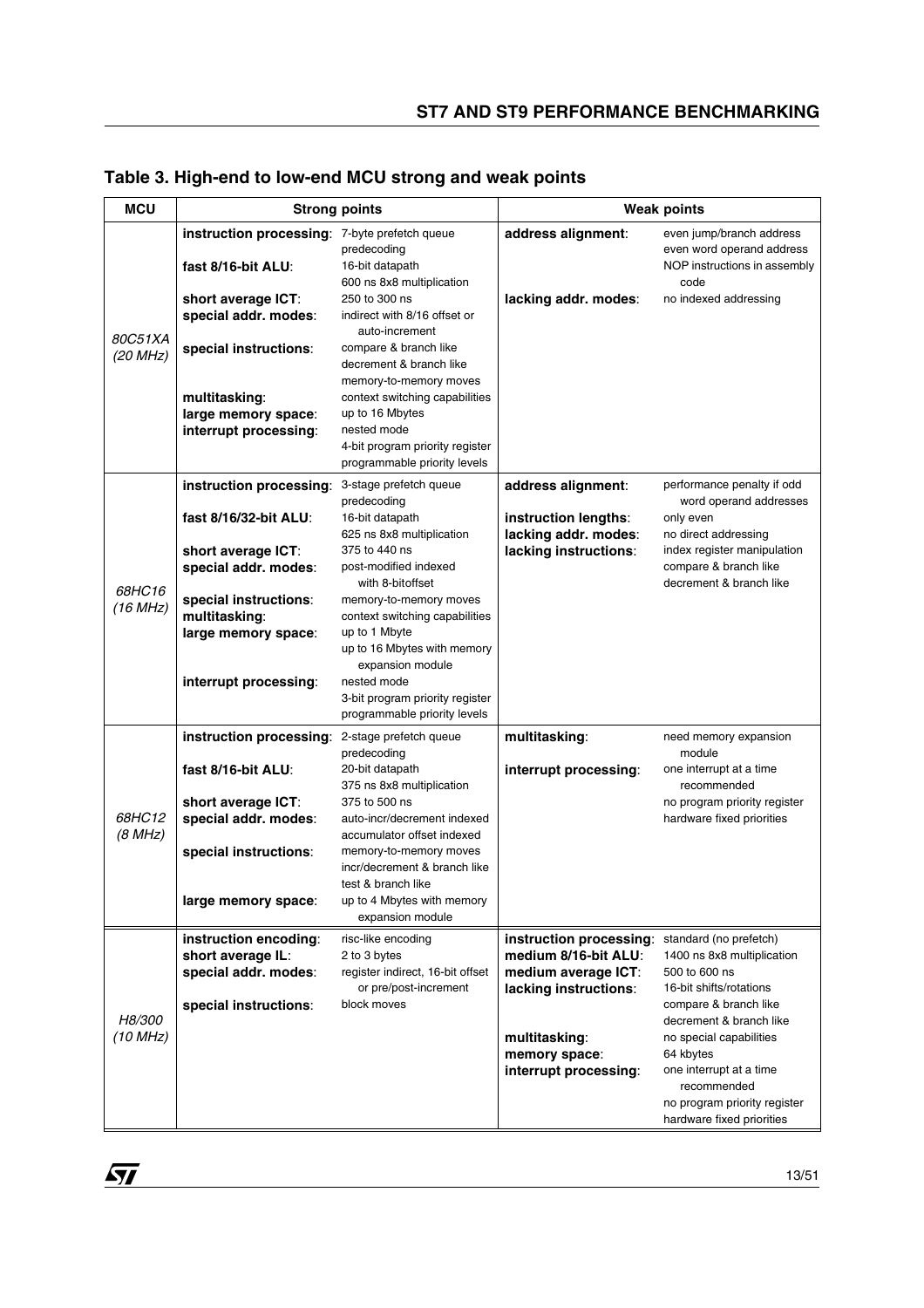| <b>MCU</b>        |                                                                    | <b>Strong points</b>                                                                                 |                                                                                                                                                          | <b>Weak points</b>                                                                                                                                                                                                                                                         |
|-------------------|--------------------------------------------------------------------|------------------------------------------------------------------------------------------------------|----------------------------------------------------------------------------------------------------------------------------------------------------------|----------------------------------------------------------------------------------------------------------------------------------------------------------------------------------------------------------------------------------------------------------------------------|
| 68HC11<br>(4 MHz) |                                                                    |                                                                                                      | instruction processing:<br>medium 8/16-bit ALU:<br>long average ICT:<br>lacking instructions:<br>multitasking:<br>memory space:<br>interrupt processing: | standard (no prefetch)<br>2500 ns 8x8 multiplication<br>1500 to 1750 ns<br>compare & branch like<br>decrement & branch like<br>no special capabilities<br>64 kbytes<br>one interrupt at a time<br>recommended<br>no program priority register<br>hardware fixed priorities |
|                   | instruction processing:<br>fast 8-bit ALU:<br>special addr. modes: | 1-byte prefetch queue<br>8-bit datapath<br>625 ns 8x8 multiplication<br>indexed with 8-bit offset or | medium average ICT:<br>lacking addr. modes:<br>multitasking:<br>interrupt processing:                                                                    | 500 to 625 ns<br>no indirect addressing<br>no special capabilities<br>one interrupt at a time                                                                                                                                                                              |
| 68HC08<br>(8 MHz) | special instructions:                                              | post-increment<br>memory-to-memory moves                                                             |                                                                                                                                                          | recommended<br>no program priority register                                                                                                                                                                                                                                |
|                   | large memory space:                                                | compare & branch like<br>decrement & branch like<br>up to 4 Mbytes with memory<br>expansion module   |                                                                                                                                                          | hardware fixed priorities                                                                                                                                                                                                                                                  |

 $\sqrt{M}$ 

# **Table 3. High-end to low-end MCU strong and weak points** (cont'd)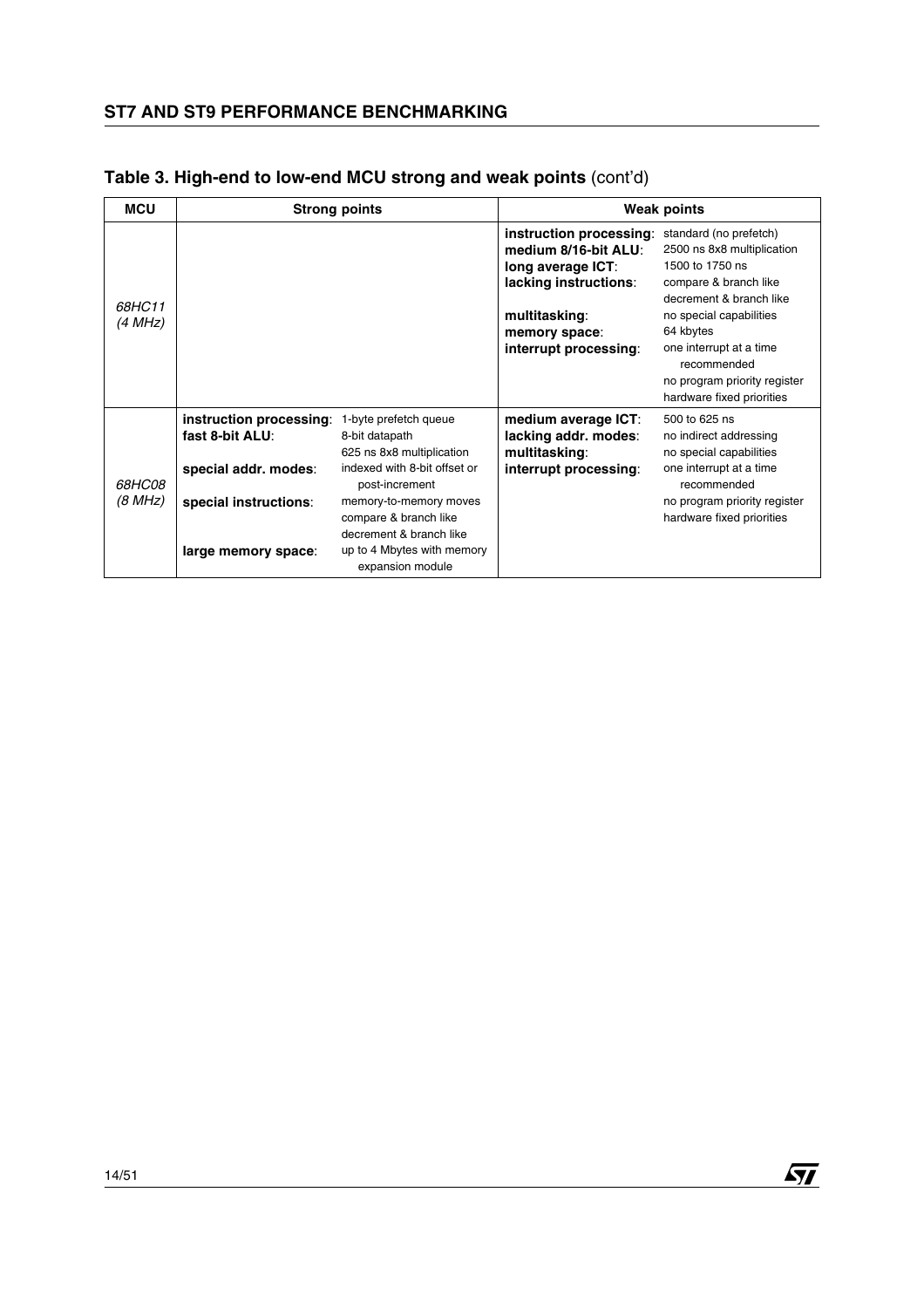### **4.3 MEDIUM-END TO LOW-END MCU ANALYSIS VERSUS ST7**

The Table 4 presents the strong and the weak points for medium-end to low-end MCUs, compared to the ST7 MCU.

**Notes:** ICT means Instruction Cycle Time and IL means Instruction Length.

Refer to paragraph <Italic>7.2.2 [Average ICT/CPI and IL<Italic end>](#page-25-0) for details on calculation.

Refer to paragraph <Italic>7.3.9 [ST7 MCU core<Italic end>](#page-35-0) to see the main characteristics of the **ST7 MCU core**.

### **4.3.1 Computing performance results**

Regarding speed, the ST7 MCU takes **the second position** just below the newly arrived 68HC08. With no prefetch mechanism, it comes even so ahead of all the other MCUs. A **short clock per instruction** added to a standard frequency explains its short instruction cycle time and its advantageous position. The two index registers and the indirect addressing mode allow the ST7 to easily perform **data manipulation** like **table manipulation** and **block move**. A direct addressing mode in a 256-byte zero page give a **rapid access to important data and peripheral registers**.

Concerning code efficiency, the ST7 MCU ranks **among the 8-bit MCUs**, very closely above the 68HC08. A standard instruction length explains its average position.

# **4.3.2 Interrupt processing performance results**

Regarding speed, the ST7 MCU ranks **very close to the 68HC08**. A longer instruction cycle time explains this tiny gap. The strong point of its interrupt management is the **automatic stacking** of the cpu state, accumulator and index register. This process eliminates software stacking, and so saves time and space.

Code efficiency results for interrupt processing performance are not really significant. The code represents only a very small part of an entire interrupt service routine, and so no conclusion can be made.

# **4.3.3 Conclusion**

47

Global results and all its characteristics confirm the ST7 **as an outstanding 8-bit MCU**.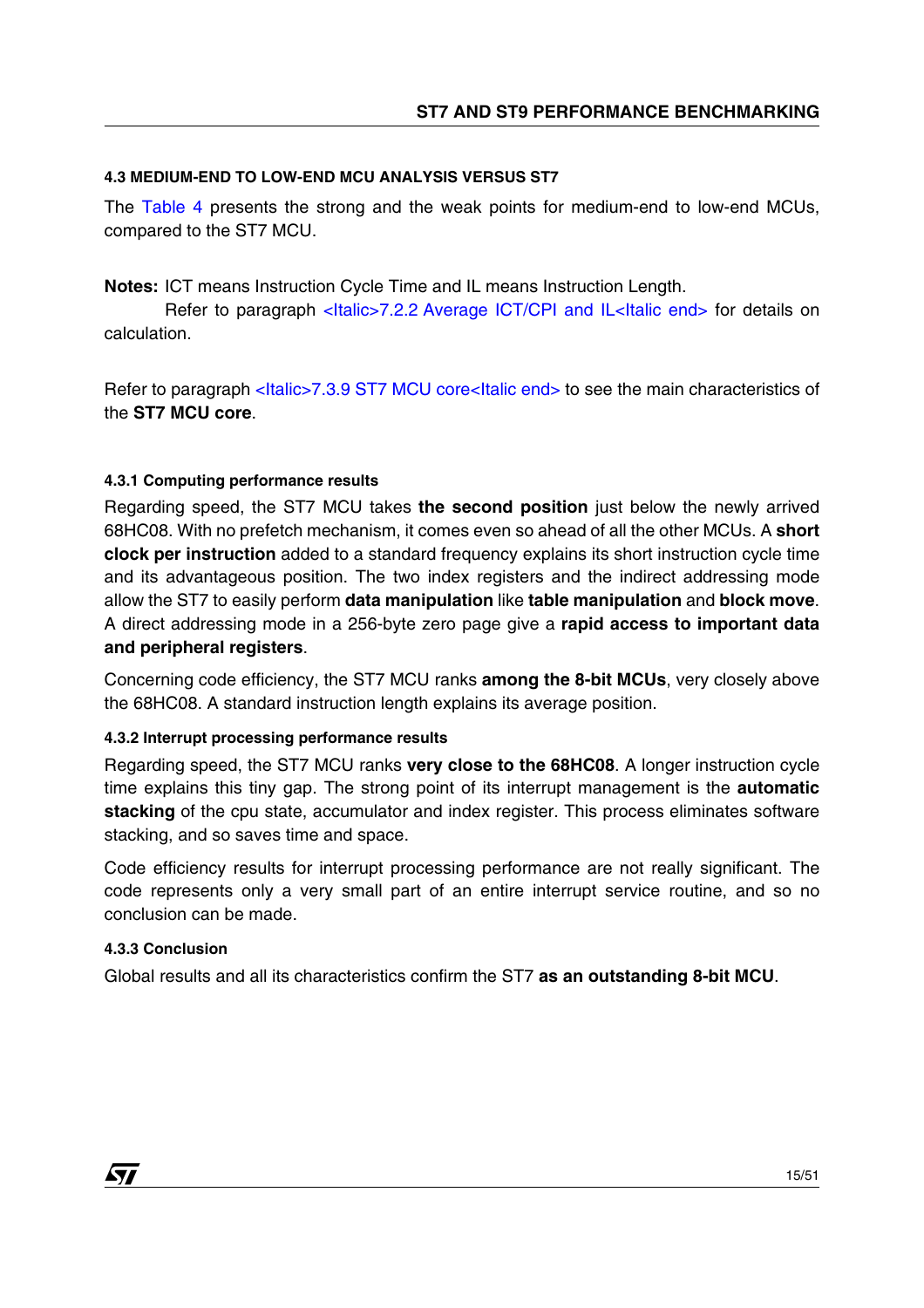| <b>MCU</b>               | <b>Strong points</b>                                                                                                                     |                                                                                                                                                                                                                                                                         | <b>Weak points</b>                                                                  |                                                                                                                              |
|--------------------------|------------------------------------------------------------------------------------------------------------------------------------------|-------------------------------------------------------------------------------------------------------------------------------------------------------------------------------------------------------------------------------------------------------------------------|-------------------------------------------------------------------------------------|------------------------------------------------------------------------------------------------------------------------------|
| 68HC11<br>(4 MHz)        |                                                                                                                                          |                                                                                                                                                                                                                                                                         | medium 8/16-bit ALU:<br>long average ICT:<br>lacking instructions:<br>multitasking: | 2500 ns 8x8 multiplication<br>1500 to 1750 ns<br>compare & branch like<br>decrement & branch like<br>no special capabilities |
| <i>68HC08</i><br>(8 MHz) | instruction processing:<br>fast 8-bit ALU:<br>short average ICT:<br>special addr. modes:<br>special instructions:<br>large memory space: | 1-byte prefetch queue<br>8-bit datapath<br>625 ns 8x8 multiplication<br>500 to 625 ns<br>indexed with 8-bit offset or<br>post-increment<br>compare & branch like<br>decrement & branch like<br>memory-to-memory moves<br>up to 4 Mbytes with memory<br>expansion module | lacking addr. modes:<br>multitasking:                                               | no indirect addressing<br>no special capabilities                                                                            |
| 80C51<br>(20 MHz)        | short average IL:<br>special addr. modes:<br>special instructions:<br>multitasking:                                                      | 1 to 2 bytes<br>register indirect<br>stack pointer relative<br>compare & branch like<br>decrement & branch like<br>bit test & bit clear & jump<br>memory-to-memory moves<br>context switching capabilities                                                              | slow 8-bit ALU:<br>long average ICT:                                                | 2400 ns 8x8 multiplication<br>900 to 1000 ns                                                                                 |
| <b>KS88</b><br>(8 MHz)   | special addr. modes:<br>special instructions:<br>multitasking:<br>interrupt processing:                                                  | register pair<br>indirect register/address<br>indexed (short/long)<br>compare & increment &<br>branch like<br>decrement & branch like<br>context switching capabilities<br>nested mode<br>level priority control register                                               | slow 8-bit ALU:<br>long average ICT:<br>data memory location:                       | 3000 ns 8x8 multiplication<br>1250 to 1500 ns<br>off-chip only                                                               |
| 78K0<br>(10 MHz)         | special addr. modes:<br>special instructions:<br>multitasking:                                                                           | register indirect<br>stack pointer relative<br>indexed with 8-bit offset<br>decrement & branch like<br>context switching capabilities                                                                                                                                   | mixed architecture:<br>slow 8-bit ALU:<br>long average ICT:                         | only accumulator oriented<br>3200 ns 8x8 multiplication<br>1400 to 1600 ns                                                   |

# **Table 4. Medium-end to low-end MCU strong and weak points**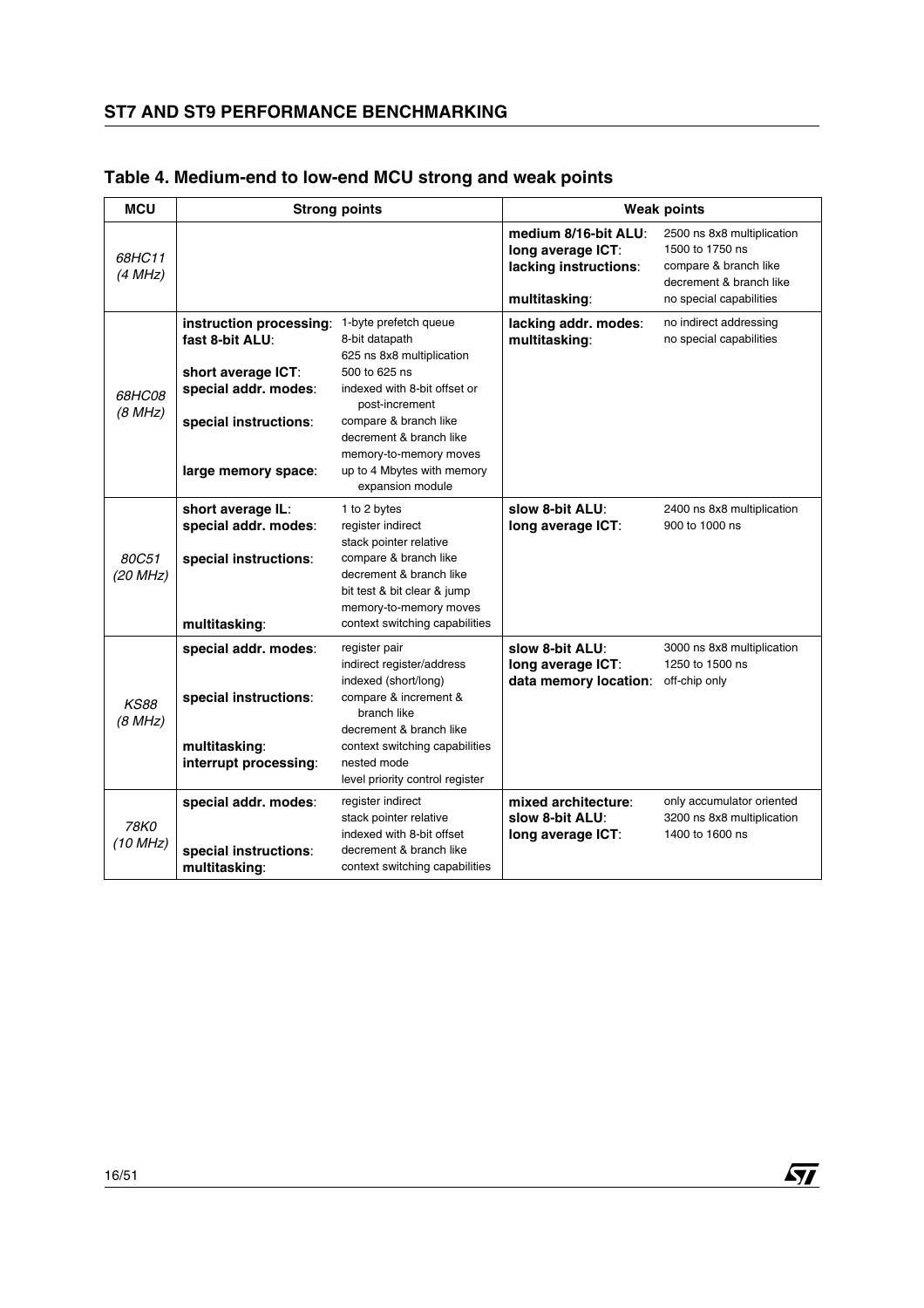# <span id="page-16-0"></span>**5 DESCRIPTION OF MCU WORK ENVIRONMENTS**

This section is a short description of the work environment, with the tools used (hardware and software tools), for each MCU during the benchmarks.

### **5.1 80C51XA MCU TOOLS**

| <b>Hardware tools</b> | P51XAG35 chip<br>P51XADB/E development board/emulator<br>Note that no external RAM was available on the development board.                                                                                                                                           |
|-----------------------|----------------------------------------------------------------------------------------------------------------------------------------------------------------------------------------------------------------------------------------------------------------------|
| Software tools        | A Microsoft Windows based integrated development environment have been elaborated upon by<br>Macraigor Systems Incorporated. The interesting tools for the benchmarks were a standard<br>editor, an XA absolute macro assembler, and an emulator interface/debugger. |

#### **5.2 68HC16 MCU TOOLS**

| <b>Hardware tools</b><br>Software tools | MC68HC16Z1 chip<br>M68HC16Z1EVB evaluation board<br>Jumpers are set to configure the board.                                                                                                                                                                                                                                                                                                                                                                                                                  |
|-----------------------------------------|--------------------------------------------------------------------------------------------------------------------------------------------------------------------------------------------------------------------------------------------------------------------------------------------------------------------------------------------------------------------------------------------------------------------------------------------------------------------------------------------------------------|
|                                         | Note that, to access the I/O pin used for execution time measuring, a context switch is needed<br>and add to each test routine 6 bytes and 375 ns. This length and time have been subtracted from<br>measured results, in order not to disadvantage this MCU. If they are taken into account, the<br>computing performance results are just a little worse (1.40) but code efficiency decreases down<br>to 1.45.<br>Note that the external RAM of the evaluation board needs wait states and so was not use. |
|                                         | MASM16 (DOS environment) is an integrated environment for writing, editing assembling and<br>debugging source code. It also allows to set the assembler options which are:                                                                                                                                                                                                                                                                                                                                   |
|                                         | $masm$ -l'name'.lst-o'name'.o-a-b'name'.asm > masm16.err                                                                                                                                                                                                                                                                                                                                                                                                                                                     |
|                                         | EVB16 is a DOS debugger for 68HC16Z1EVB.                                                                                                                                                                                                                                                                                                                                                                                                                                                                     |

# **5.3 68HC12 MCU TOOLS**

*st* 

| <b>Hardware tools</b> | MC68HC812A4 chip<br>M68HC12A4EVB evaluation board<br>Jumpers have been left as configured in factory.<br>Note that the external RAM of the evaluation board needs wait states and so was not use.                                                                                                                       |
|-----------------------|-------------------------------------------------------------------------------------------------------------------------------------------------------------------------------------------------------------------------------------------------------------------------------------------------------------------------|
|                       |                                                                                                                                                                                                                                                                                                                         |
|                       | The development of the routines is performed within an Integrated Development Environment<br>(IDE): Motorola MCU software. In a Windows environment, this software brings a project<br>manager (MCU project), a macro-assembler (MCU asm), and a Motorola S-record generator<br>(hex). The compilation options are:     |
|                       | masm -y -W3 -l'name'.lst -a -o'name'.o 'name'.asm                                                                                                                                                                                                                                                                       |
| Software tools        | hex - F'name'.hex 'name'.o                                                                                                                                                                                                                                                                                              |
|                       | A communications program is then necessary to connect the PC to the evaluation board through<br>a RS232 serial link. We have used PROCOMM PLUS for Windows, but any other<br>communications program can suit the link to the Evaluation Board and its D-Bug12 monitor/<br>debugger program, resident in external EPROM. |
|                       | Note that the 'TBNE', 'TBEQ', 'DBNE', 'DBEQ', 'IBNE', and 'IBEQ' instructions were not usable<br>without problems with the board used.                                                                                                                                                                                  |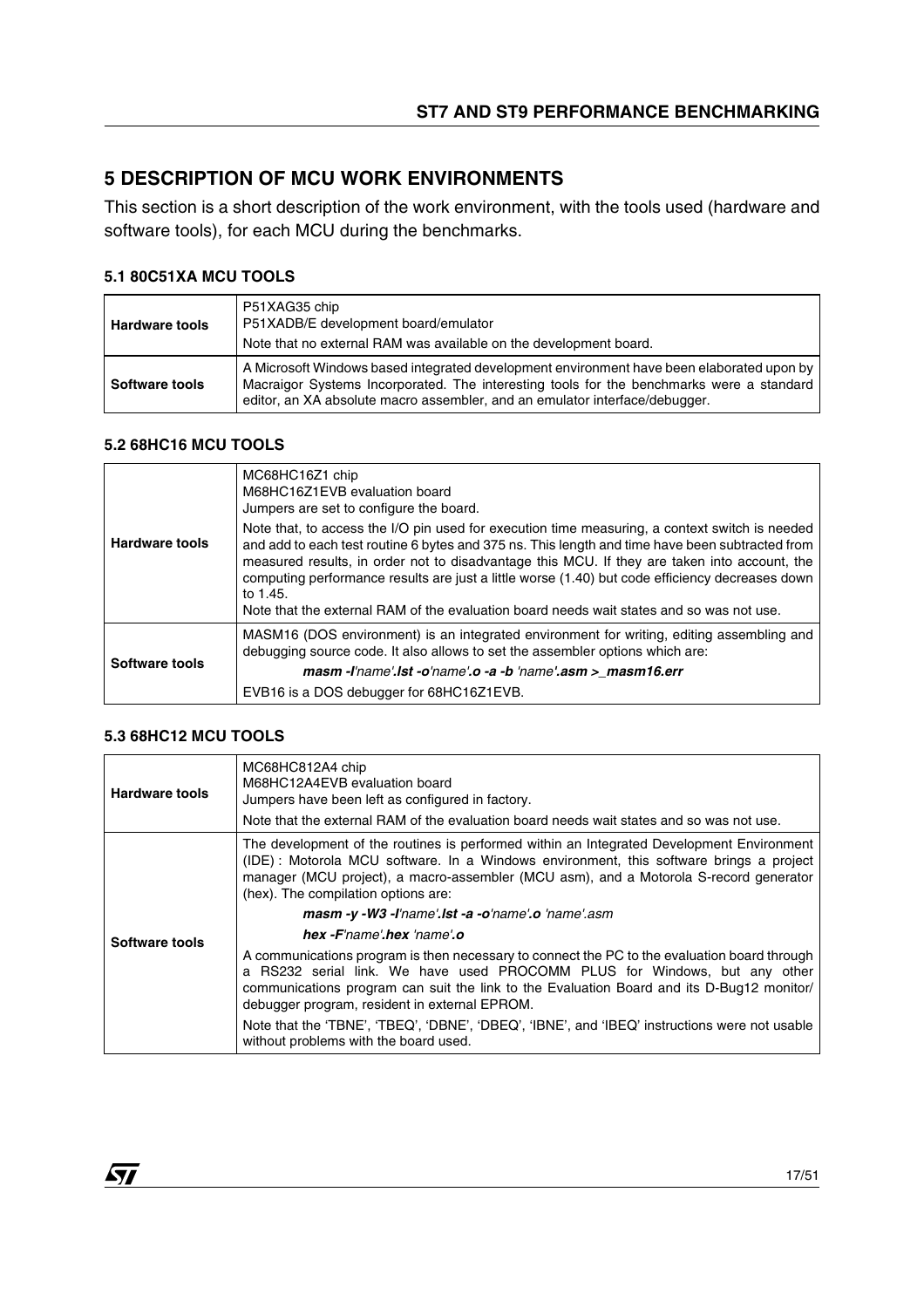#### **5.4 ST9+ MCU TOOLS**

| <b>Hardware tools</b> | ST90R192 chip<br>Circuit Real Time Emulation System ST9+ HDS2 (Hardware Development System 2)<br>The PLL clock has been used (see configuration in assembly codes)  |
|-----------------------|---------------------------------------------------------------------------------------------------------------------------------------------------------------------|
|                       | The GNU C Toolchain (GCC9) for the ST9+ is used to assemble the code sources (in assembler<br>language). The command line with its options is:                      |
|                       | $qcc9$ -v- $q$ -c-o 'name'.o 'name'.st9                                                                                                                             |
|                       | Then it is linked with the linker LD9:                                                                                                                              |
| Software tools        | <b>Id9 -I -i -m -Tdata 0x10000300 -o 'name' u 'name' o</b>                                                                                                          |
|                       | To debug the program, the Windows Debugger WGDB9xxx for ST9+ is used together with the<br>emulator. Here, the configuration file hardware.gdb is the following one: |
|                       | clear_map                                                                                                                                                           |
|                       | map 0x000000 32 sw                                                                                                                                                  |
|                       | map 0x008000 16 sr                                                                                                                                                  |

#### **5.5 ST9 MCU TOOLS**

| <b>Hardware tools</b> | ST90R50 chip<br>Circuit Real Time Emulation System ST9 HDS2 (Hardware Development System 2)                                                                                                                                                                                                                                                                                                                                                                              |
|-----------------------|--------------------------------------------------------------------------------------------------------------------------------------------------------------------------------------------------------------------------------------------------------------------------------------------------------------------------------------------------------------------------------------------------------------------------------------------------------------------------|
| Software tools        | The GNU C Toolchain for ST9 is used. The options are the following ones:<br>$\mathbf{gcc9}$ -v -g -c -o 'name'.o 'name'.st9<br><b>Id9 -I -i -m -Tdata 0x10000300 -o 'name' u 'name' o</b><br>The Windows Debugger WGDB9xxx is used with the configuration file <i>hardware.gdb</i> :<br>bankswitch off<br>pd_signal used<br>sdb sr ea $3 < 2$<br>sdb sr fc 08<br>sdb sr fd 08<br>sdb sr fe 00<br># Mapping of memory<br>map p:0x0000 0x7FFF SR<br>map D:0x0000 0x7FFF SW |

#### **5.6 H8/300 MCU TOOLS**

| <b>Hardware tools</b> | H8/330 chip<br>LEV8330 evaluation board<br>Default jumpers' settings have been kept.<br>Note that the code was placed on external memory (the size of internal RAM is limited to 512                                                                                                                                                                                                          |
|-----------------------|-----------------------------------------------------------------------------------------------------------------------------------------------------------------------------------------------------------------------------------------------------------------------------------------------------------------------------------------------------------------------------------------------|
|                       | bytes). As the access to external memory is 3 times longer than the access to internal memory,<br>the measured execution time results have been corrected. For each test, a value, equals to<br>(200ns x number of bytes executed), has been subtracted (200ns for each byte of code).<br>Actually, only the instruction fetch was wrong, and it lasted 300ns instead of 100ns for each byte. |
| Software tools        | The Eurodesc H-series Interface Software (INTFC3) allows the user to communicate with the<br>Hitachi's Executive Monitor System (EMS) located on the development board. It uses a DOS<br>environment.                                                                                                                                                                                         |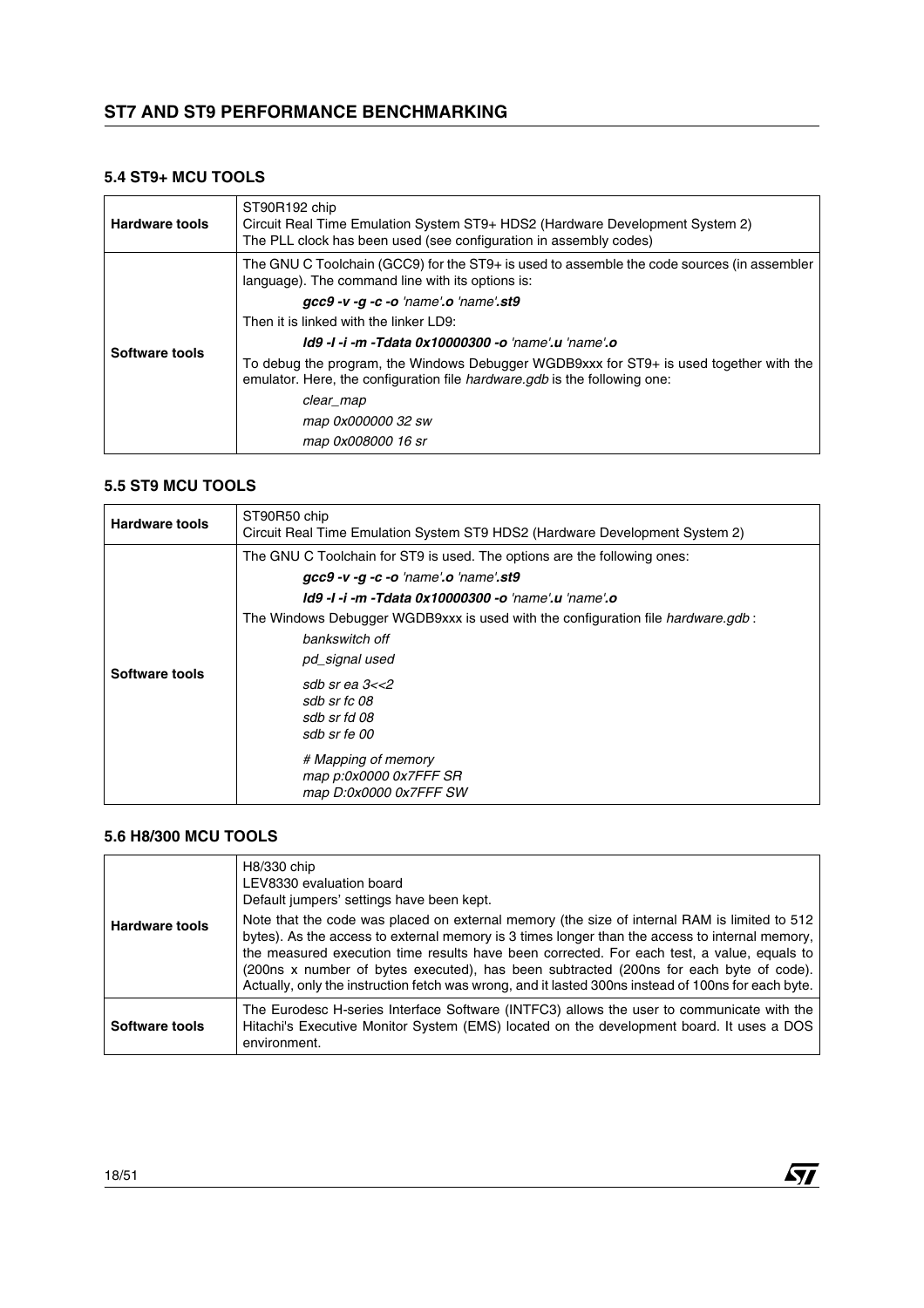### **5.7 68HC11 MCU TOOLS**

| <b>Hardware tools</b> | MC68HC11A8 chip<br>MC68HC11A8EVM evaluation board<br>Note that the internal chip frequency on evaluation board was 2 MHz, but as 4 MHz versions are<br>available, this frequency was used for results (execution time values have been divided by 2).<br>Note that it was not possible to emulate external RAM. |
|-----------------------|-----------------------------------------------------------------------------------------------------------------------------------------------------------------------------------------------------------------------------------------------------------------------------------------------------------------|
| Software tools        | The integrated assembler IASM11 (DOS environment) allows to blend an editor and a cross<br>assembler into one single environment.<br>A DOS environment is used to debug programs.                                                                                                                               |

#### **5.8 68HC08 MCU TOOLS**

| <b>Hardware tools</b> | MC68HC708XL36 chip<br>EML08XL36 emulator module plugged in the M68MMEVS05 modular evaluation system<br>(platform board for EML08XL36)<br>Jumpers configure both.                                                                                                                                           |
|-----------------------|------------------------------------------------------------------------------------------------------------------------------------------------------------------------------------------------------------------------------------------------------------------------------------------------------------|
|                       | Rapid, a software development tool in a DOS environment allows to execute all the operations.<br>It consists of a configuration program (Rinstall) and a cross assembler (CASM). Rinstall contains<br>a serie of data entry screens. Only CASM and the MMEV08X DOS debugger were configured<br>as follows: |
|                       | • Cross assembler configuration: "CASM assembler" entry screen                                                                                                                                                                                                                                             |
|                       | Name and fully path: 'path_of_CASM08.exe'                                                                                                                                                                                                                                                                  |
|                       | Primary options: S L D                                                                                                                                                                                                                                                                                     |
| Software tools        | Secondary options: SLDI                                                                                                                                                                                                                                                                                    |
|                       | • Debugger configuration: "Debugger" entry screen                                                                                                                                                                                                                                                          |
|                       | Fully path: 'path_of_MMEVS08.exe'                                                                                                                                                                                                                                                                          |
|                       | Options: -B                                                                                                                                                                                                                                                                                                |
|                       | Note that the assembler does not seem to manage the zero page addressing mode. Thus, the<br>results have been modified to take this addressing mode into account. Without zero page<br>addressing mode, the execution time result changes to 0.61 and the code size result increases<br>up to 1.43.        |

### **5.9 ST7 MCU TOOLS**

| <b>Hardware tools</b> | ST7275 chip<br>ST7 HDS (Hardware Development System) emulator with ST7275 DBE (Dedicated Board<br>Emulator)                                                                                                     |
|-----------------------|-----------------------------------------------------------------------------------------------------------------------------------------------------------------------------------------------------------------|
|                       | Note that measures have been made with a 4 MHz MCU, but as 8 MHz versions exist, two values<br>are presented with the two frequencies (for the 8 MHz version, execution time values have been<br>divided by 2). |
|                       | The toolchain used for the ST7 includes a meta-assembler (ASM), a generic linker (LYN), and a<br>generic formatter (OBSEND). These software tools are used with the following options :                         |
|                       | asm-sym-li 'name'                                                                                                                                                                                               |
| Software tools        | <b>Iyn</b> 'name'                                                                                                                                                                                               |
|                       | $asm'name' - fi = 'name'.map$                                                                                                                                                                                   |
|                       | obsend 'name', f, 'name', s19, srec                                                                                                                                                                             |
|                       | The Windows environment is used by the debugger: Windows Debugger WGDB7.                                                                                                                                        |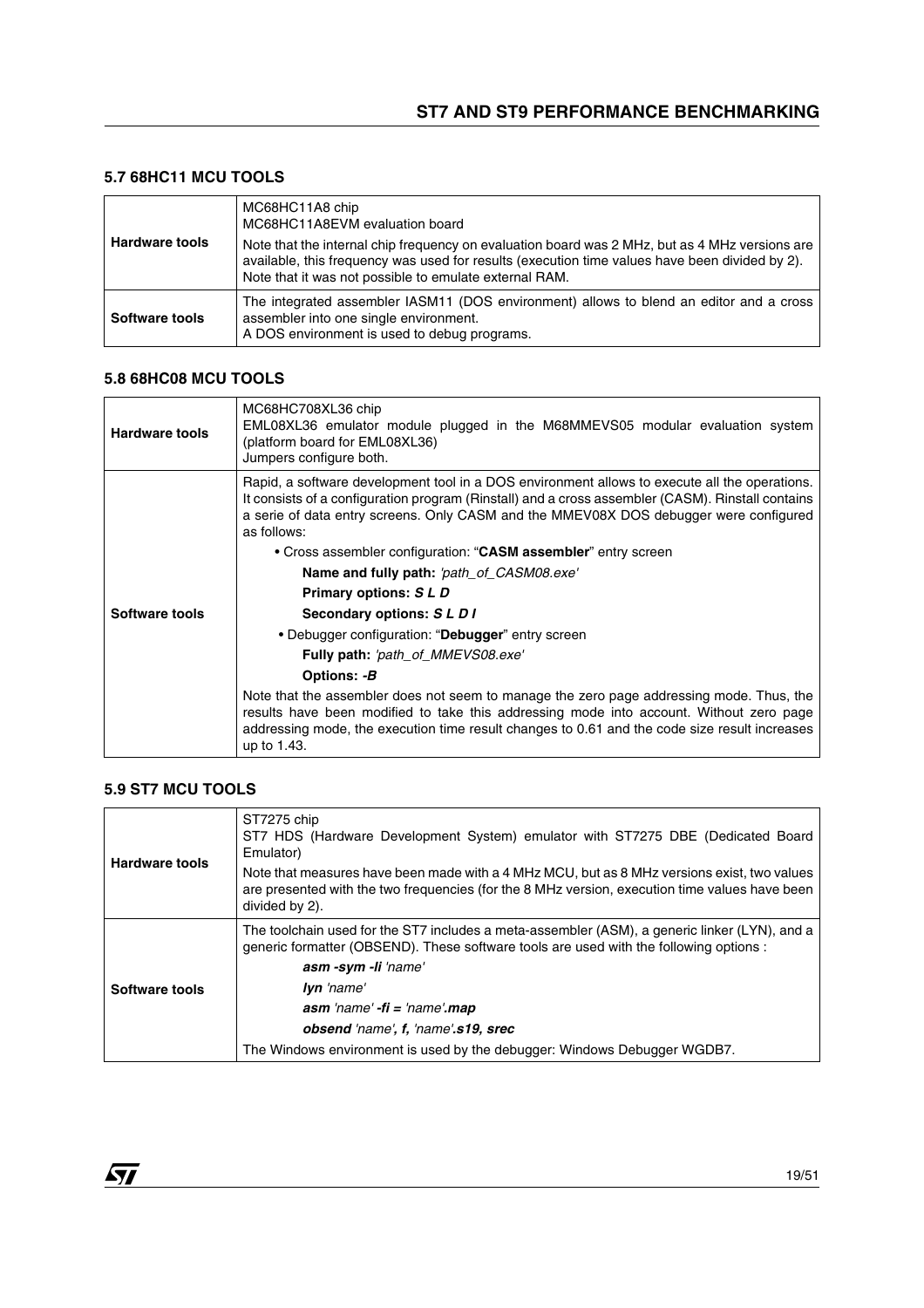#### **5.10 80C51 MCU TOOLS**

| <b>Hardware tools</b> | P80C32GBPN chip<br>MicroTek EASYPACK 8051 serial emulator<br>Note that the internal chip frequency on evaluation board was 12 MHz, but as 20 MHz versions<br>are available, this frequency was used for results (execution time values have been divided by<br>$20/12$ ). |
|-----------------------|---------------------------------------------------------------------------------------------------------------------------------------------------------------------------------------------------------------------------------------------------------------------------|
| Software tools        | IAR 8051 assembler                                                                                                                                                                                                                                                        |

#### **5.11 KS88 MCU TOOLS**

| <b>Hardware tools</b> | KS880504 and KS880116 chips<br>SMDS II in-circuit emulator (Samsung Microcontroller Development System 2) with target boards<br>TB880504A and TB880116A<br>A function generator has been used to reach the 8 MHz frequency. It has been connected to the<br>Personality Board in the SMDS2 emulator after having selected the EXTRA clock source with the<br>switches in the front panel. |
|-----------------------|-------------------------------------------------------------------------------------------------------------------------------------------------------------------------------------------------------------------------------------------------------------------------------------------------------------------------------------------------------------------------------------------|
|                       | Note that this MCU do not own any internal RAM - register file space excepted. It was also<br>impossible to emulate external memory. Tests have been performed using register file only.                                                                                                                                                                                                  |
|                       | Everything is done from the SMDS operating program software (DOS environment). SAMA<br>(Samsung Assembler) is used to assemble the programs with the following command line and<br>options:                                                                                                                                                                                               |
| Software tools        | <b>SAMA.EXE %S /K /LST</b>                                                                                                                                                                                                                                                                                                                                                                |
|                       | Then, the program is loaded to SMDS2 memory (emulation memory) and a work file is made ([M]<br>key). The debugging screen is accessed with the [D] key.                                                                                                                                                                                                                                   |

#### **5.12 78K0 MCU TOOLS**

| <b>Hardware tools</b> | µPD78P014 chip<br>78K0 starter kit                                                                                                                    |
|-----------------------|-------------------------------------------------------------------------------------------------------------------------------------------------------|
|                       | Note that it was not possible to emulate external RAM.                                                                                                |
|                       | The µPD78P014 toolchain consists of a Micro Series assembler (A78000) and a Micro Series<br>generic linker (XLINK). The command lines are as follows: |
|                       | A78000 'name'.asm 'name'.lst                                                                                                                          |
|                       | xlink 'name' - o 'name' o -f bench xcl                                                                                                                |
|                       | The file <i>bench.xcl</i> extends the length of xlink command line. The extra options included in<br>bench.xcl are:                                   |
|                       | -c78000                                                                                                                                               |
| Software tools        | -Fnec                                                                                                                                                 |
|                       | -Z(CODE)INTVEC=8000                                                                                                                                   |
|                       | <i>-Z(CODE)CODE=8080</i>                                                                                                                              |
|                       | -Z(DATA)DATA=FB00                                                                                                                                     |
|                       | -Z(DATA)WRKSEG,SHORTAD=FE20-FEDF                                                                                                                      |
|                       | -Z(BIT)BITVARS=0                                                                                                                                      |
|                       | -Y2                                                                                                                                                   |
|                       | The 78K0 starter kit has a DOS environment.                                                                                                           |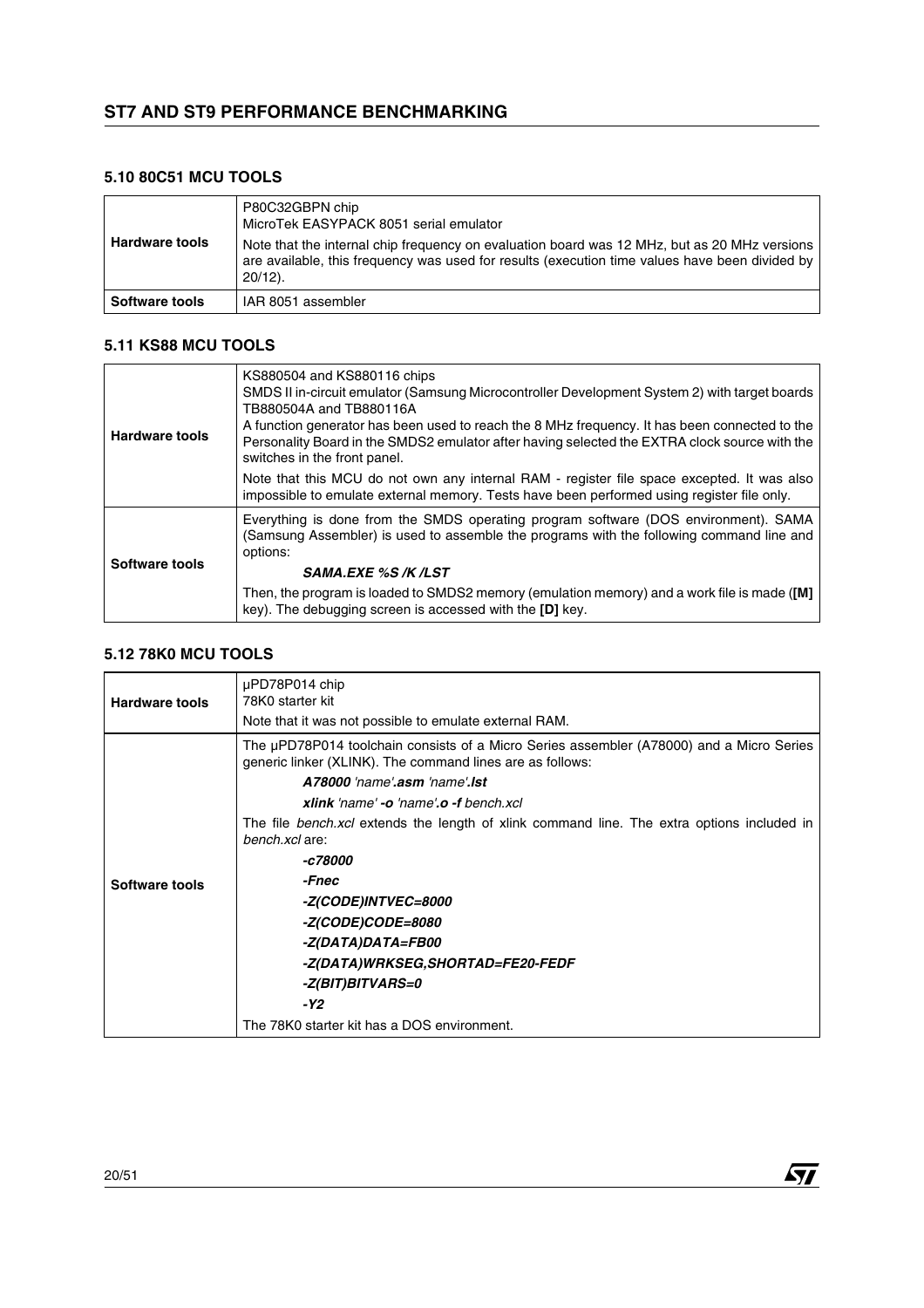# <span id="page-20-0"></span>**6 COMPLETE NUMERICAL RESULTS**

Here are the tables with the complete numerical results.

# **6.1 CORE COMPUTING PERFORMANCE**

The first two tables (Table 5 and Table 6) concern **execution time** with the values measured in milliseconds and the ratios calculated with ST9+ MCU as reference. The next two tables (Table 7 and Table 8) concern **code size** with the values measured in bytes and the ratios calculated with ST9+ MCU as reference. The last two tables (Table 9 and Table 10) present global execution time ratios and global code size ratios with reduced and full set of tests.

Refer to [section](#page-45-0) 9 for measurement proceeding and calculation description.

**Notes:** The reduced set of tests includes string, char, bubble(10 words), blkmov(64 bytes), convert, 16mul, shright, bitrst tests. They are in **boldface** characters.

Numbers with parenthesis have been judged out of range and have not been taken into account. In fact, it means that this specific test was absolutely unadapted to this specific MCU. Only some tests, which are not include in the reduced set, are concerned.

| Legend: | X.XX | best results  |
|---------|------|---------------|
|         |      |               |
|         | X.XX | worst results |

# <span id="page-20-1"></span>**6.2 CORE INTERRUPT PROCESSING PERFORMANCE**

Table 11 concerns **execution time** with the values measured in microseconds, showing interrupt latency & return time, the total time, and the ratios calculated with ST9+ MCU as reference. Table 12 concerns **code size** with the values measured in bytes and the ratios calculated with ST9+ MCU as reference.

The execution time has only been calculated **theoretically** with the assembly code, like computing performance theoretical execution time [\(see <Italic>9.1.1 Execution time](#page-45-1)  [measure<Italic end>\)](#page-45-1). The result is the sum of the **interrupt latency** (execution time of the longest instruction and interrupt entry time) and the **execution time** of the interrupt service routine. The code size has been calculated with the assembly code.

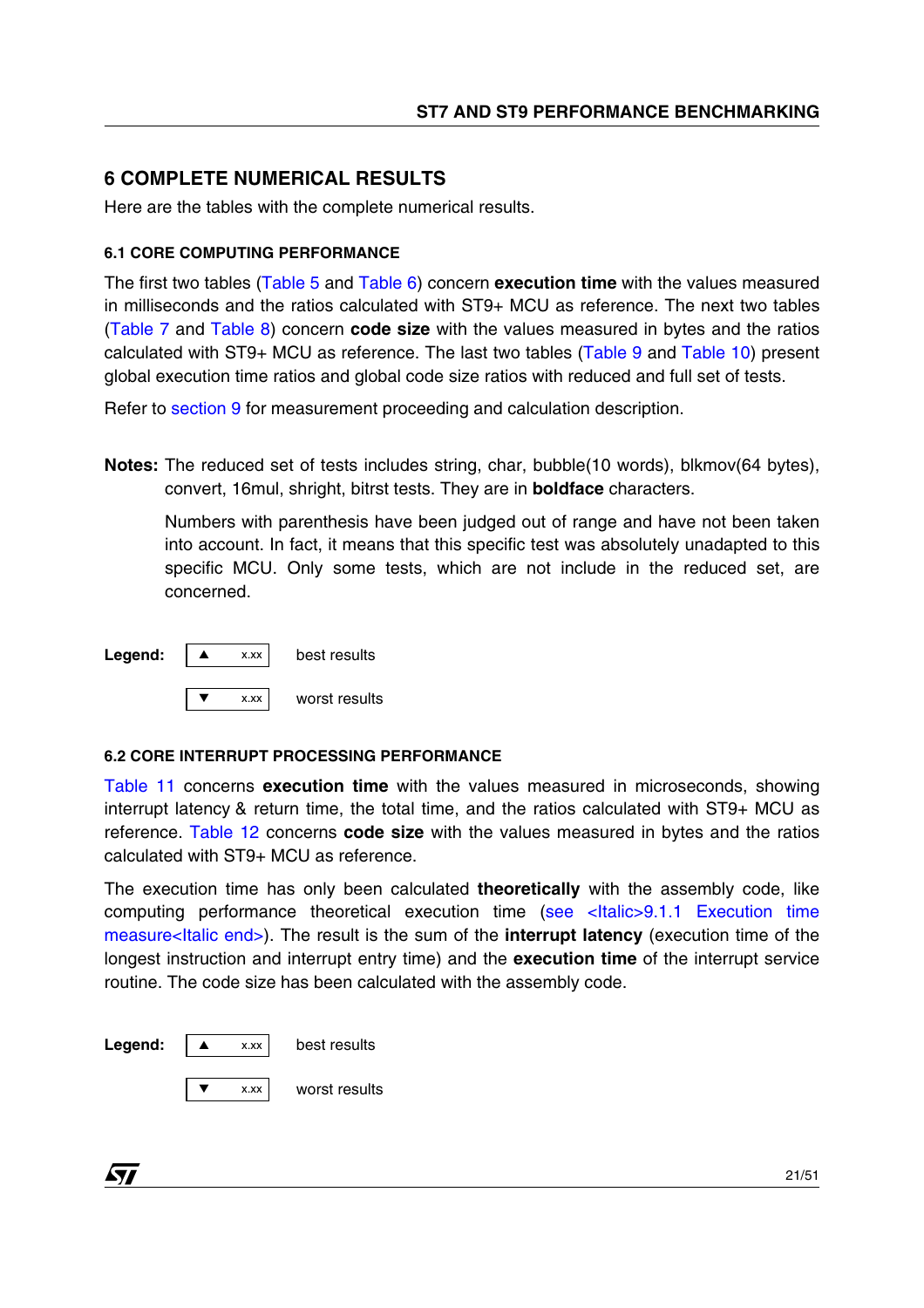|    | <b>Execution time</b><br>measures (ms) |                  | 80C51XA<br>(20 MHz) | 68HC16<br>(16 MHz) | 68HC12<br>(8 MHz)  | $ST9+$<br>(25 MHz) | ST <sub>9</sub><br>(12 MHz) | H8/300<br>(10 MHz) | 68HC11<br>(4 MHz) | 68HC08<br>(8 MHz) | ST7<br>(8 MHz) | ST <sub>7</sub><br>(4 MHz) |
|----|----------------------------------------|------------------|---------------------|--------------------|--------------------|--------------------|-----------------------------|--------------------|-------------------|-------------------|----------------|----------------------------|
|    | sieve                                  | $\blacktriangle$ | 25.1                | 27.8               | 47.5               | 41.4               | 142                         | 147                |                   |                   |                |                            |
| 2  | acker(3,5)                             | $\blacktriangle$ | 148                 | 224                | 230                | 268                | 868                         | 916                | 950               |                   |                |                            |
| 3  | acker(3,6)                             | ▲                | 602                 | 920                | 936                | 1,090              | 3,530                       | 3,720              | 3,850             |                   |                |                            |
| 4  | string                                 |                  | 0.178               | 0.157              | 0.15<br>▲          | 0.160              | 0.514                       | 0.369              | 0.54              | 0.264             | 0.345          | 0.690                      |
| 5  | char                                   |                  | 0.042               | 0.039              | 0.037<br>▲         | 0.048              | 0.149                       | 0.071              | 0.140             | 0.039             | 0.0070         | 0.140                      |
| 6  | bubble(10 words)                       | $\blacktriangle$ | 0.170               | 0.223              | 0.328              | 0.306              | 0.988                       | 0.741              | 1.33              | 1.14              | 1.09           | 2.18                       |
| 7  | bubble(600 words)                      |                  | 638                 | 968                | 1,280              | 1,190              | 3,830                       | 3,750              | 5,130             |                   | 4,280          | 8,560<br>▼                 |
| 8  | blkmov(64 bytes)                       |                  | $\triangle$ 0.025   | 0.035              | 0.037              | 0.057              | 0.174                       | 0.036              | 0.259             | 0.078             | 0.153          | 0.305                      |
| 9  | blkmov(512 bytes)                      |                  | $\triangle$ 0.167   | 0.272              | 0.289              | 0.452              | 1.36                        | 0.261              | 2.05              |                   | 1.34           | 2.67                       |
| 10 | convert                                |                  | $\triangle$ 0.146   | 0.227              | 0.288              | 0.223              | 0.766                       | 0.397              | 0.82              | 0.265             | 0.452          | 0.904                      |
| 11 | 16mul                                  |                  | 0.0019              | 0.0017             | $\triangle$ 0.0016 | 0.0068             | 0.020                       | 0.012              | 0.029             | 0.013             | 0.018          | 0.037                      |
| 12 | shright                                |                  | ▲ 0.0013            | 0.0038             | 0.0046             | 0.0034             | 0.011                       | 0.010              | 0.017             | 0.0072            | 0.010          | 0.020                      |
| 13 | bitsrt                                 |                  | $\triangle$ 0.047   | 0.050              | 0.055              | 0.059              | 0.178                       | 0.071              | 0.215             | 0.086             | 0.092          | 0.183                      |

# **Table 5. Computing performance execution time measures**

**(1)** The 80C51 results are preliminary results. They may changed in later versions.

# **Table 6. Computing performance execution time ratios**

|    | <b>Execution time</b><br>ratios |                  | 80C51XA<br>(20 MHz) | 68HC16<br>(16 MHz) | 68HC12<br>(8 MHz) |      | $ST9+$<br>(25 MHz) | ST <sub>9</sub><br>(12 MHz) | H8/300<br>(10 MHz) | 68HC11<br>(4 MHz) | 68HC08<br>(8 MHz) | ST7<br>(8 MHz) | ST7<br>(4 MHz)                  |
|----|---------------------------------|------------------|---------------------|--------------------|-------------------|------|--------------------|-----------------------------|--------------------|-------------------|-------------------|----------------|---------------------------------|
|    | sieve                           | $\blacktriangle$ | 1.65                | 1.49               |                   | 0.87 | 1.00               | 0.29                        | 0.28               |                   |                   |                |                                 |
| 2  | acker(3,5)                      | $\blacktriangle$ | 1.81                | 1.20               |                   | 1.16 | 1.00               | 0.31                        | 0.29               | 0.28              |                   |                |                                 |
| 3  | acker(3,6)                      | ▲                | 1.81                | 1.18               |                   | 1.16 | 1.00               | 0.31                        | 0.29               | 0.28              |                   |                |                                 |
| 4  | string                          |                  | 0.90                | 1.02               | ▲                 | 1.05 | 1.00               | 0.31                        | 0.43               | 0.30              | 0.61              | 0.46           | 0.23                            |
| 5  | char                            |                  | 1.14                | 1.23               | ▲                 | 1.28 | 1.00               | 0.32                        | 0.67               | 0.34              | 1.23              | 0.68           | 0.34                            |
| 6  | bubble(10 words)                | ▲                | 1.80                | 1.37               |                   | 0.93 | 1.00               | 0.31                        | 0.41               | 0.23              | 0.27              | 0.28           | 0.14                            |
| 7  | bubble(600 words)               | ▲                | 1.87                | 1.23               |                   | 0.93 | 1.00               | 0.31                        | 0.32               | 0.23              |                   | 0.28           | 0.14<br>$\overline{\textbf{v}}$ |
| 8  | blkmov(64 bytes)                | ▲                | 2.30                | 1.65               |                   | 1.56 | 1.00               | 0.33                        | 1.57               | 0.22              | 0.74              | 0.38           | 0.19                            |
| 9  | blkmov(512 bytes)               | $\blacktriangle$ | 2.71                | 1.66               |                   | 1.56 | 1.00               | 0.33                        | 1.73               | 0.22              |                   | 0.34           | 0.17                            |
| 10 | convert                         | $\blacktriangle$ | 1.54                | 0.98               |                   | 0.78 | 1.00               | 0.29                        | 0.56               | 0.27              | 0.84              | 0.49           | 0.25                            |
| 11 | 16mul                           |                  | 3.60                | 3.92               | ▲                 | 4.22 | 1.00               | 0.35                        | 0.56               | 0.23              | 0.52              | 0.37           | 0.19                            |
| 12 | shright                         | $\blacktriangle$ | 2.67                | 0.92               |                   | 0.75 | 1.00               | 0.30                        | 0.35               | 0.20              | 0.48              | 0.34           | 0.17                            |
| 13 | bitsrt                          | $\blacktriangle$ | 1.25                | 1.18               |                   | 1.08 | 1.00               | 0.33                        | 0.83               | 0.27              | 0.69              | 0.65           | 0.32                            |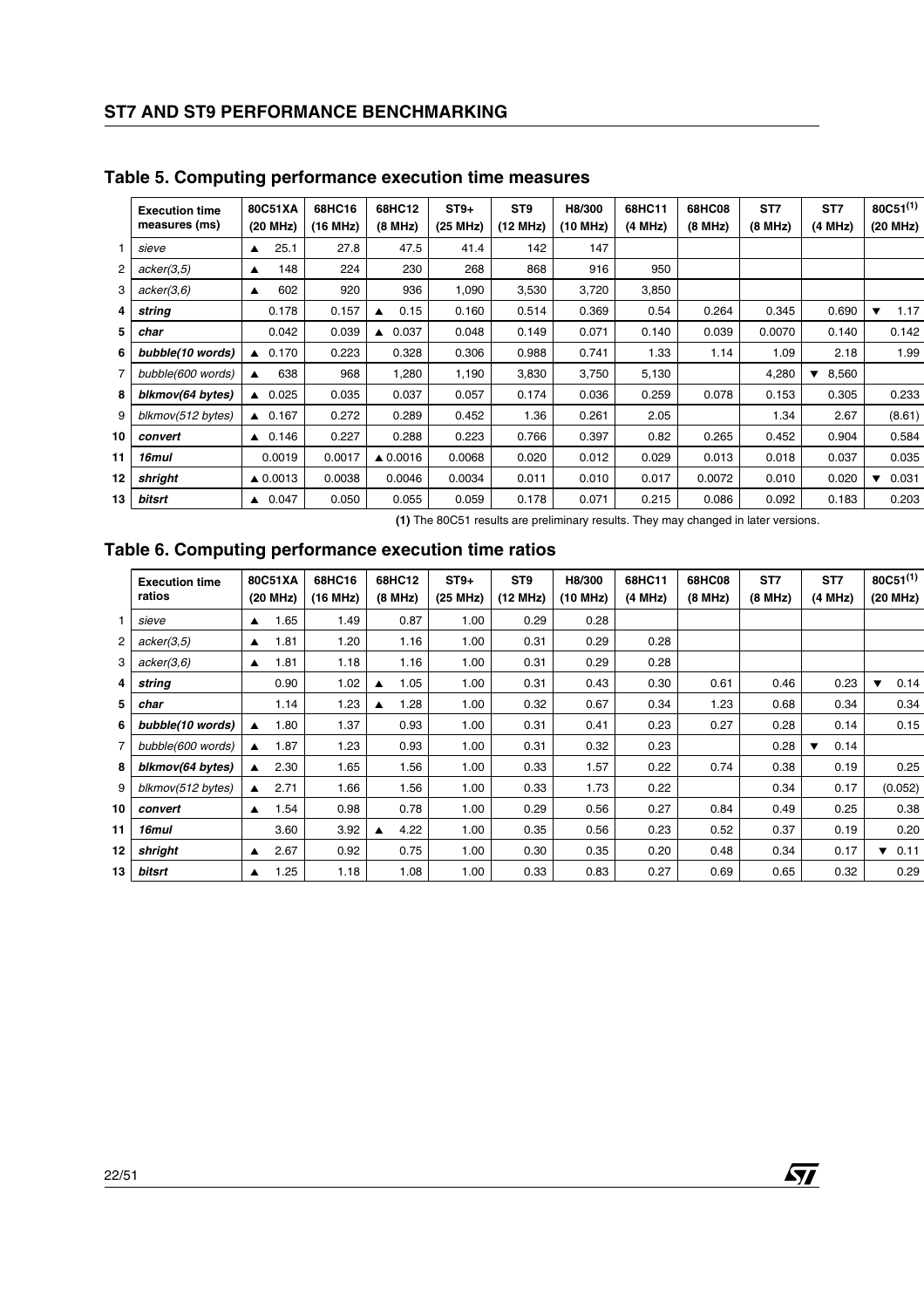|                | Code size<br>measures (bytes) | 80C51XA<br>(20 MHz) | 68HC16<br>(16 MHz) | 68HC12<br>(8 MHz) | $ST9+$<br>(25 MHz) | ST <sub>9</sub><br>(12 MHz) | H8/300<br>(10 MHz) | 68HC11<br>(4 MHz) | 68HC08<br>(8 MHz) | ST7<br>(8 MHz) | ST7<br>(4 MHz) |
|----------------|-------------------------------|---------------------|--------------------|-------------------|--------------------|-----------------------------|--------------------|-------------------|-------------------|----------------|----------------|
|                | sieve                         | 49                  | 68                 | 73                | 48<br>▲            | 48<br>▲                     | 54                 |                   |                   |                |                |
| $\overline{c}$ | acker(3,5)                    | 73                  | 68                 | 62<br>▲           | 88                 | 88                          | 86                 | 80                |                   |                |                |
| 3              | acker(3,6)                    | 73                  | 68                 | 62<br>▲           | 88                 | 88                          | 86                 | 80                |                   |                |                |
| 4              | string                        | 57                  | 52                 | 43<br>▲           | 50                 | 50                          | 52                 | 54                | 61                | 53             | 53             |
| 5              | char                          | 31                  | 26                 | 21                | 29                 | 29                          | 28                 | 20                | 22                | 22             | 22             |
| 6              | bubble(10 words)              | 41                  | 44                 | 40<br>▲           | 44                 | 44                          | 42                 | 57                | 106               | 88             | 88             |
| 7              | bubble(600 words)             | 41                  | 44                 | 40<br>▲           | 44                 | 44                          | 42                 | 57                |                   | (764)          | (764)          |
| 8              | blkmov(64 bytes)              | 18                  | 20                 | 15                | 17                 | 17                          | 12                 | 13                | 13                | 14             | 14             |
| 9              | blkmov(512 bytes)             | 18                  | 20                 | 19                | 17                 | 17                          | 24                 | 13                |                   | 44<br>▼        | 44<br>▼        |
| 10             | convert                       | 24                  | 32                 | 22                | 23                 | 23                          | 22                 | 29                | 14<br>▴           | 22             | 22             |
| 11             | 16mul                         | 10                  | 10                 | 7<br>▲            | 44                 | 44                          | 40                 | 62                | 66<br>▼           | 66<br>▼        | 66<br>▼        |
| 12             | shright                       | 8<br>▲              | 14                 | 11                | 10                 | 10                          | 12                 | 14                | 16<br>▼           | 15             | 15             |
| 13             | bitsrt                        | 340                 | 304                | 310               | 261                | 261                         | 138                | 233               | 260               | 290            | 290            |

# **Table 7. Computing performance code size measures**

**(1)** The 80C51 results are preliminary results. They may changed in later versions.

# **Table 8. Computing performance code size ratios**

|    | Code size<br>ratios | 80C51XA<br>(20 MHz)      | 68HC16<br>(16 MHz) | 68HC12<br>(8 MHz)        | $ST9+$<br>(25 MHz) | ST <sub>9</sub><br>(12 MHz) | H8/300<br>(10 MHz) | 68HC11<br>(4 MHz) | 68HC08<br>(8 MHz) | ST7<br>(8 MHz) | ST <sub>7</sub><br>(4 MHz)      |
|----|---------------------|--------------------------|--------------------|--------------------------|--------------------|-----------------------------|--------------------|-------------------|-------------------|----------------|---------------------------------|
|    | sieve               | 1.02                     | 1.42               | 1.52                     | 1.00<br>▲          | 1.00<br>▲                   | 1.13               |                   |                   |                |                                 |
| 2  | acker(3,5)          | 0.80                     | 0.77               | 0.71<br>$\blacktriangle$ | 1.00               | 1.00                        | 0.98               | 0.91              |                   |                |                                 |
| 3  | acker(3,6)          | 0.83                     | 0.77               | 0.71<br>▲                | 1.00               | 1.00                        | 0.98               | 0.91              |                   |                |                                 |
| 4  | string              | 1.14                     | 1.04               | 0.86<br>$\blacktriangle$ | 1.00               | 1.00                        | 1.04               | 1.08              | 1.22              | 1.06           | 1.06                            |
| 5  | char                | 1.07                     | 0.90               | 0.720                    | 1.00               | 1.00                        | 0.97               | 0.69              | 0.76              | 0.76           | 0.76                            |
| 6  | bubble(10 words)    | 0.93                     | 1.00               | 0.91                     | 1.00               | 1.00                        | 0.96               | 1.30              | 2.41              | 2.00           | 2.00                            |
| 7  | bubble(600 words)   | 0.93                     | 1.00               | 0.91<br>▲                | 1.00               | 1.00                        | 0.96               | 1.30              |                   | (17.4)         | (17.4)                          |
| 8  | blkmov(64 bytes)    | 1.06                     | 1.18               | 0.88                     | 1.00               | 1.00                        | 0.71               | 0.77              | 0.77              | 0.82           | 0.82                            |
| 9  | blkmov(512 bytes)   | 1.06                     | 1.18               | 1.12                     | 1.00               | 1.00                        | 1.41               | 0.77              |                   | 2.60<br>▼      | 2.60<br>$\overline{\mathbf{v}}$ |
| 10 | convert             | 1.04                     | 1.40               | 0.96                     | 1.00               | 1.00                        | 0.96               | 1.26              | 0.61<br>▲         | 0.96           | 0.96                            |
| 11 | 16mul               | 0.23                     | 0.23               | 0.16                     | 1.00               | 1.00                        | 0.91               | 1.41              | 1.50<br>▼         | 1.50<br>▼      | 1.50<br>$\overline{\textbf{v}}$ |
| 12 | shright             | 0.80<br>$\blacktriangle$ | 1.40               | 1.10                     | 1.00               | 1.00                        | 1.20               | 1.40              | 1.60<br>▼         | 1.50           | 1.50                            |
| 13 | bitsrt              | 1.30                     | 1.17               | 1.19                     | 1.00               | 1.00                        | 0.53               | 0.89              | 1.00              | 1.11           | 1.11                            |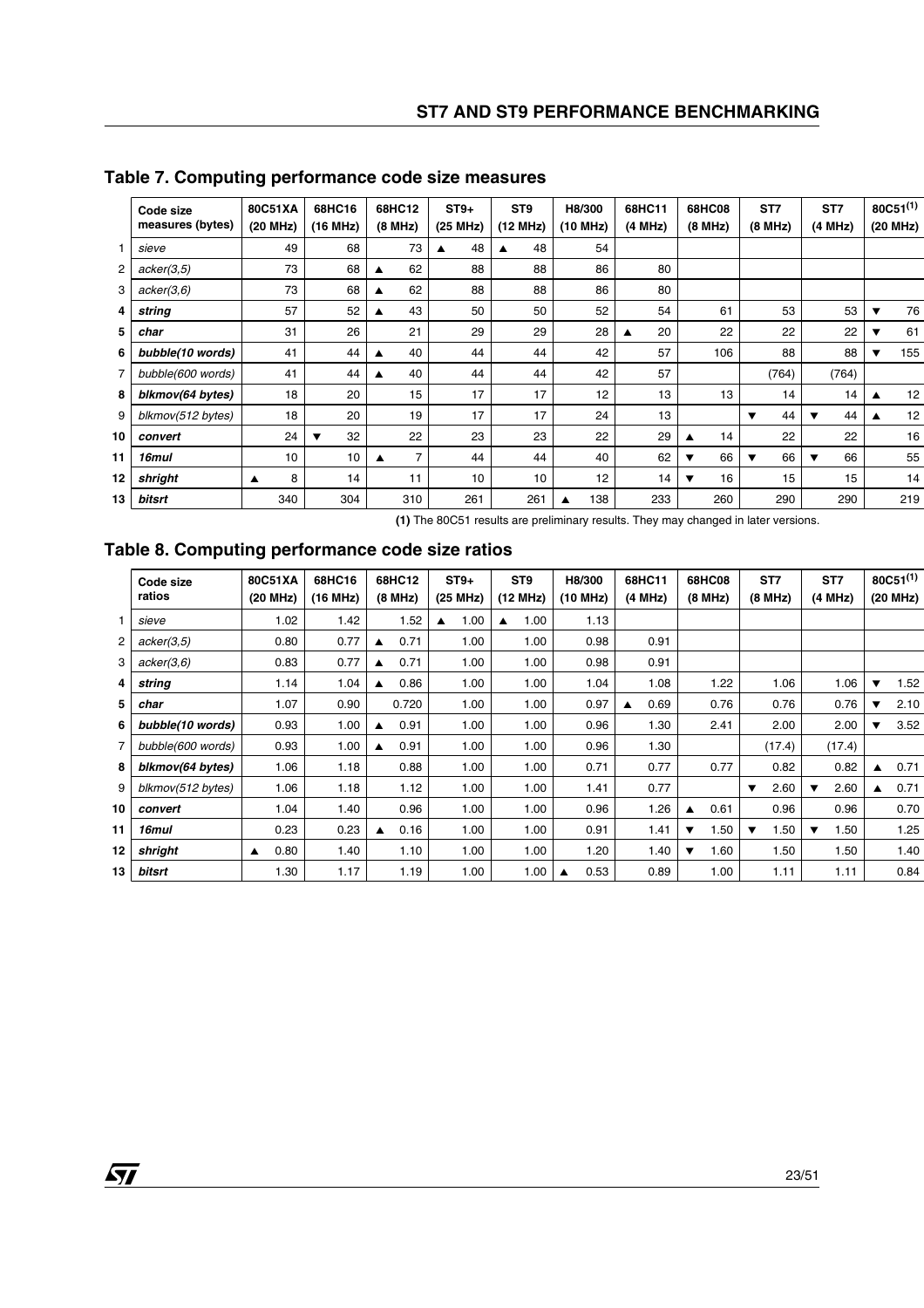| <b>Global execution time</b><br>ratios | 80C51XA<br>(20 MHz) | 68HC16<br>(16 MHz) | 68HC12<br>(8 MHz) | $ST9+$<br>(25 MHz) | ST <sub>9</sub><br>(12 MHz) | H8/300<br>(10 MHz) | 68HC11<br>(4 MHz) | 68HC08<br>(8 MHz) | ST7<br>(8 MHz) | ST.<br>(4 MHz) |
|----------------------------------------|---------------------|--------------------|-------------------|--------------------|-----------------------------|--------------------|-------------------|-------------------|----------------|----------------|
| with reduced set of tests              | .90 l               | .54                | .46               | .00                | 0.32                        | 0.67               | 0.26              | 0.67              | 0.46           | 0.23           |
| with full set of tests                 | .92 <sub>1</sub>    | .47                | .33 <sup>1</sup>  | .00                | 0.32                        | 0.64               |                   |                   |                |                |

### **Table 9. Computing performance global execution time ratios**

**(1)** The 80C51 results are preliminary results. They may changed in later versions.

# **Table 10. Computing performance global code size ratios**

| Global code size<br>ratios | 80C51XA<br>(20 MHz) | 68HC16<br>(16 MHz) |                  | 68HC12<br>(8 MHz) | $ST9+$<br>(25 MHz) | ST <sub>9</sub><br>(12 MHz) | H8/300<br>(10 MHz) | 68HC11<br>(4 MHz) | 68HC08<br>(8 MHz) | ST7<br>(8 MHz) | ST.<br>(4 MHz) |
|----------------------------|---------------------|--------------------|------------------|-------------------|--------------------|-----------------------------|--------------------|-------------------|-------------------|----------------|----------------|
| with reduced set of tests  | 0.95                | .04                |                  | 0.85              | .00.               | 00.1                        | 0.98 <sub>1</sub>  | .10               | .24               | .21            | 1.21           |
| with full set of tests     | 0.94                | .03                | $\blacktriangle$ | 0.90              | .00                | 00.1                        | .04                |                   |                   |                |                |

**(1)** The 80C51 results are preliminary results. They may changed in later versions.

### **Table 11. Interrupt processing performance execution time values and ratios**

| <b>Execution time</b><br>values (us) and ratios | 80C51XA<br>(20 MHz) | 68HC16<br>(16 MHz) | 68HC12<br>(8 MHz) | $ST9+$<br>(25 MHz) | ST <sub>9</sub><br>(12 MHz) | H8/300<br>(10 MHz) | 68HC11<br>(4 MHz) | 68HC08<br>(8 MHz) | ST7<br>(8 MHz) | ST7<br>(4 MHz) |
|-------------------------------------------------|---------------------|--------------------|-------------------|--------------------|-----------------------------|--------------------|-------------------|-------------------|----------------|----------------|
| interrupt latency & return                      | 3.15                | 4.19               | 3.75              | 2.40               | 7.17.                       | 3.90               | 21.75             | 2.88              | 3.88           | 7.75           |
| execution time values                           | 4.70                | 7.56               | 6.25              | 4.08               | 12.00                       | 8.70               | 17.25             | 5.25              | 6.50           | 13.00          |
| execution time ratios                           | 0.87                | 0.54               | 0.65              | .00                | 0.34                        | 0.47               | 0.19              | 0.78              | 0.63           | 0.31           |

# **Table 12. Interrupt processing performance code size values and ratios**

| Code size<br>values and ratios | 80C51XA<br>(20 MHz) | 68HC16<br>(16 MHz) |    | 68HC12<br>(8 MHz) | $ST9+$<br>(25 MHz) | ST <sub>9</sub><br>(12 MHz) | H8/300<br>(10 MHz) | 68HC11<br>(4 MHz) | 68HC08<br>(8 MHz) | ST7<br>(8 MHz) | ST7<br>(4 MHz) |
|--------------------------------|---------------------|--------------------|----|-------------------|--------------------|-----------------------------|--------------------|-------------------|-------------------|----------------|----------------|
| code size values (bytes)       | $28.5$ $\sqrt{ }$   |                    | 36 | 16.5              | 19.5               | 19.5                        | 33 <sub>1</sub>    | 13.5              | 16                | 16.5           | 16.5           |
| code size ratios               | .46 <sub>1</sub>    |                    | 85 | 0.85              | .00                | .00                         | .70 L              | 0.69              | 0.82              | 0.85           | 0.85           |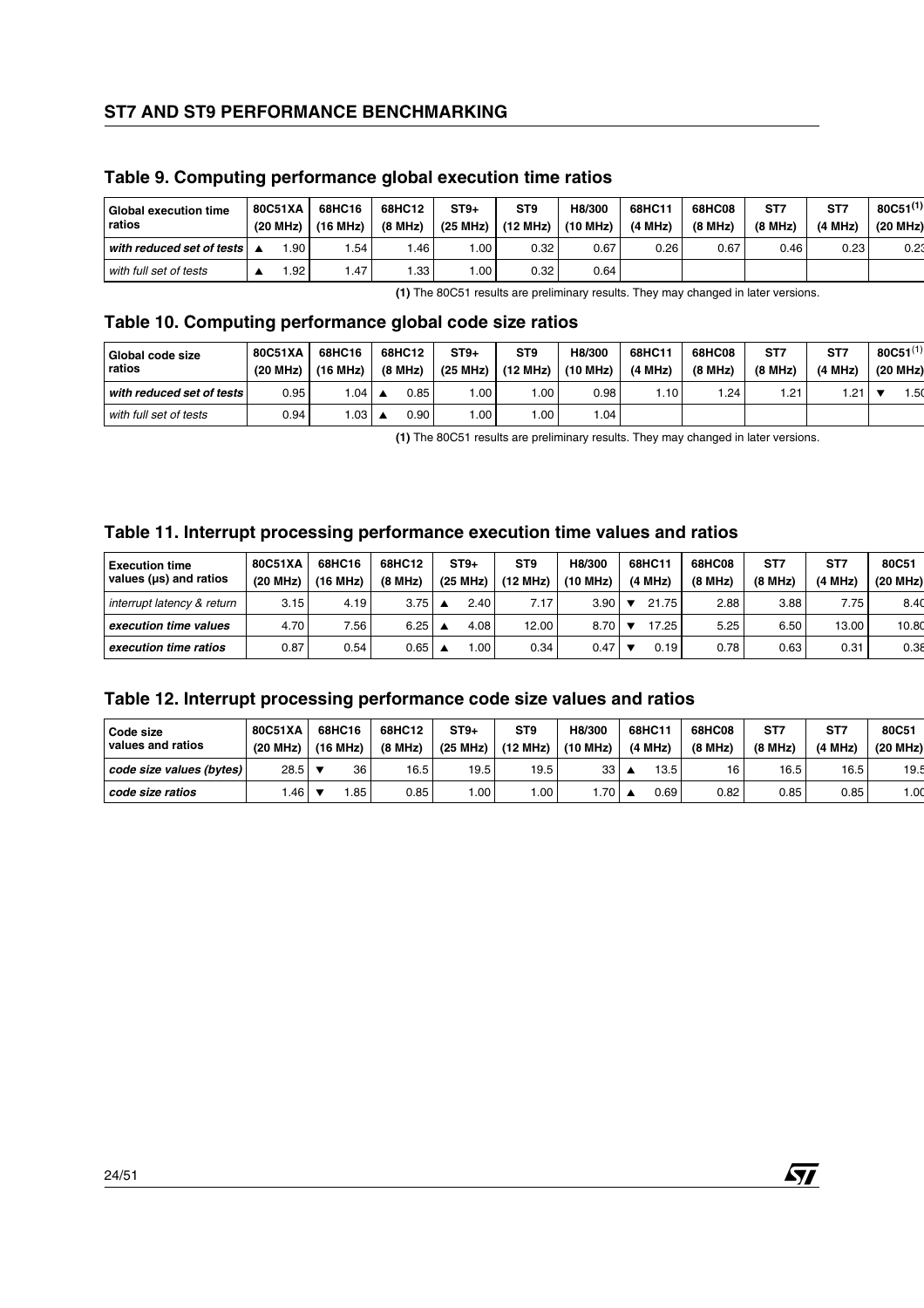# <span id="page-24-0"></span>**7 MCU CORE ARCHITECTURE ANALYSIS**

This section presents, for the different MCUs, the **main parameters of the core architecture** which are significant for benchmark result analysis.

# **7.1 PARAMETER DESCRIPTION**

57

The significant parameters of core architecture are the following ones:

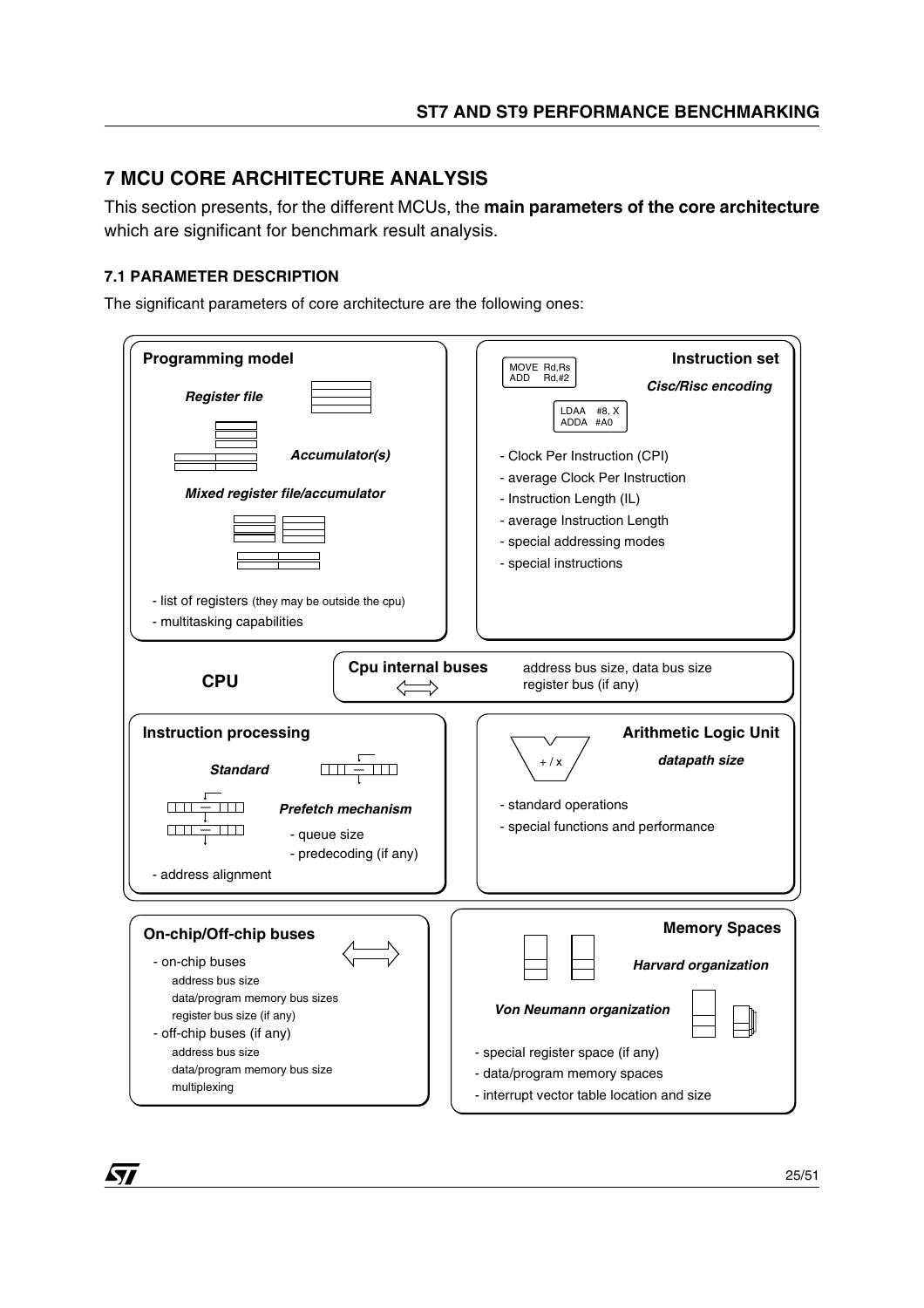# **7.2 REMARKS ON SOME PARAMETERS**

### **7.2.1 Instruction processing**

Only two different instruction processings exist:

- standard processing: current instruction is completely processed before next one is fetched
- prefetch mechanism: some next opcodes are prefetched as current instruction is processed

The **prefetch mechanism** is best described **as a queue** rather than as a pipeline. Queue logic fetches program information and positions it for execution, but instructions are executed sequentially. A typical pipelined CPU executes more than one instruction at the same time. The **queue size** is given, but **performance** is not precised because no value is given by databooks. Nevertheless, general statistics on instruction processing mechanisms give an usual average **20%-25% gain for one stage**, and this gain is not more than **25%-30% for two stages**. Additional stages without complex mechanisms do not give higher gain. Anyway, the instruction processing mechanism has a leading role in general performance.

# <span id="page-25-0"></span>**7.2.2 Average ICT/CPI and IL**

The average ICT (Instruction Cycle Time) is a currently used parameter. But it is linked to the frequency f, then we prefer the **average CPI** (Clock Per Instruction) to **describe the instruction set**. On the other hand, to **compare MCU core performance**, the frequency has to be considered, and so the **average ICT** is used in result analysis [\(section](#page-10-0) 4). Charts with ICT and IL ranges are presented at the end of this section (see <Italic>7.4 [Instruction Cycle](#page-39-0)  [Time chart<Italic end>](#page-39-0) and <Italic>7.5 [Instruction Length chart<Italic end>\)](#page-39-1).

Remark that the average ICT (in µs) is the inverse of the MIPS parameter (Million Instruction Per Second), and so we have the formula:

$$
MIPS = \frac{f}{CPI} = \frac{1}{ICT}
$$

(*f* is in MHz and *ICT* is in µs)

The **average ICT/CPI** and **average IL** have been calculated considering **all available instructions** and **all possible addressing modes**, **favouring mostly used ones** in the test routines. Ranges are presented instead of decimal values, to take the subjectivity of the calculation into account. Thus the values can be considered as reliable.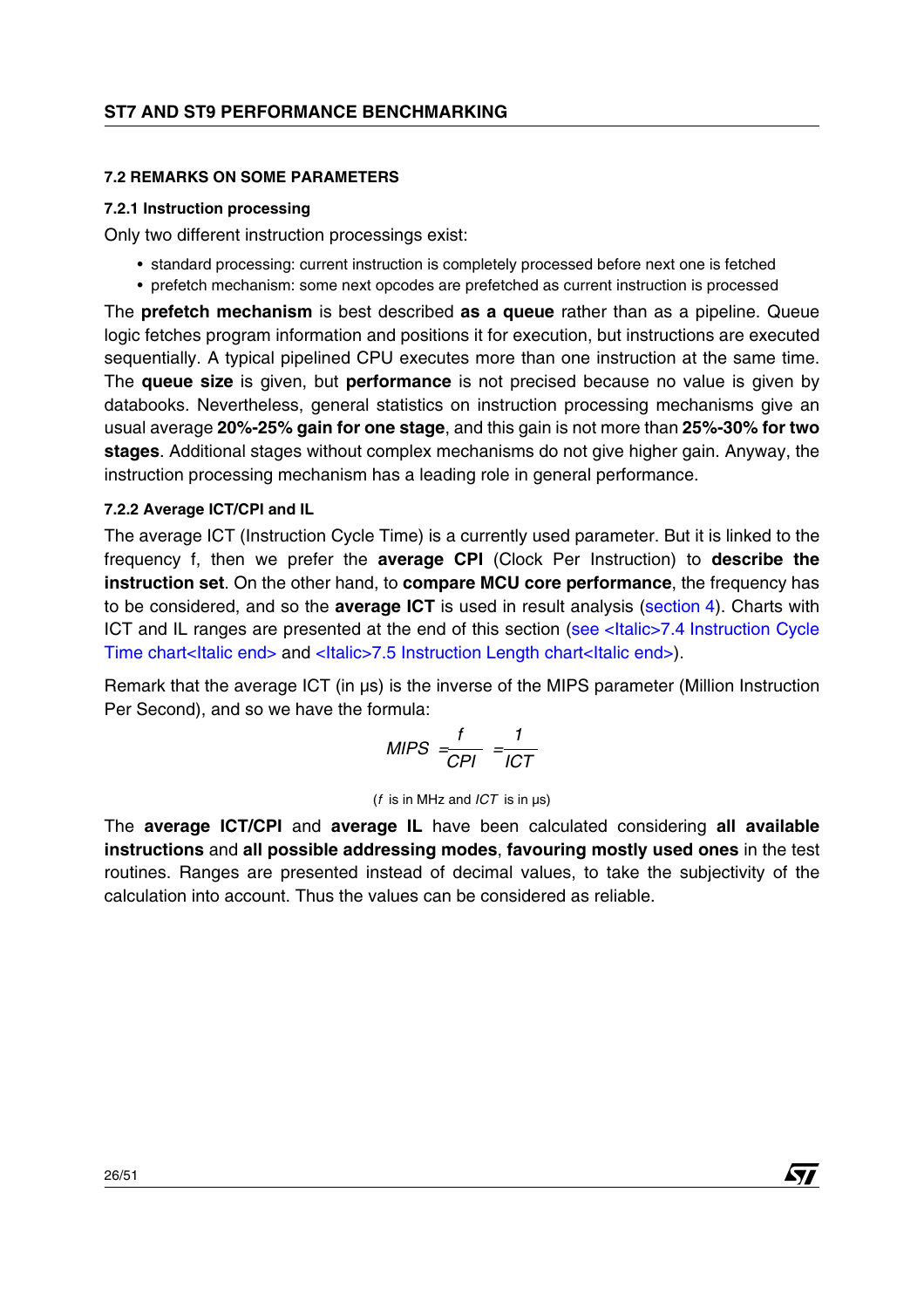# **7.2.3 Special addressing modes and instructions**

Test routines assembly code analysis has pointed out that some addressing modes and instructions can reduce significantly the code size. To a minor extent, execution time may also be decreased. The addressing modes and instructions concerned are usually those which allow to make two operations within a single instruction.

Indirect with pre/post-increment addressing mode is an example. This mode is very useful for loops and block moves. Modes allowing memory-to-memory transfers are another example for block moves. In the same way, instructions such as bit test & set, decrement & branch, or compare & branch have stood out for the same reasons.

These addressing modes and instructions are mentioned in tables as **special addressing mode**s and **special instructions**.

### **7.3 MCU CORE ANALYSIS**

57

The following paragraphs are **synthetical diagrams** presenting the **main parameters** of core architecture for each MCU. Those parameters have been synthesized from the databooks. Some special characteristics are also mentioned, even if they are not really significant for the benchmark result analysis.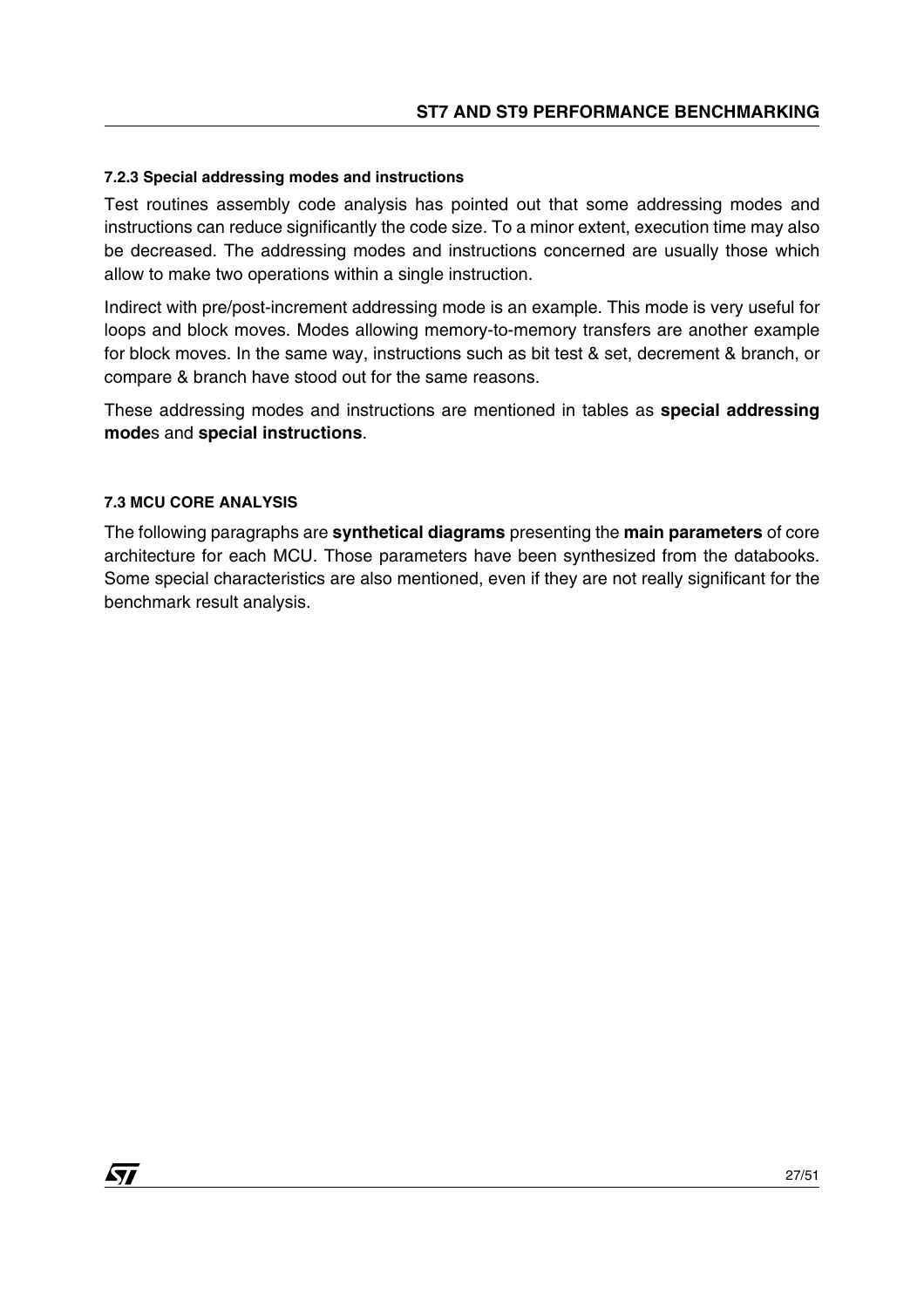#### **7.3.1 80C51XA MCU core**

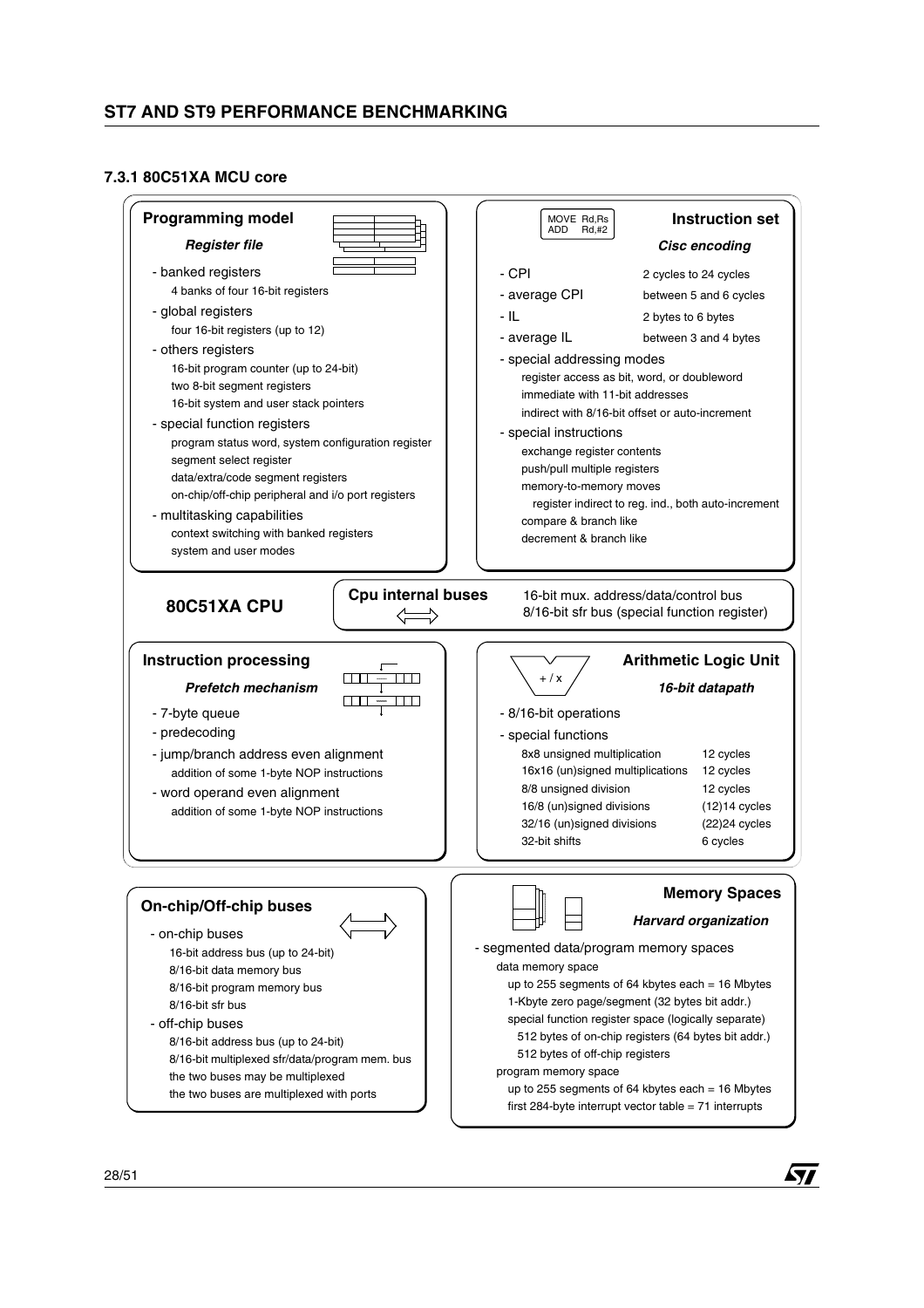#### **7.3.2 68HC16 MCU core**

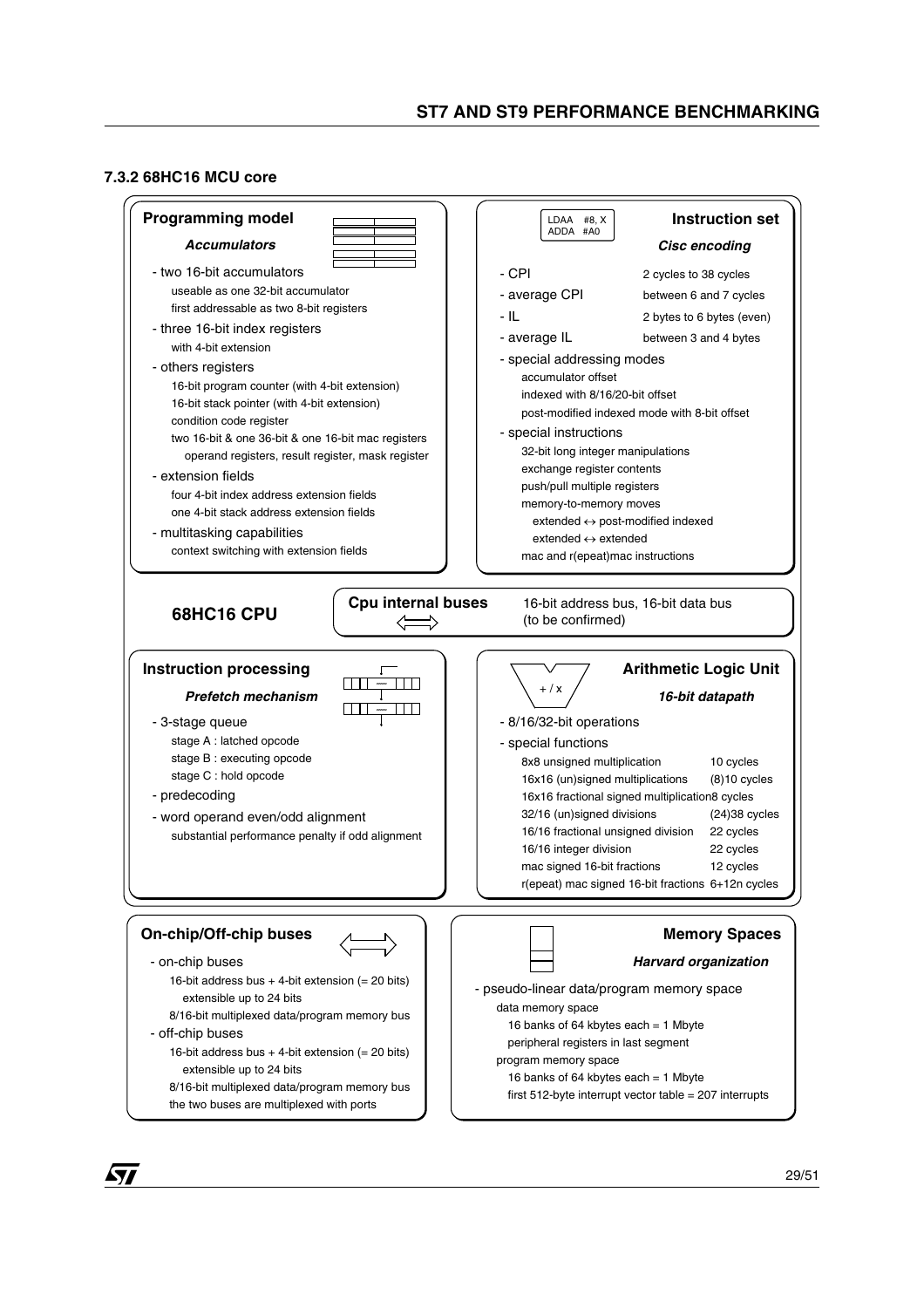#### **7.3.3 68HC12 MCU core**

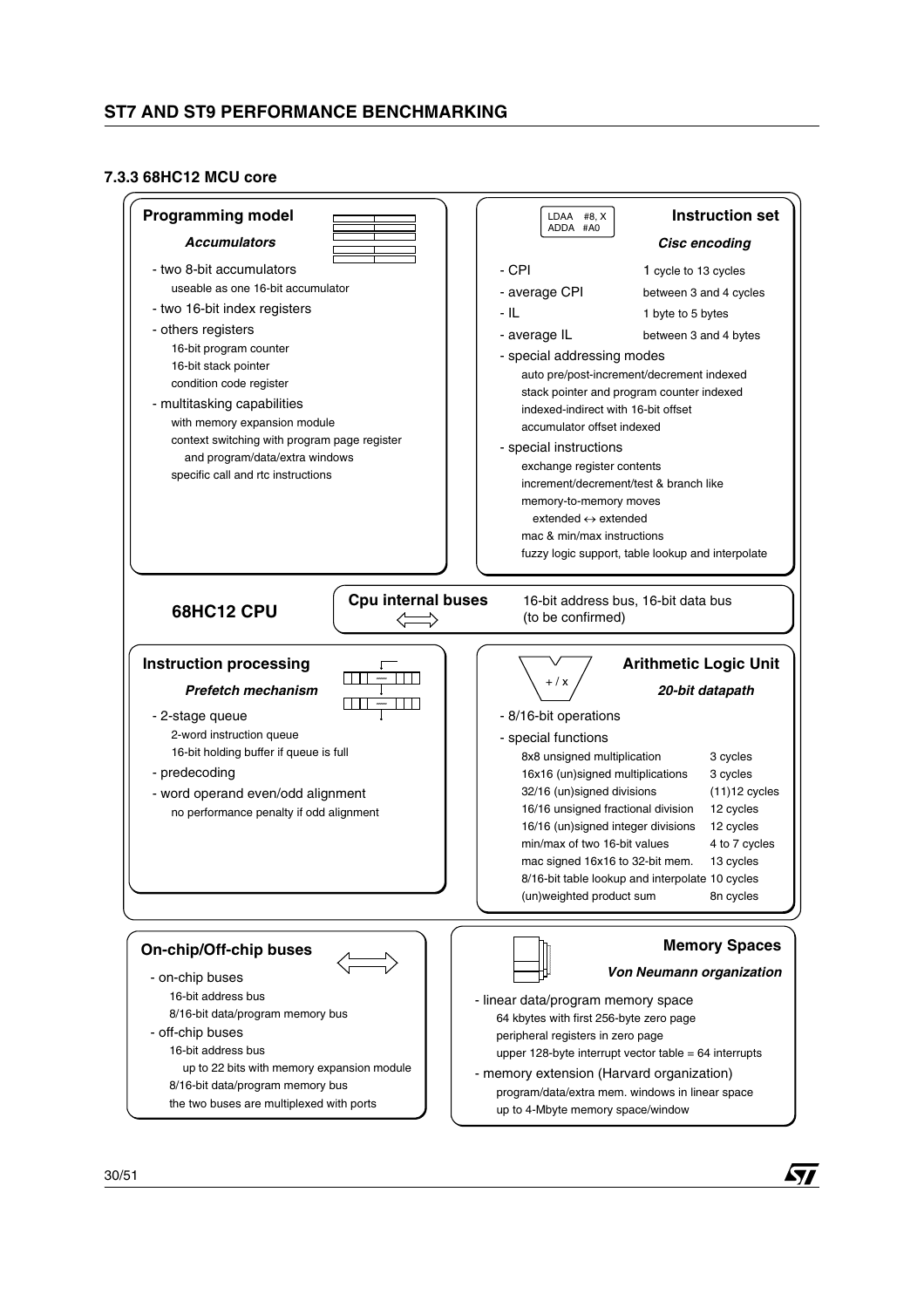#### <span id="page-30-0"></span>**7.3.4 ST9+ MCU core**

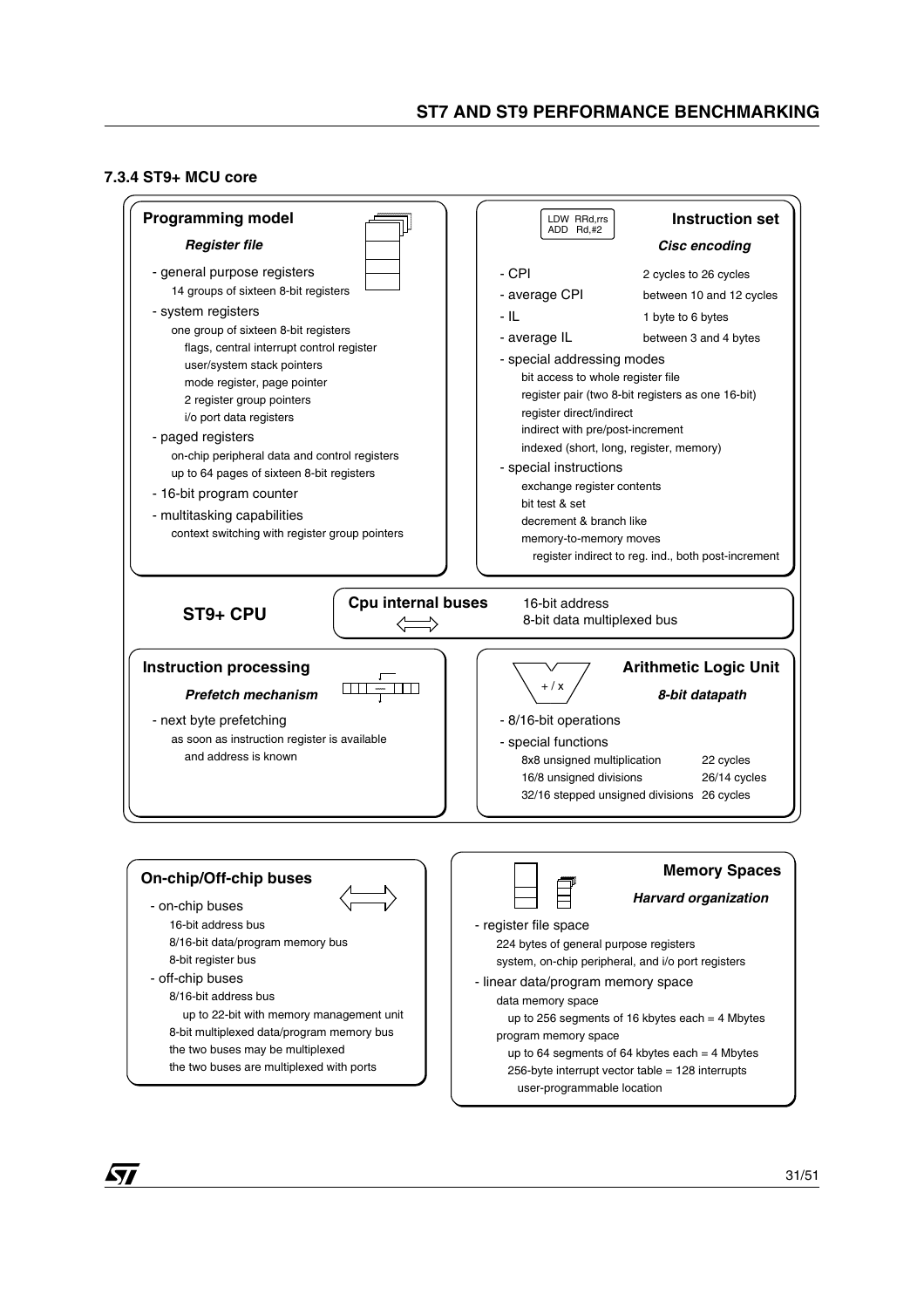#### **7.3.5 ST9 MCU core**

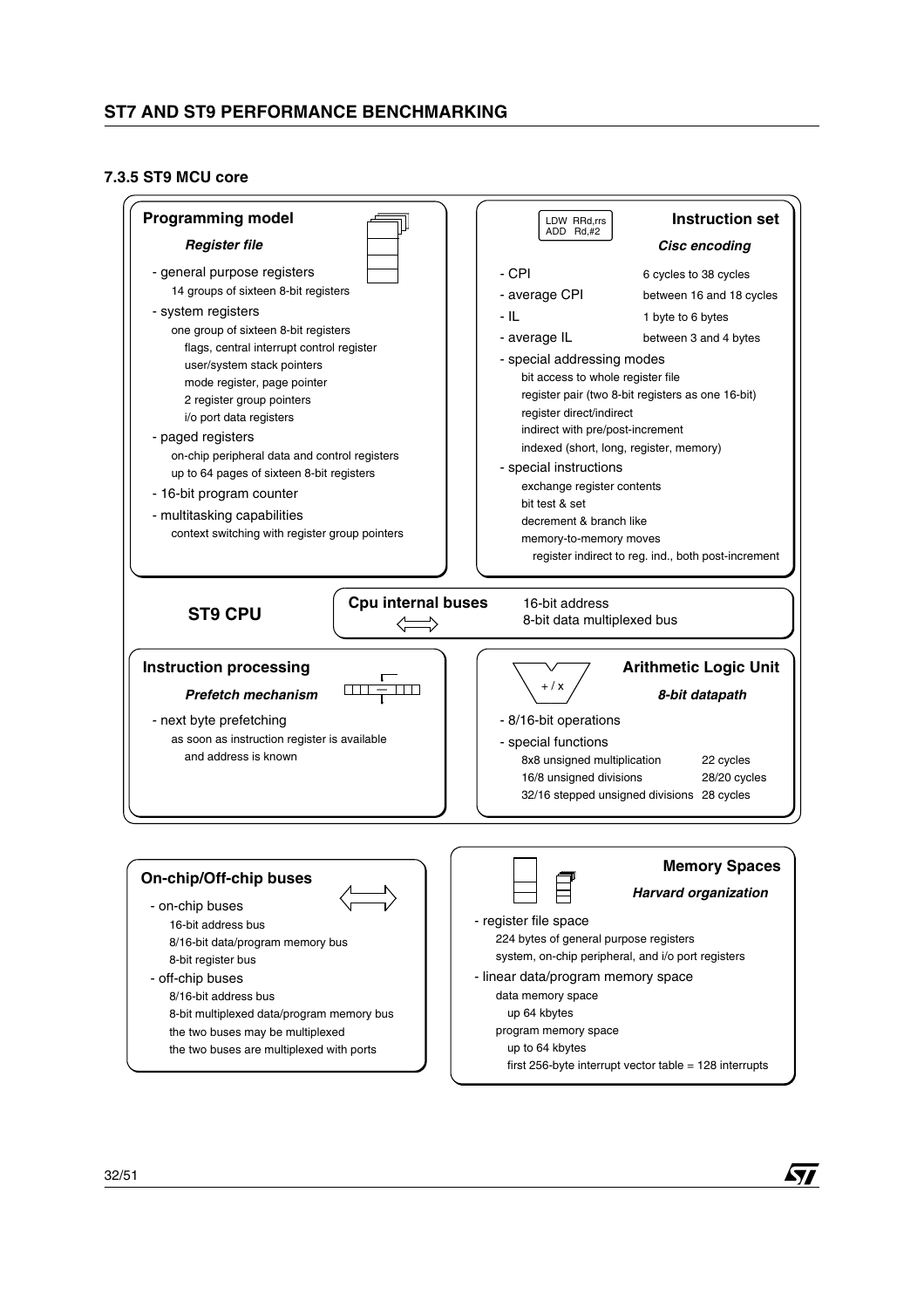#### **7.3.6 H8/300 MCU core**

![](_page_32_Figure_2.jpeg)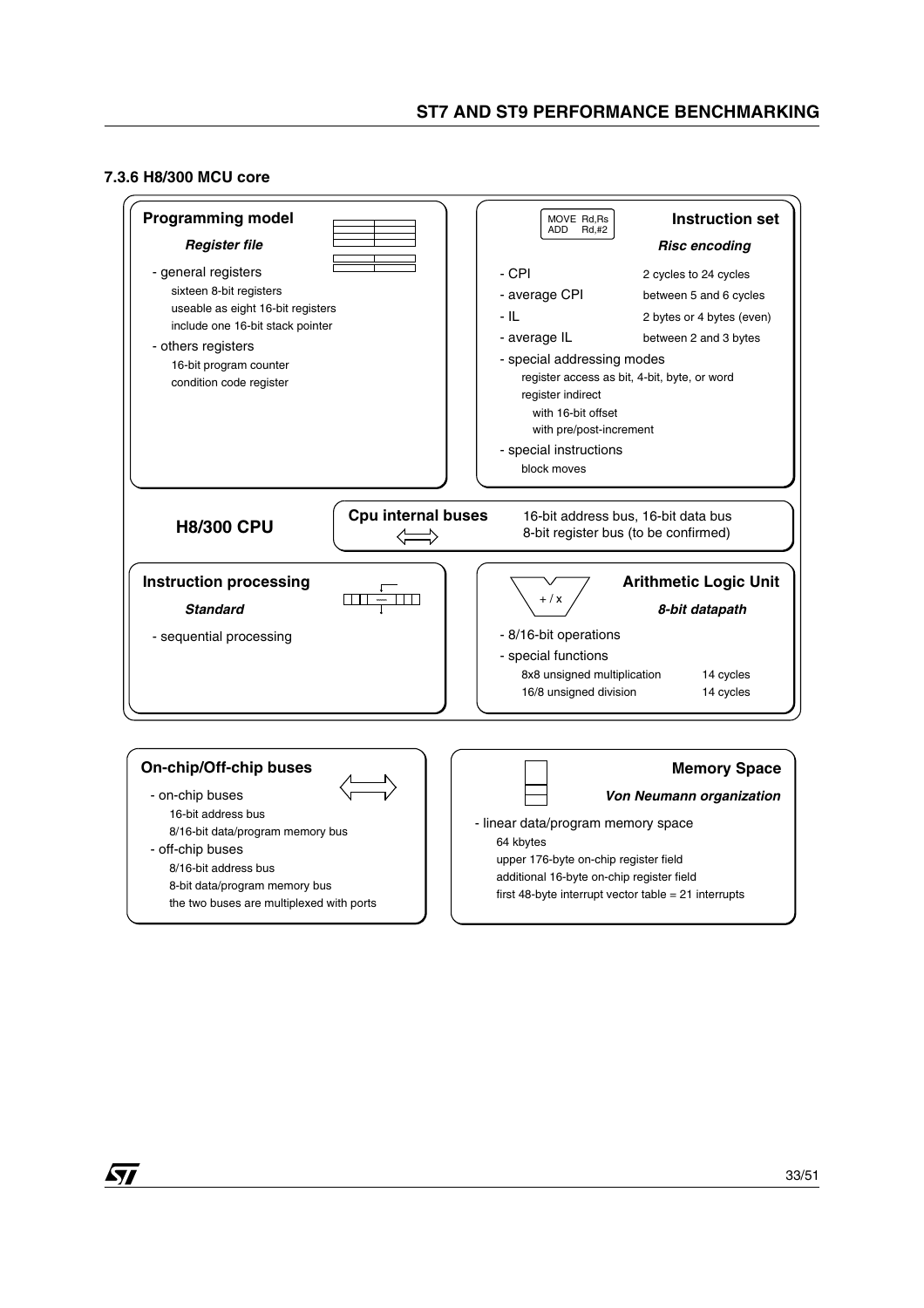#### **7.3.7 68HC11 MCU core**

![](_page_33_Figure_2.jpeg)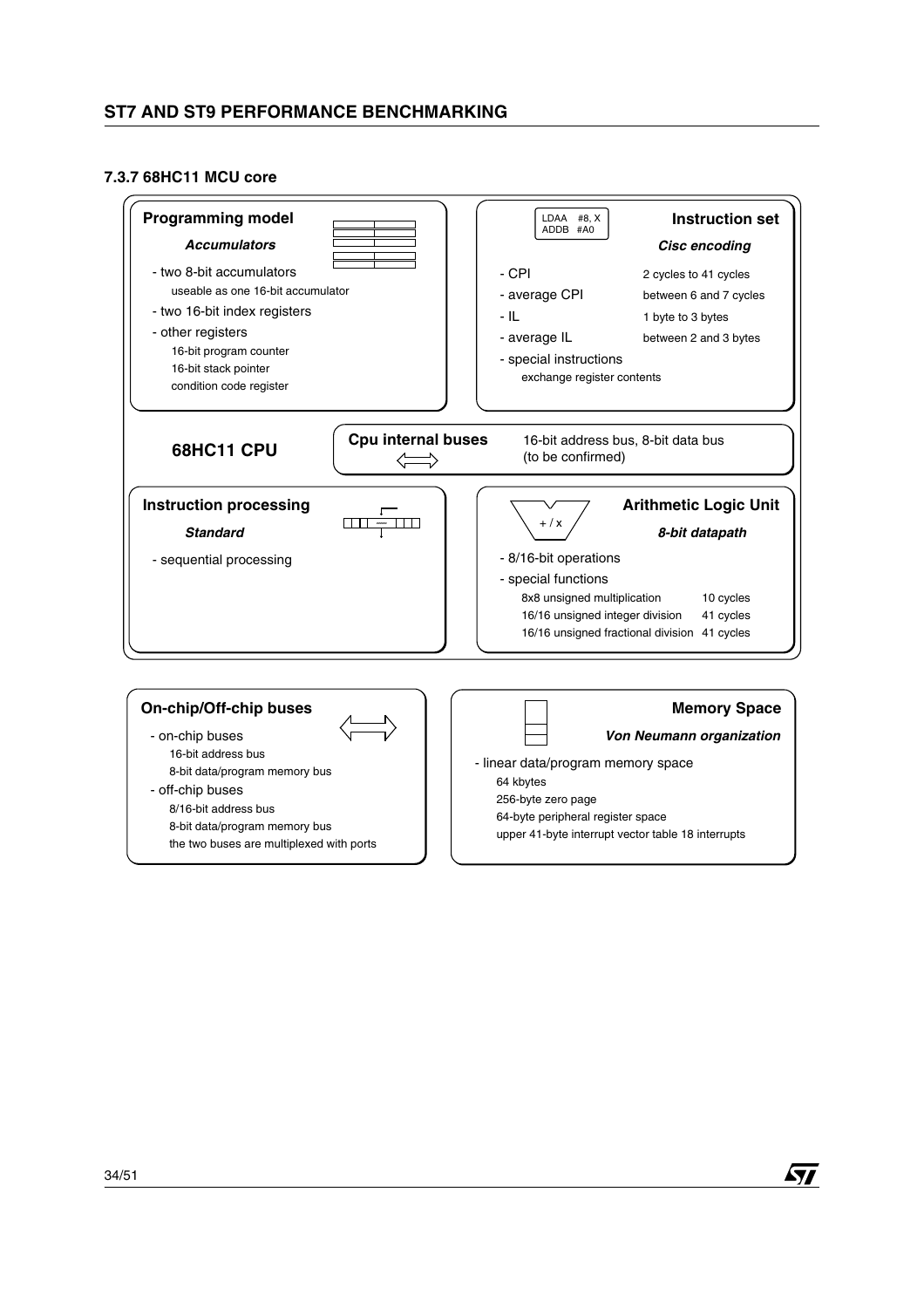#### **7.3.8 68HC08 MCU core**

![](_page_34_Figure_2.jpeg)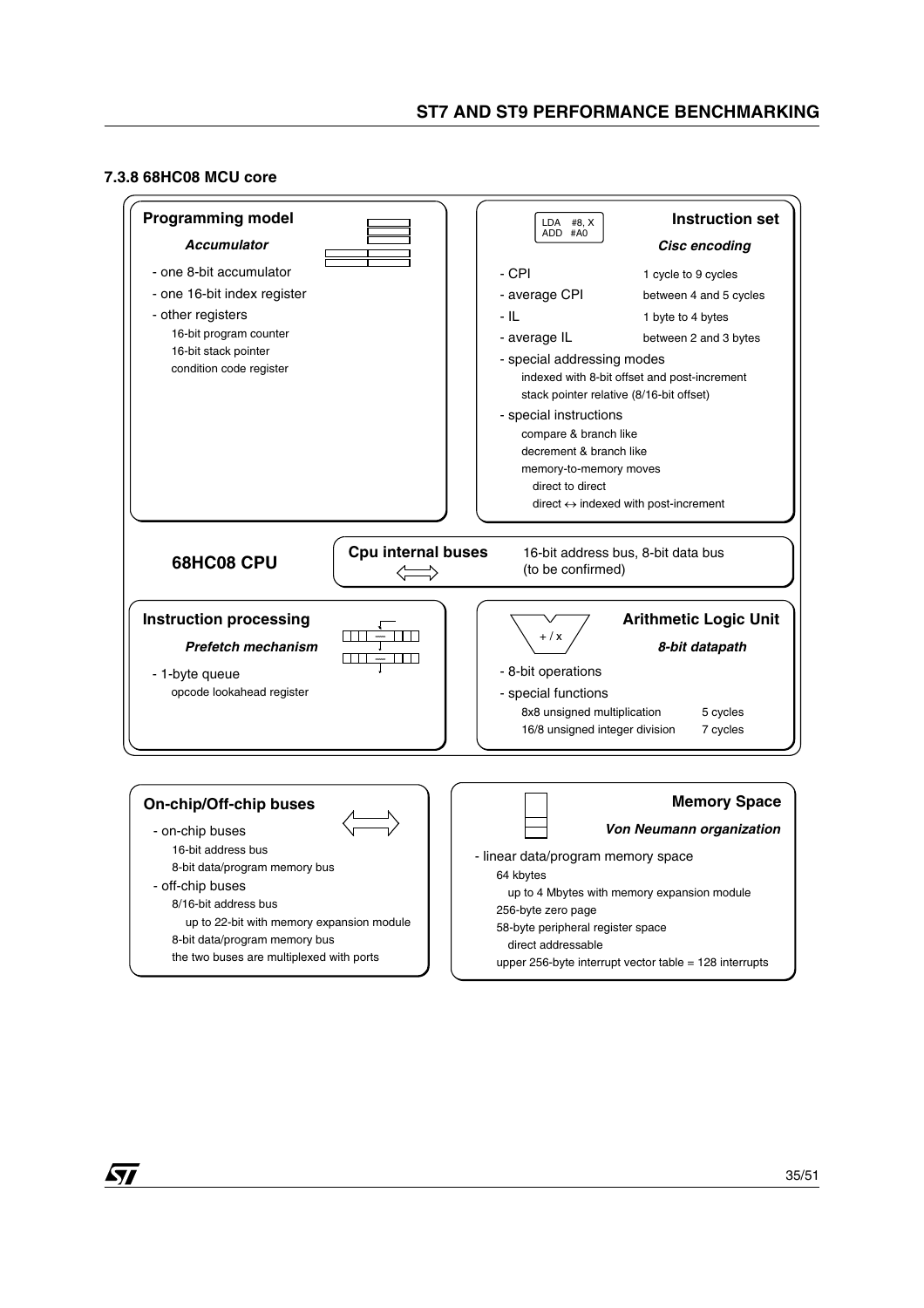#### <span id="page-35-0"></span>**7.3.9 ST7 MCU core**

| <b>Programming model</b><br><b>Accumulator</b><br>- one 8-bit accumulator<br>- two 8-bit index registers<br>- other registers<br>16-bit program counter<br>16-bit stack pointer<br>condition code register | <b>Instruction set</b><br>LD<br>(X), A<br>ADD A,#A0<br>Cisc encoding<br>- CPI<br>2 cycles to 12 cycles<br>- average CPI<br>between 4 and 5 cycles<br>- IL<br>1 byte to 4 bytes<br>- average IL<br>between 2 and 3 bytes<br>- special addressing modes<br>indirect (short/long) |
|------------------------------------------------------------------------------------------------------------------------------------------------------------------------------------------------------------|--------------------------------------------------------------------------------------------------------------------------------------------------------------------------------------------------------------------------------------------------------------------------------|
| Cpu internal buses<br><b>ST7 CPU</b>                                                                                                                                                                       | 16-bit address bus, 8-bit data bus<br>(to be confirmed)                                                                                                                                                                                                                        |
| <b>Instruction processing</b><br><b>Standard</b><br>- sequential processing                                                                                                                                | <b>Arithmetic Logic Unit</b><br>$+ X$<br>8-bit datapath<br>- 8-bit operations<br>- special functions<br>8x8 unsigned multiplication<br>11 cycles                                                                                                                               |
| <b>On-chip/Off-chip buses</b><br>- on-chip buses<br>16-bit address bus<br>8-bit data/program memory bus                                                                                                    | <b>Memory Space</b><br><b>Von Neumann organization</b><br>- linear data/program memory space<br>64 kbytes<br>256-byte zero page<br>128-byte peripheral register space<br>direct addressable<br>upper 32-byte interrupt vector table $= 14$ interrupts                          |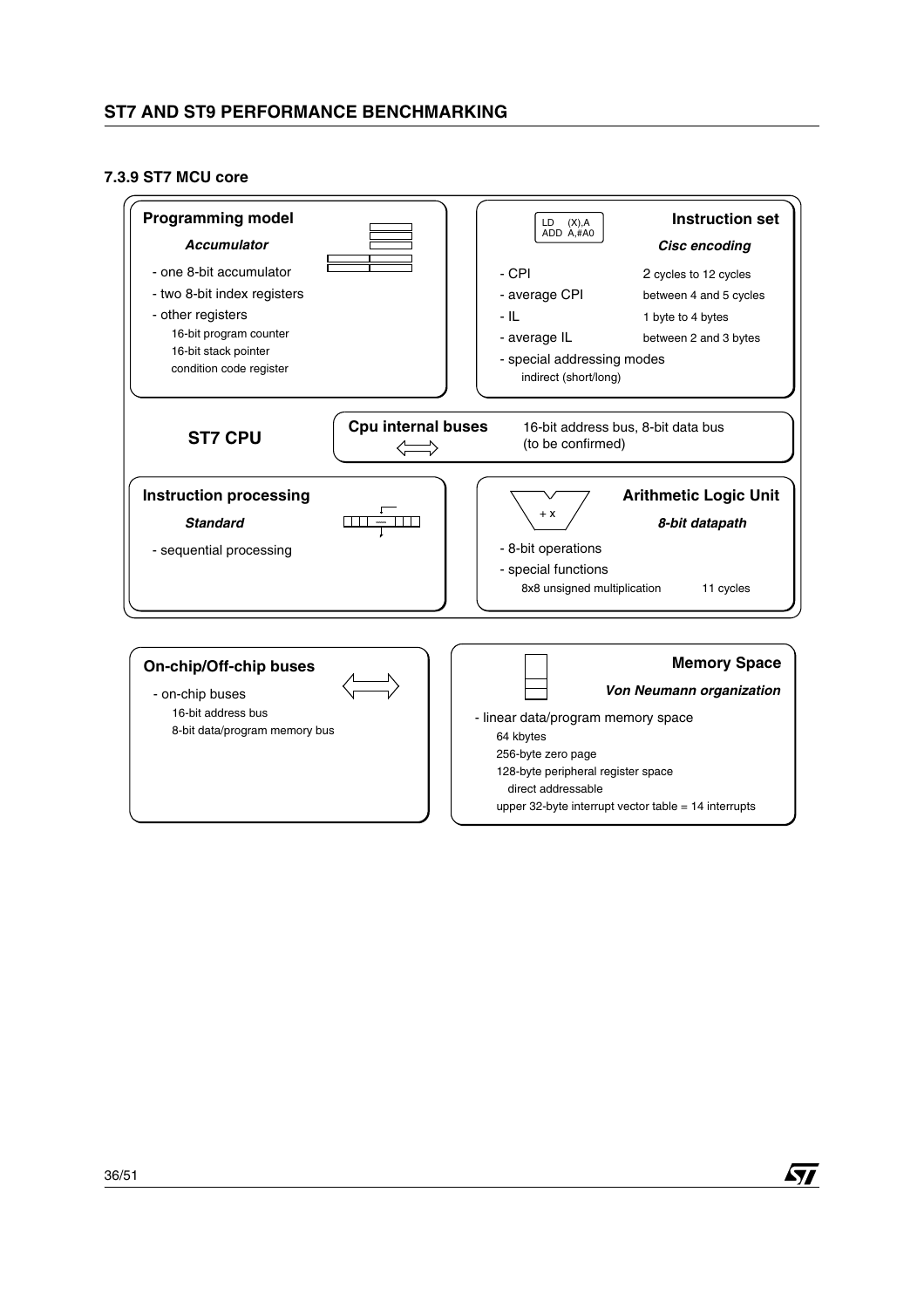#### **7.3.10 80C51 MCU core**

![](_page_36_Figure_2.jpeg)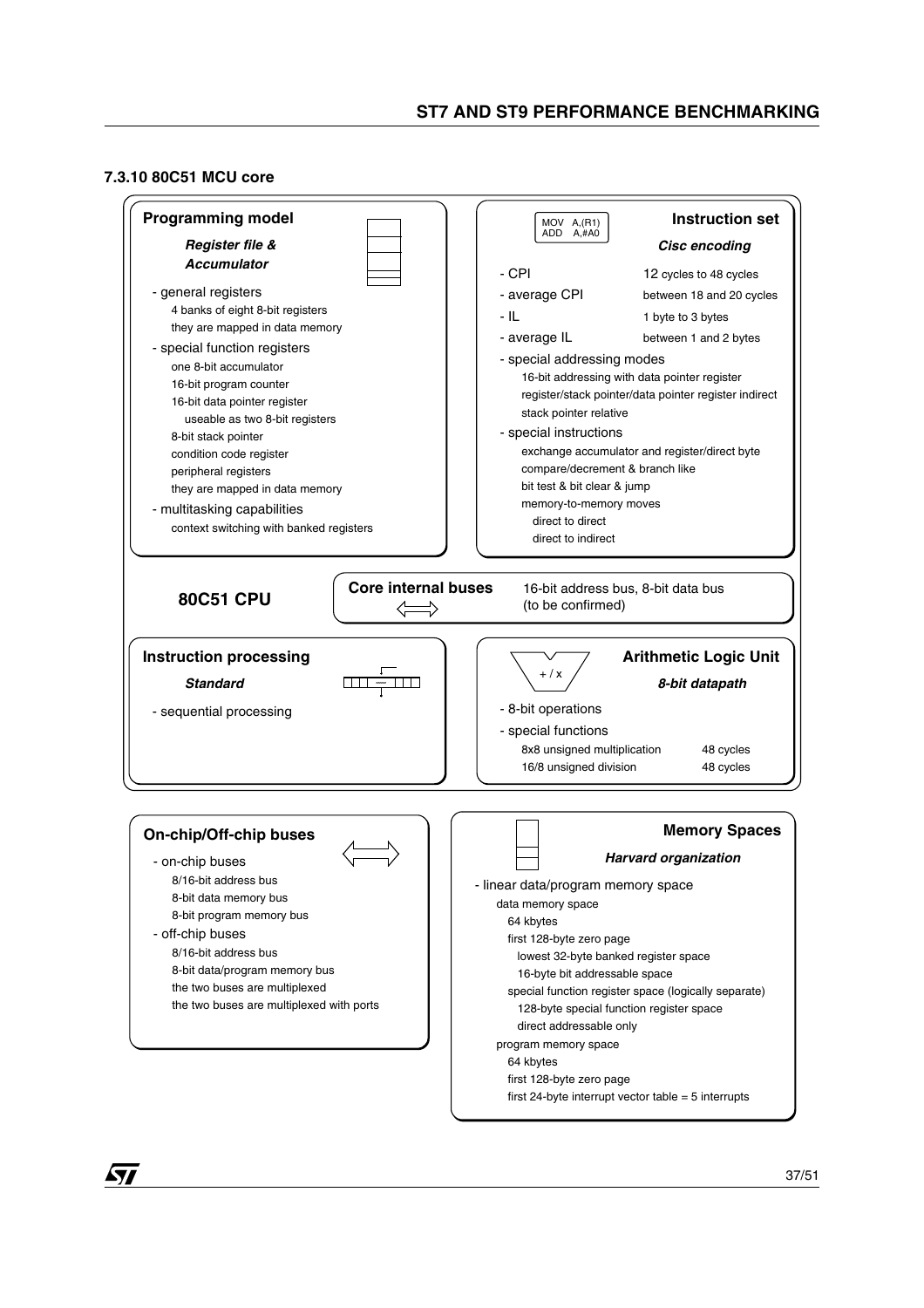#### **7.3.11 KS88 MCU core**

| <b>Programming model</b><br><b>Register file</b><br>- prime registers<br>192 8-bit prime data registers<br>- two register sets<br>register set 1<br>sixteen 8-bit working registers<br>sixteen 8-bit system registers<br>32 8-bit system & peripheral control registers<br>register set 2<br>64 registers<br>- other registers<br>16-bit program counter<br>system and user stack pointers<br>- multitasking capabilities<br>context switching with register sets<br>system and user modes | <b>Instruction set</b><br>MOVE Rd, Rs<br>ADD<br>Rd,#2<br>Cisc encoding<br>- CPI<br>6 cycles to 28 cycles<br>- average CPI<br>between 10 and 12 cycles<br>- IL<br>1 byte to 3 bytes<br>- average IL<br>between 2 and 3 bytes<br>- special addressing modes<br>register pair (two 8-bit registers as one 16-bit)<br>indirect address/register<br>indexed (short/long)<br>- special instructions<br>compare & increment & branch like<br>decrement & branch like                                                                                                                                     |
|--------------------------------------------------------------------------------------------------------------------------------------------------------------------------------------------------------------------------------------------------------------------------------------------------------------------------------------------------------------------------------------------------------------------------------------------------------------------------------------------|---------------------------------------------------------------------------------------------------------------------------------------------------------------------------------------------------------------------------------------------------------------------------------------------------------------------------------------------------------------------------------------------------------------------------------------------------------------------------------------------------------------------------------------------------------------------------------------------------|
| <b>Core internal buses</b><br><b>KS88 CPU</b>                                                                                                                                                                                                                                                                                                                                                                                                                                              | 16-bit address bus, 8-bit data bus<br>8-bit register bus (to be confirmed)                                                                                                                                                                                                                                                                                                                                                                                                                                                                                                                        |
| <b>Instruction processing</b><br><b>Standard</b><br>- sequential processing                                                                                                                                                                                                                                                                                                                                                                                                                | <b>Arithmetic Logic Unit</b><br>$+ / x$<br>8-bit datapath<br>- 8-bit operations<br>- special functions<br>8x8 unsigned multiplication<br>24 cycles<br>16/8 unsigned division<br>28 cycles                                                                                                                                                                                                                                                                                                                                                                                                         |
| <b>On-chip/Off-chip buses</b><br>- on-chip buses<br>8/16-bit address bus<br>8-bit program memory bus<br>8-bit register bus<br>- off-chip buses<br>8/16-bit address bus<br>8-bit data/program memory bus<br>the two buses are multiplexed<br>the two buses are multiplexed with ports                                                                                                                                                                                                       | <b>Memory Spaces</b><br>Von Neumann organization<br>- register file space<br>192-byte prime data register space (all addr. modes)<br>64-byte register set 1<br>16-byte working register space (working reg. addr.)<br>16-byte system register space (register addressing)<br>32-byte system & peripheral control register space<br>(register addressing)<br>64-byte register set 2<br>64-byte data register space (indirect, indexed, stack)<br>- linear data/program memory space<br>64 kbytes<br>first 16-Kbyte program memory only<br>first 256-byte interrupt vector table = $128$ interrupts |

 $\sqrt{2}$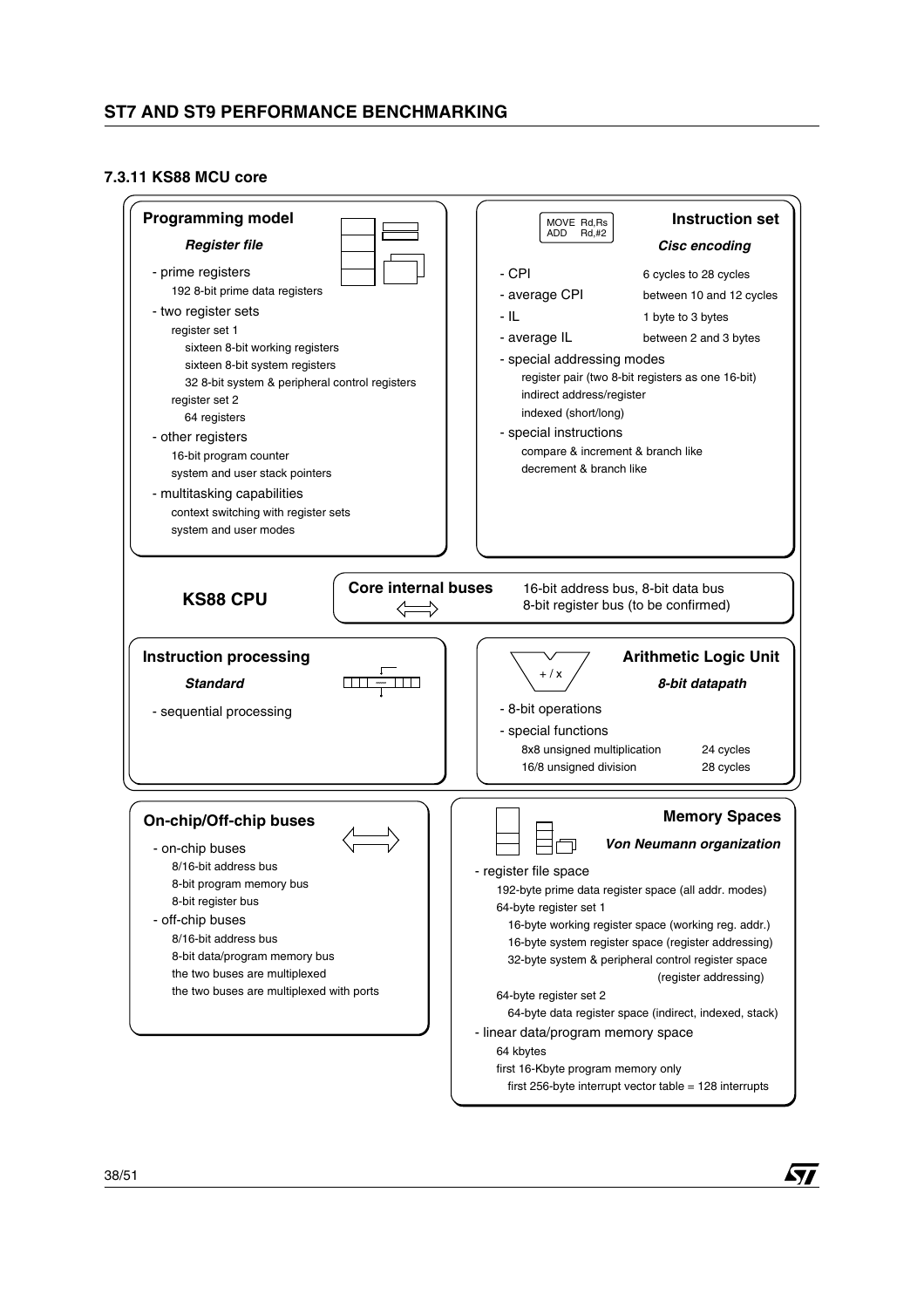#### **7.3.12 78K0 MCU core**

![](_page_38_Figure_2.jpeg)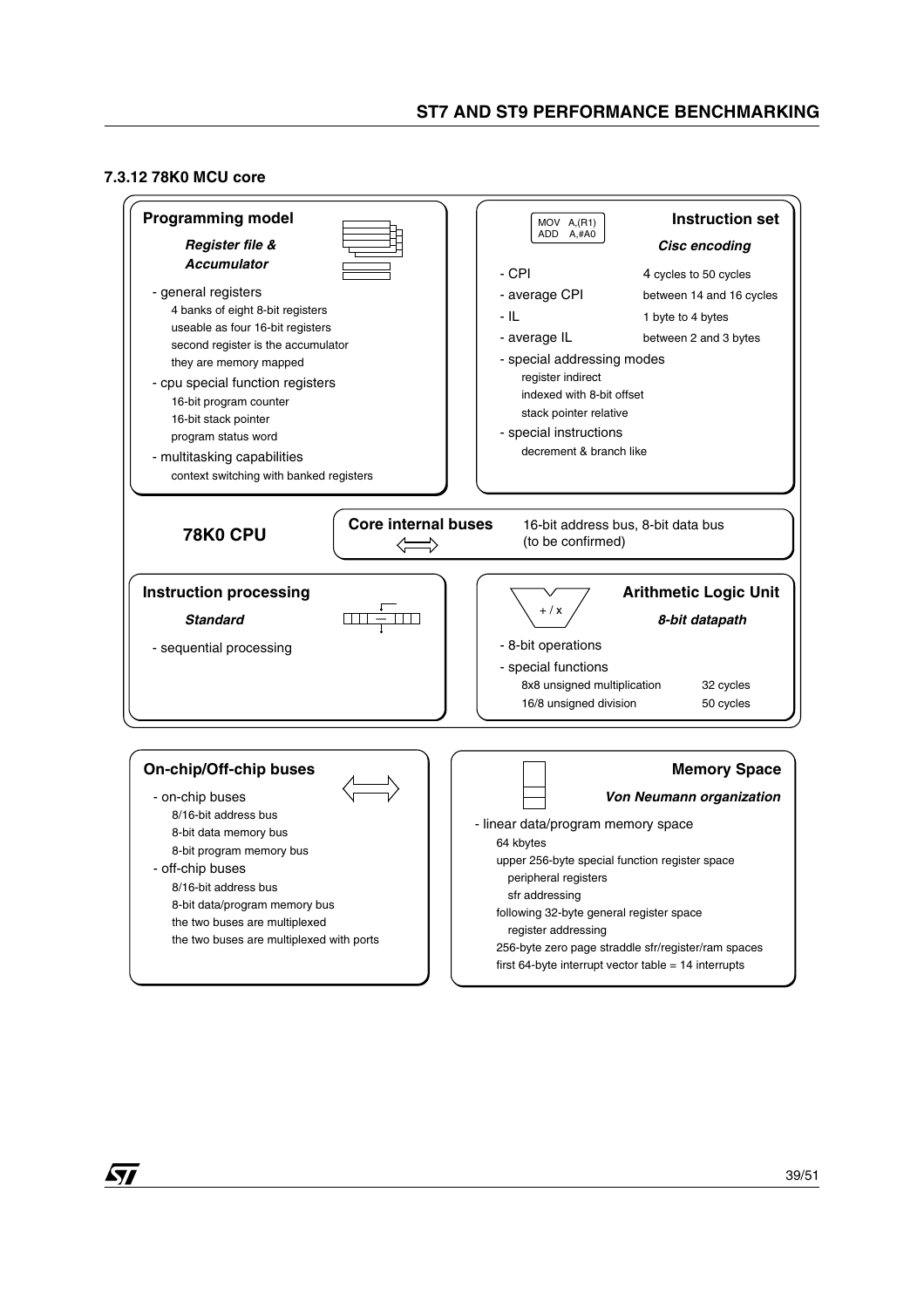# <span id="page-39-0"></span>**7.4 INSTRUCTION CYCLE TIME CHART**

The following chart (Figure 6.) presents complete and average Instruction Cycle Time (ICT) ranges for the different MCUs.

The complete range goes from the minimum to the maximum complete ICT. The average ICT range goes from the minimum to the maximum average ICT. For explanation on calculation, [see <Italic>7.2.2 Average ICT/CPI and IL<Italic end>](#page-25-0).

# <span id="page-39-1"></span>**7.5 INSTRUCTION LENGTH CHART**

The following chart (Figure 7.) presents complete and average Instruction Length (IL) ranges for the different MCUs.

The complete range goes from the minimum to the maximum complete IL. The average ICT range goes from the minimum to the maximum average IL. For explanation on calculation, see [<Italic>7.2.2 Average ICT/CPI and IL<Italic end>.](#page-25-0)

**Ayy**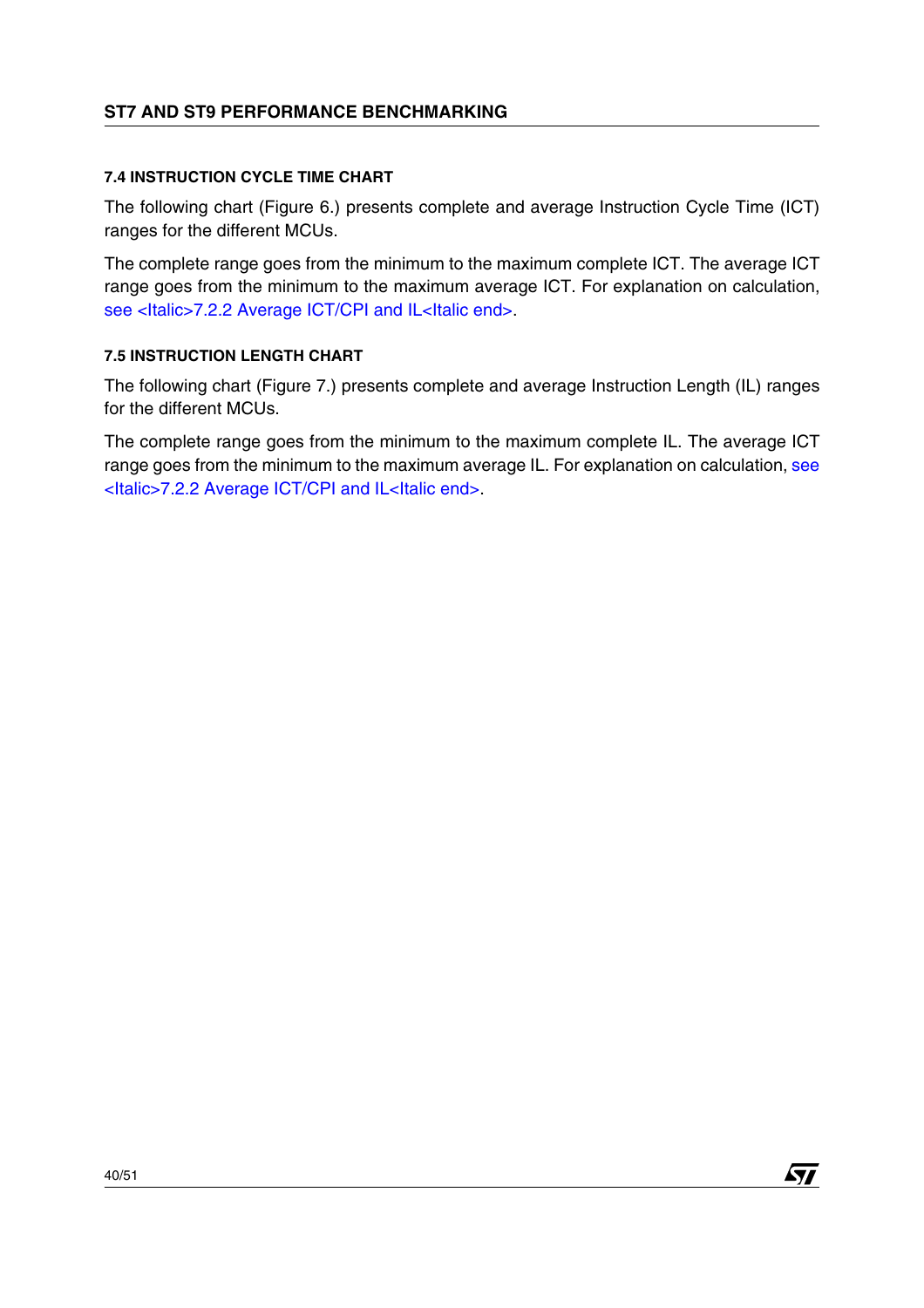![](_page_40_Figure_1.jpeg)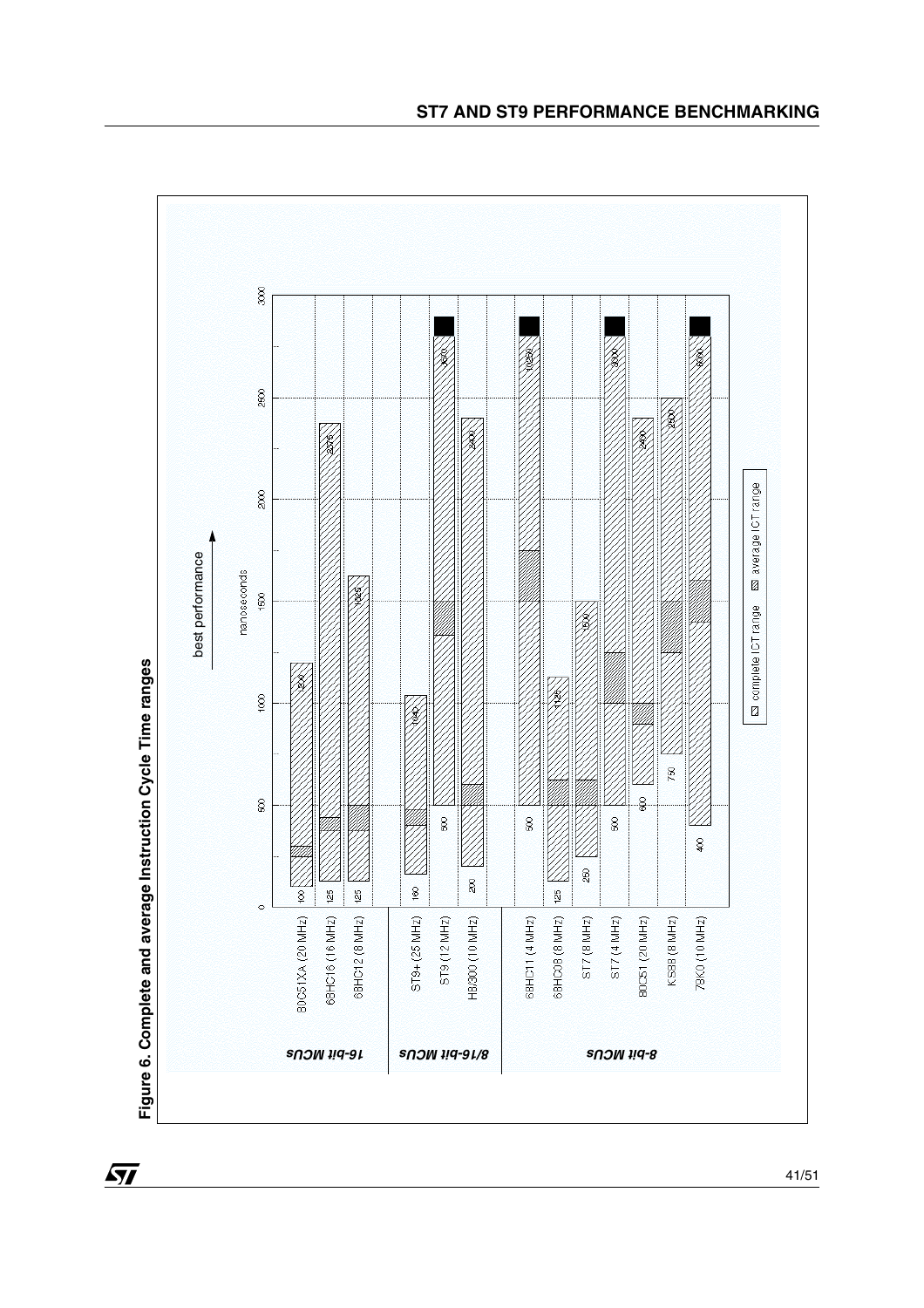![](_page_41_Figure_1.jpeg)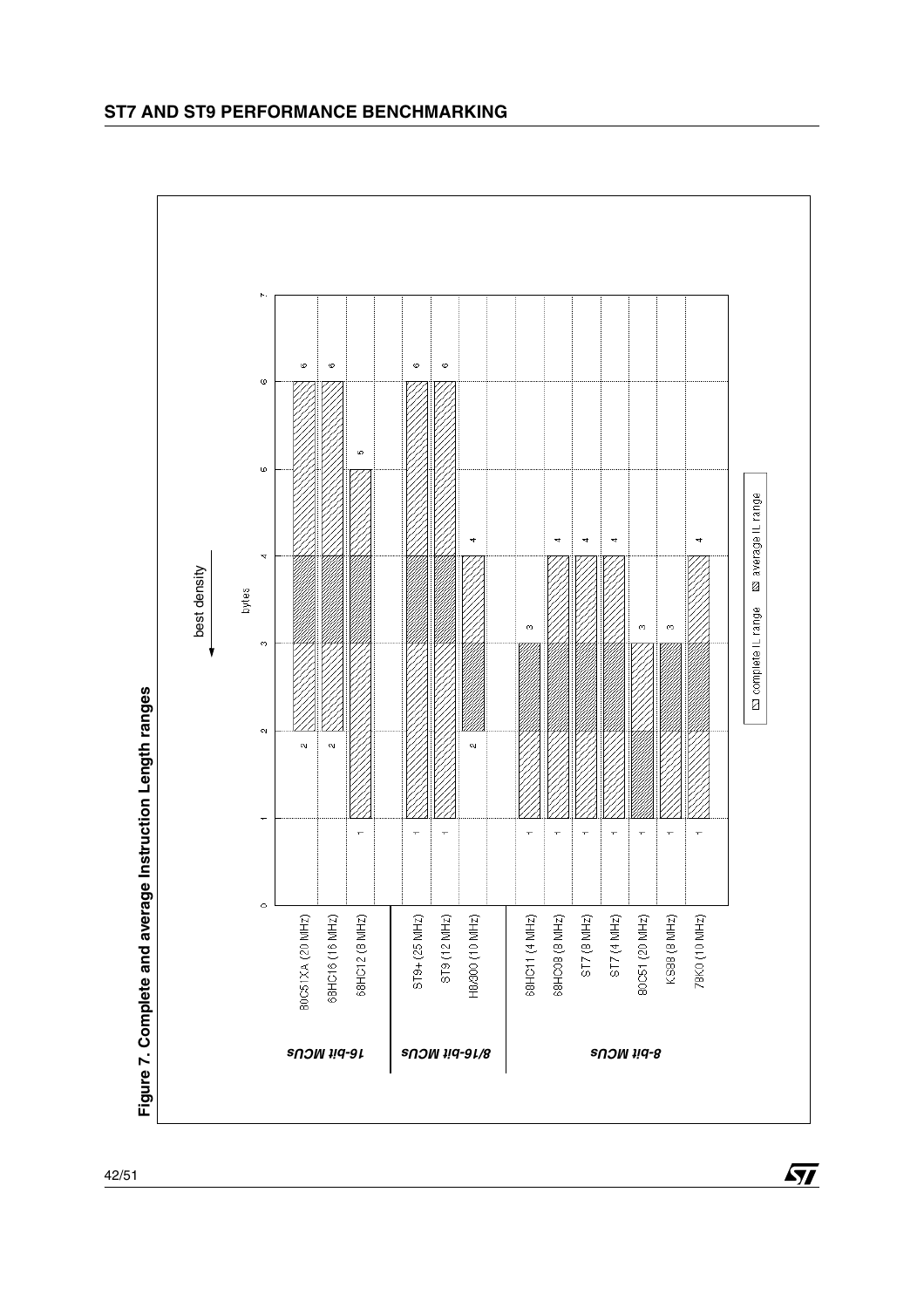# <span id="page-42-0"></span>**8 DESCRIPTION OF THE TEST ROUTINES**

This section is a more precise description of the test routines. For each test, are detailed the algorithm, its implementation and the features which it stresses.

# **8.1 ERATOSTHENES SIEVE**

| Algorithm                | The <i>Eratosthenes sieve</i> is a well-known algorithm which searches the prime numbers greater<br>than or equal 3 out of n elements (n=8189 has been chosen arbitrary).                                                                                                                                                                                                                                                  |
|--------------------------|----------------------------------------------------------------------------------------------------------------------------------------------------------------------------------------------------------------------------------------------------------------------------------------------------------------------------------------------------------------------------------------------------------------------------|
|                          | The even numbers greater than 3 are not prime numbers, so that this algorithm only looks for<br>prime numbers among an array of odd numbers.                                                                                                                                                                                                                                                                               |
| Implementation           | We have chosen an array of 8189 elements. It represents the odd numbers from 3 to 16379. The<br>array is initialized with the value 'true' ('true' = 0), and is then filled with 1 (false) if the<br>corresponding number is not a prime number or is not modified (it keeps the value 0='true') if it<br>is a prime number. Don't forget that it is an array of odd numbers: $\arctan(\frac{1}{2} \leftrightarrow 2 + 3)$ |
|                          | At the beginning of the routine, each number is a potential prime number (initialization value is<br>'true'). The algorithm consists in setting (to 'false') the odd multiples of every prime number found<br>in the array skimmed through in the ascending order.                                                                                                                                                         |
| <b>Features stressed</b> | This test measures the elementary computational capability and the ability to manipulate<br>data in an array.                                                                                                                                                                                                                                                                                                              |

### **8.2 ACKERMANN FUNCTION**

| <b>Algorithm</b>         | The Ackermann function is a two parameter function -acker(m,n)- which induces several<br>recursive calls.                                                                                               |
|--------------------------|---------------------------------------------------------------------------------------------------------------------------------------------------------------------------------------------------------|
| Implementation           | This test routine is performed with two different pairs of parameters: acker(3,5) and acker(3,6).<br>For instance, with the parameters $m=3$ and $n=6$ , the function induces 172, 233 procedure calls. |
| <b>Features stressed</b> | It tests the efficiency in recursive procedure calls and in stacks usage.                                                                                                                               |

# **8.3 STRING SEARCH**

**STT** 

| <b>Algorithm</b>         | The String search consists in searching a 16-byte string in a 128-character array.                                                                                                                                                                                                                                                                                                                                                                                                  |
|--------------------------|-------------------------------------------------------------------------------------------------------------------------------------------------------------------------------------------------------------------------------------------------------------------------------------------------------------------------------------------------------------------------------------------------------------------------------------------------------------------------------------|
| Implementation           | The data are predefined with the following contents:<br>for the 128-character array,<br>"xxxxxxxxxxxxxxxxpattern is here!xxxxxxxxxxxxxxxxxxxxxxxxxxxxxx" (64 bytes)<br>and for the 16-byte string,<br>"pattern is here!" (16 bytes)<br>The searching algorithm looks for the first matching character in the array and then compares<br>the rest of the string. If the searched string has been found, it returns the address of the first<br>character of the string in the array. |
| <b>Features stressed</b> | This program measures the efficiency in data comparison and string manipulation.                                                                                                                                                                                                                                                                                                                                                                                                    |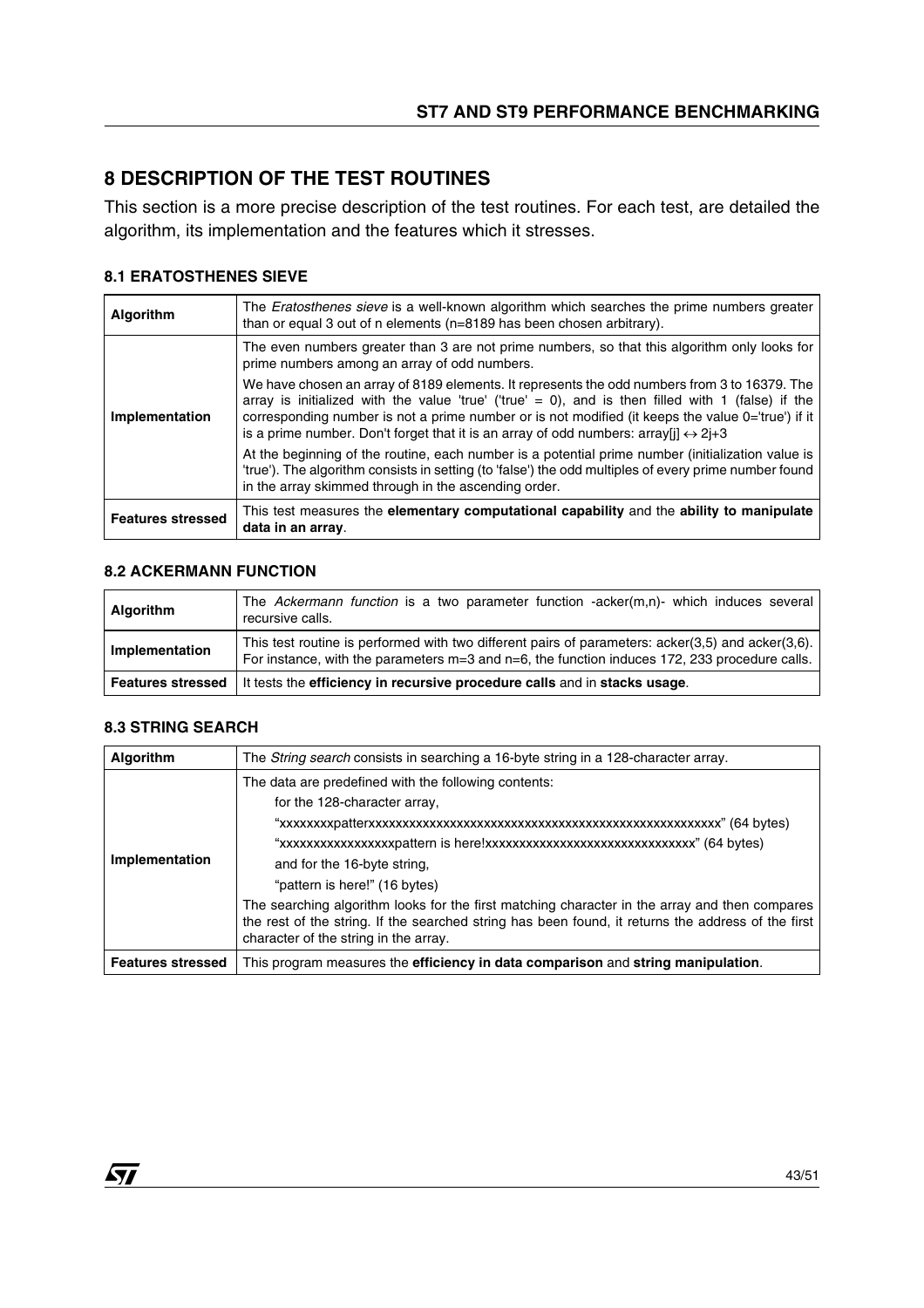# **8.4 CHARACTER SEARCH**

| Algorithm      | The Character search consists in searching a byte in a 40-byte block.                                             |
|----------------|-------------------------------------------------------------------------------------------------------------------|
| Implementation | The data are also predefined. The algorithm searches the byte "o" in the 40-byte block                            |
|                | <b>Features stressed</b>   As the string search, this program measures the <b>efficiency in data comparison</b> . |

#### **8.5 BUBBLE SORT**

| <b>Algorithm</b>         | The <i>Bubble sort</i> benchmark manages the sorting of a one dimension array of 16-bit integers.                                                                                                                              |  |  |  |
|--------------------------|--------------------------------------------------------------------------------------------------------------------------------------------------------------------------------------------------------------------------------|--|--|--|
| Implementation           | The test is performed with 10 words and then with 600 words. The array is initialized with 10 or<br>600 words (16-bit integers) in reverse order.                                                                              |  |  |  |
|                          | The algorithm is a classic bubble sort which arranges the 10 words (or the 600 words) in the<br>ascending order of magnitude.                                                                                                  |  |  |  |
|                          | Note that the routine used is intentionally almost the same for the two values (as though it could<br>have been optimized for the first value). Few differences may exist, but they do not modify the<br>way the test is done. |  |  |  |
| <b>Features stressed</b> | This benchmark demonstrates the efficiency in data comparison and data manipulation but<br>especially in 16-bit value comparison and 16-bit value manipulation.                                                                |  |  |  |

#### **8.6 BLOCK MOVE**

| <b>Algorithm</b>         | The Block move test routine aims at transferring a block from a place to another place in memory.                                                                                                                                                                                                    |  |  |  |
|--------------------------|------------------------------------------------------------------------------------------------------------------------------------------------------------------------------------------------------------------------------------------------------------------------------------------------------|--|--|--|
| Implementation           | This program is tested with a 64-byte block and with a 512-byte block.<br>Note that the routine used is intentionally almost the same for the two values (as though it could<br>have been optimized for the first value). Few differences may exist, but they do not modify the<br>way test is done. |  |  |  |
| <b>Features stressed</b> | It shows the data blocks manipulation ability.                                                                                                                                                                                                                                                       |  |  |  |

#### **8.7 BLOCK TRANSLATION**

| <b>Algorithm</b>         | The Convert test routine aims at transferring a block from a place to another place in memory.                                                                                                                                      |  |  |  |
|--------------------------|-------------------------------------------------------------------------------------------------------------------------------------------------------------------------------------------------------------------------------------|--|--|--|
| Implementation           | It uses a table to convert the source block into the destination block. The table contains the<br>translation of the source block elements. This benchmark is useful to convert for example from<br>an ASCII code to an EBCDIC code |  |  |  |
| <b>Features stressed</b> | As the block move test program, it shows the <b>data blocks manipulation ability</b> , but also the<br>ability to use a lookup table.                                                                                               |  |  |  |

#### **8.8 16-BIT INTEGER MULTIPLICATION**

| <b>Algorithm</b>         | The 16-bit integer multiplication program performs a multiplication of two unsigned words (16-bit<br>integers), giving a 32-bit result. |  |
|--------------------------|-----------------------------------------------------------------------------------------------------------------------------------------|--|
| Implementation           | The two operands chosen here are 256, so that the multiplication performed is:<br>$256 \times 256 = 65536 (=10000h$ hexadecimal value)  |  |
| <b>Features stressed</b> | This test measures the <b>computational capability</b> of the microcontroller with 16-bit integers.                                     |  |

*ST*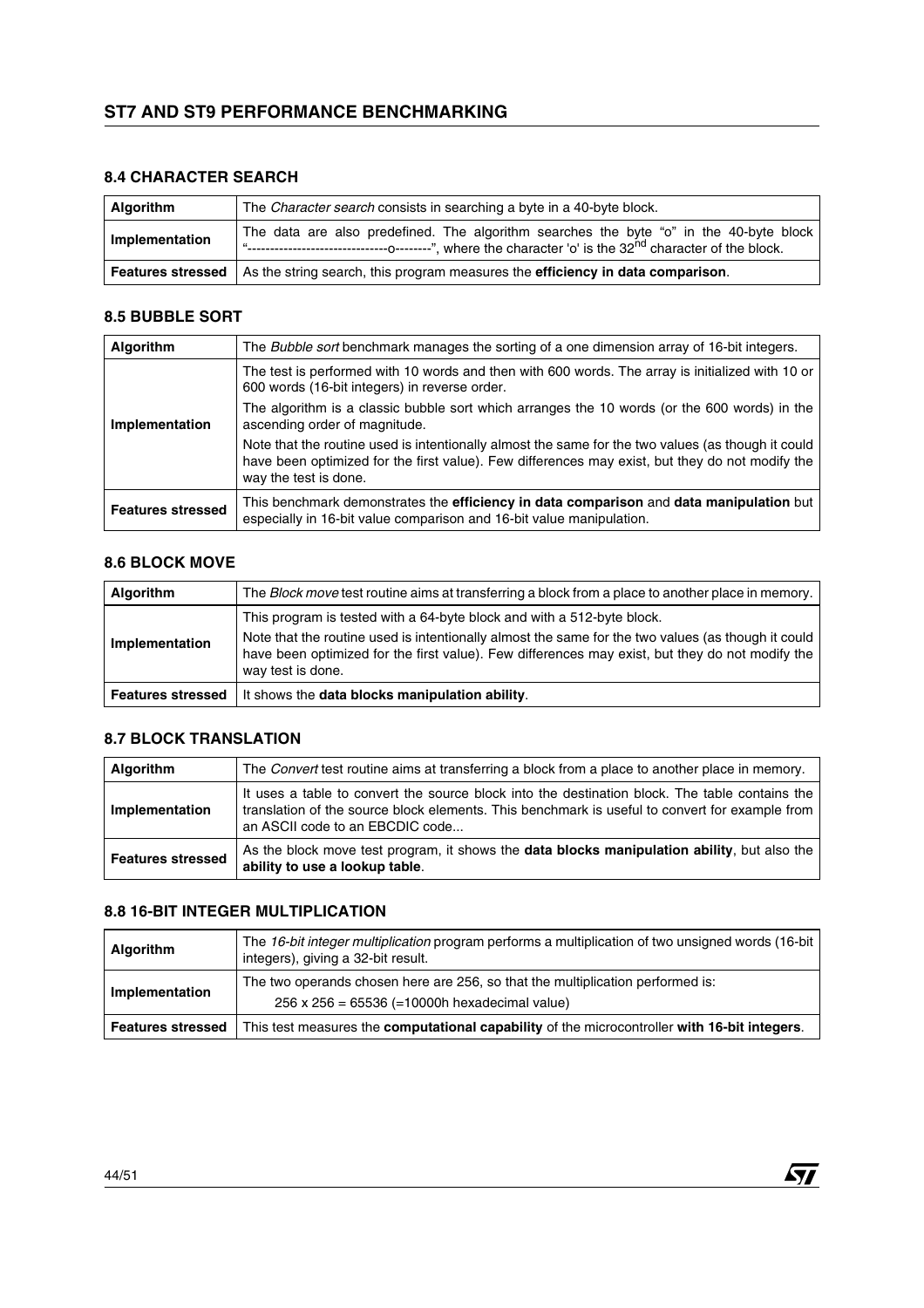| <b>Algorithm</b> | The 16-bit value right shift routine shifts a 16-bit value five places to the right.                                                               |  |  |
|------------------|----------------------------------------------------------------------------------------------------------------------------------------------------|--|--|
| Implementation   | The operand to be shifted is 40h (hexadecimal value). It is taken into account as a 16-bit integer<br>and it is the 16-bit value which is shifted. |  |  |
|                  | <b>Features stressed</b> It is a test measuring the <b>word (16-bit)</b> and bit manipulation capability.                                          |  |  |

#### **8.9 16-BIT VALUE RIGHT SHIFT**

#### **8.10 BIT MANIPULATION**

| <b>Algorithm</b>         | The <i>Bit manipulation</i> benchmark performs the set, the reset, and the test of 3 bits in a 128-bit<br>array.                                                                                                                                                                                                                                            |  |  |  |  |
|--------------------------|-------------------------------------------------------------------------------------------------------------------------------------------------------------------------------------------------------------------------------------------------------------------------------------------------------------------------------------------------------------|--|--|--|--|
|                          | The memory where some bits will be set, reset, and tested, is initialized with the 'Ah' value<br>(hexadecimal value). It is composed of 8 words '0AAAAh', which represents a 16-byte memory<br>area, that is to say a 128-bit array.                                                                                                                        |  |  |  |  |
| Implementation           | The test consists in setting, resetting, and then testing the 10th bit of the array, then the 13th bit<br>of the array, and then the 123 <sup>rd</sup> bit of the array. Setting a bit is setting it to 1. Resetting a bit is<br>resetting it to 0. And testing a bit is testing it and setting it to 1 if zero (with the zero flag Z also<br>set if zero). |  |  |  |  |
| <b>Features stressed</b> | This benchmark measures the computational capability and the efficiency in bit<br>manipulation.                                                                                                                                                                                                                                                             |  |  |  |  |

#### **8.11 TIMER INTERRUPT**

| Algorithm                | The <i>Timer interrupt</i> benchmark is composed of two routines performing an input capture interrupt<br>and an input capture/output compare interrupt.                                                                                                                                                                                                                                                                                                                                                                                                                                                                                                                                                                                                                                                                                                                                                                                                                                                                                                                                                                                                                                                                                                                                                                      |  |  |  |
|--------------------------|-------------------------------------------------------------------------------------------------------------------------------------------------------------------------------------------------------------------------------------------------------------------------------------------------------------------------------------------------------------------------------------------------------------------------------------------------------------------------------------------------------------------------------------------------------------------------------------------------------------------------------------------------------------------------------------------------------------------------------------------------------------------------------------------------------------------------------------------------------------------------------------------------------------------------------------------------------------------------------------------------------------------------------------------------------------------------------------------------------------------------------------------------------------------------------------------------------------------------------------------------------------------------------------------------------------------------------|--|--|--|
| Implementation           | The first routine is the body of an interrupt service routine handling a timer input capture.<br>The second is the body of an interrupt service routine handling a timer input capture or a output<br>compare; as interrupt vectors can be separate, this routine may be composed of two different<br>parts.<br>The routines include:<br>• the average instruction (that is an instruction lasting the average instruction cycle time)<br>which is interrupted and the interrupt entry process (they represent the interrupt latency)<br>• the body of a typical interrupt service routine including the following operations:<br>- stack two registers or change register bank (if not done by interrupt processing)<br>- read timer register<br>- call to a subroutine with input capture register content as input parameter or output<br>compare register content as output parameter<br>- return from subroutine<br>- unstack registers or restore register bank (if not done by interrupt processing)<br>- return from interrupt<br>It is true that each MCU has its specific own manner of handling interrupts. Reading the timer<br>register and using the input capture/output compare as a parameter for a function call has been<br>judged as a satisfying way to do so. Thus, it has been chosen as routine body. |  |  |  |
| <b>Features stressed</b> | This benchmark measures the <b>interrupt processing performance</b> .                                                                                                                                                                                                                                                                                                                                                                                                                                                                                                                                                                                                                                                                                                                                                                                                                                                                                                                                                                                                                                                                                                                                                                                                                                                         |  |  |  |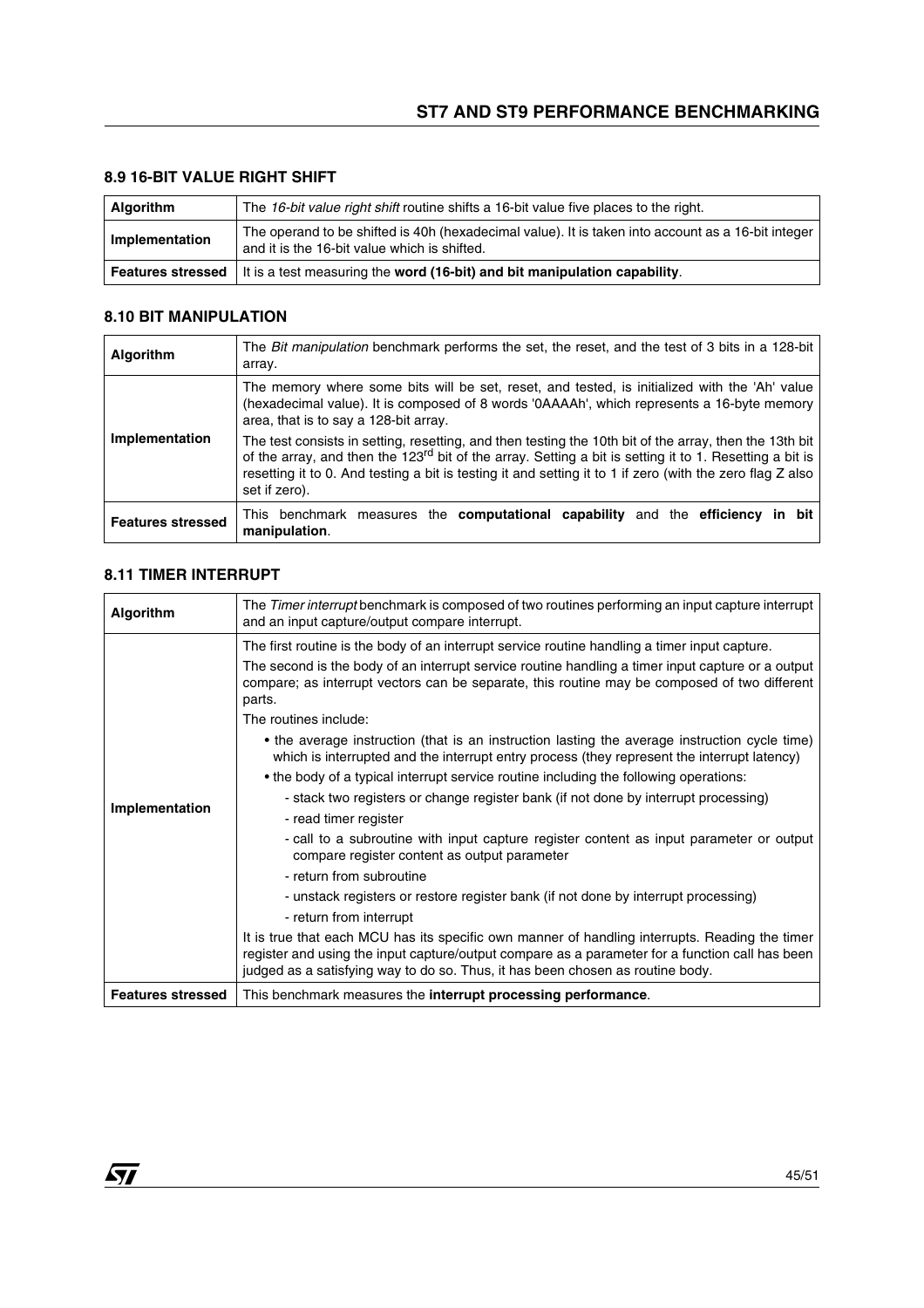# <span id="page-45-0"></span>**9 MEASUREMENT PROCEEDING AND CALCULATION**

This section describes measurement proceeding and calculation for computing performance test routines only. Interrupt processing performance test routines are not concerned (see <Italic>6.2 [Core interrupt processing performance<Italic end>](#page-20-1) for details on measure and calculation).

# **9.1 MEASUREMENT PROCEEDING**

The parameters measured are **execution time** and **code size**. The first has been measured on MCU boards (thanks to an oscilloscope) whenever possible, or with the assembly code. The second has been measured on the assembly code.

To facilitate execution time measurement, assembly code has been divided in two parts. The first, called *Assignments & Initializations* in the source code, contains the initialization of the MCU and data and then a call to the test routine; which is included in the second part, called *Test Loop*. The first part ends with an infinite loop. The execution time and code size will obviously be measured on *Test Loop* part.

#### <span id="page-45-1"></span>**9.1.1 Execution time measure**

An **I/O pin** is used to make the measure, thanks to a **digital oscilloscope**. This I/O pin is configured as an output, with a push-pull, and interrupts are disabled in the initialization part. The pin used for each MCU is detailed in Table 13.

| <b>MCU</b> name | I/O pin for measure                                            |
|-----------------|----------------------------------------------------------------|
| 80C51XA         | pin 0 of port 2                                                |
| 68HC16          | pin 2 of port E                                                |
| 68HC12          | pin 7 of port E                                                |
| ST9+            | pin 0 of port 4                                                |
| ST9             | pin 0 of port 4                                                |
| <i>H8/300</i>   | pin 0 of port 6                                                |
| 68HC11          | pin 0 of port B                                                |
| <i>68HC08</i>   | pin 0 of port A                                                |
| ST7             | pin 0 of port B                                                |
| 80C51           | pin 0 of port 1                                                |
| KS88            | pin 0 of port 2 (for 88C0504)<br>pin 0 of port 4 (for 88C0116) |
| 78K0            | pin 0 port 2                                                   |

# **Table 13. I/O pins for execution time measuring**

The *Test Loop* routine begins with the set of the I/O pin. This marks the beginning of the test

![](_page_45_Picture_12.jpeg)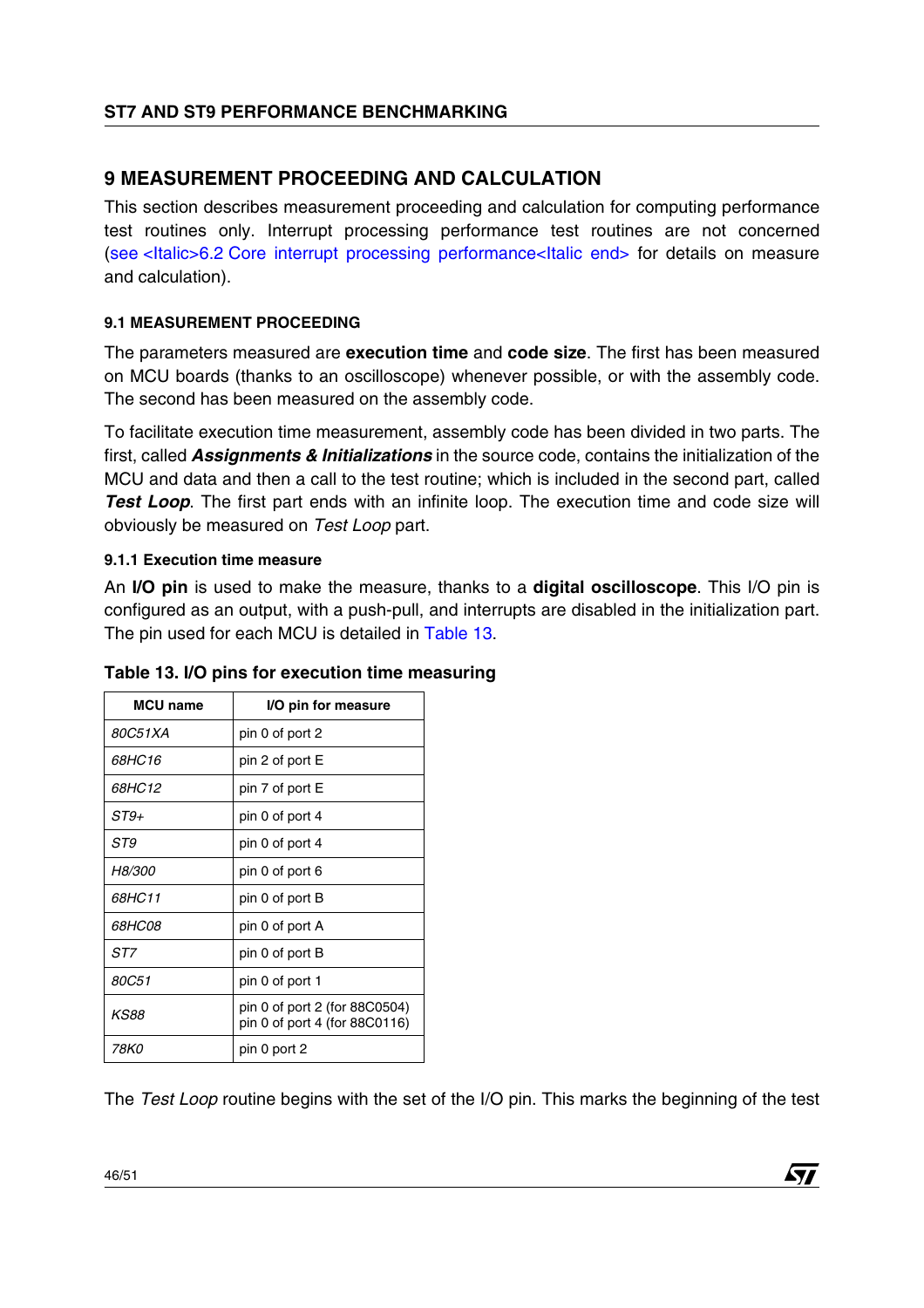**Theoretical execution time** = number of clock cycles internal clock frequency

routine and so the start of the measure on the oscilloscope (trigger on positive edge). The following lines are the implementation of the algorithm. This part ends with the reset of the I/O pin and a return of the call.

The **execution time** is the length of the pulse triggered with the oscilloscope. Figure 8. shows the diagram of the way of execution time measurement proceeding.

Note that it was sometimes not possible to implement all the tests on an MCU ([see](#page-48-0)  [<Italic>9.2.2 Memory considerations<Italic end>](#page-48-0)). In some of these cases, test routines have even been written and execution time has been calculated **theoretically**. The theoretical execution time is simply given by dividing the number of clock cycles, calculated the assembly source, by the internal processing frequency:

Note that experience has shown the accuracy of these theoretical calculations in front of real measures. Thus results of both types can be compared.

![](_page_46_Figure_6.jpeg)

![](_page_46_Figure_7.jpeg)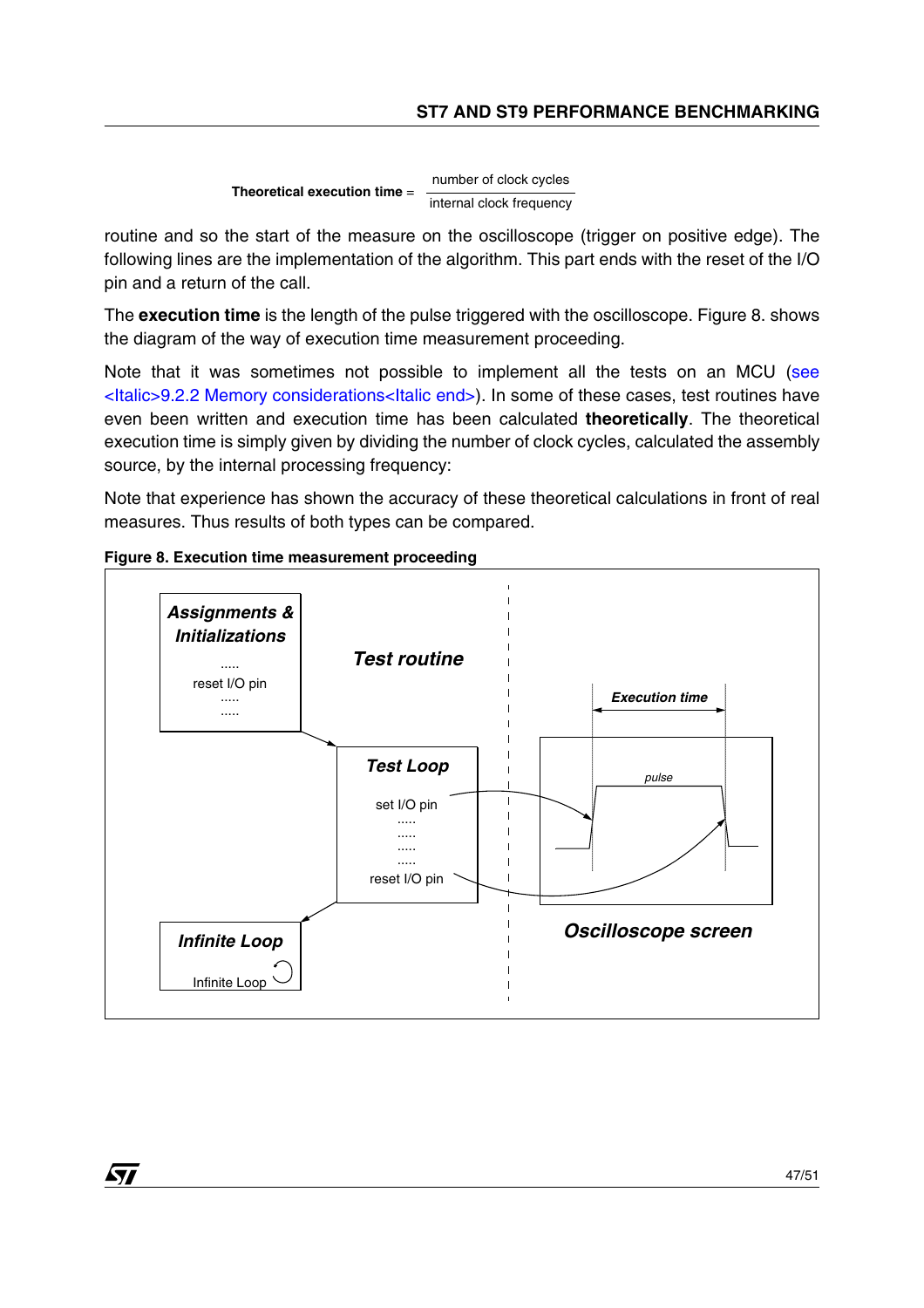#### **9.1.2 Code size measure**

Code size is measured with the assembly code. The result is the number of bytes used to code the test routine (in *Test Loop* part) without the set and reset instructions for the I/O pin.

Here is an example of a *Test Loop*:

| <i>0000</i> | <i>C290</i> | test:   | setb p1.0               | ; set I/O pin               |
|-------------|-------------|---------|-------------------------|-----------------------------|
| 0002        | 7809        |         | mov r0, #srcpointer     | ; beginning of test routine |
| 0004        | 7982        |         | mov r1, #destpointer    |                             |
| 0006        | 900200      |         | mov dptr, #200h         |                             |
| 0009        | 7F79        |         | mov r7, #121            |                             |
| 000B        | E6          | loop:   | mov $a, \mathcal{Q}$ r0 |                             |
| <i>000C</i> | 93          |         | movc $a$ , $@a+dp$ tr   |                             |
| 000D        | F7          |         | $mov$ @r1, a            |                             |
| 000E        | 08          |         | inc r0                  |                             |
| 000F        | 0A          |         | inc r2                  |                             |
| 0010        | <b>DFF9</b> |         | dinz r7, loop           | : end of test routine       |
| 0012        | D290        | finish: | $clr$ $p1.0$            | : reset I/O pin             |
| 0014        | 22          |         | ret                     |                             |

The code size of this assembly code equals  $(12h-2h) = 10h = 16d$ , thus 16 bytes.

#### **9.2 CALCULATION**

#### **9.2.1 Execution time and code size ratios**

From execution time and code size measures, preliminary ratios with **ST9+ MCU as reference** have been calculated for each test. Using those results, a global execution time ratio and a global code size ratio have been calculated as an average of all ratios.

As all the tests could not have been implemented on all MCUs (see <Italic>9.2.2 Memory [considerations<Italic end>](#page-48-0)), **one or two different results** are presented for each MCU. The first one, available for all the MCUs, has been calculated with the **reduced set of tests** performed on all the MCUs (Table 14). The second one, only available for some MCUs, has been calculated with the **full set of tests** (Table 15).

# **Table 14. Reduced set of tests**

| <b>Tests concerned</b>                                                       | string, char, bubble(10 words), blkmov(64 bytes), convert, 16 mul, shright, bitrst |                                |  |  |  |
|------------------------------------------------------------------------------|------------------------------------------------------------------------------------|--------------------------------|--|--|--|
|                                                                              | Global ET ratio for reduced set $=$                                                | sum (ET ratios of reduced set) |  |  |  |
| <b>Resulting ratio formulas</b><br>$ET = execution time$<br>$CS = code size$ |                                                                                    | number of tests of reduced set |  |  |  |
|                                                                              | Global CS ratio for reduced set $=$                                                | sum (CS ratios of reduced set) |  |  |  |
|                                                                              |                                                                                    | number of tests of reduced set |  |  |  |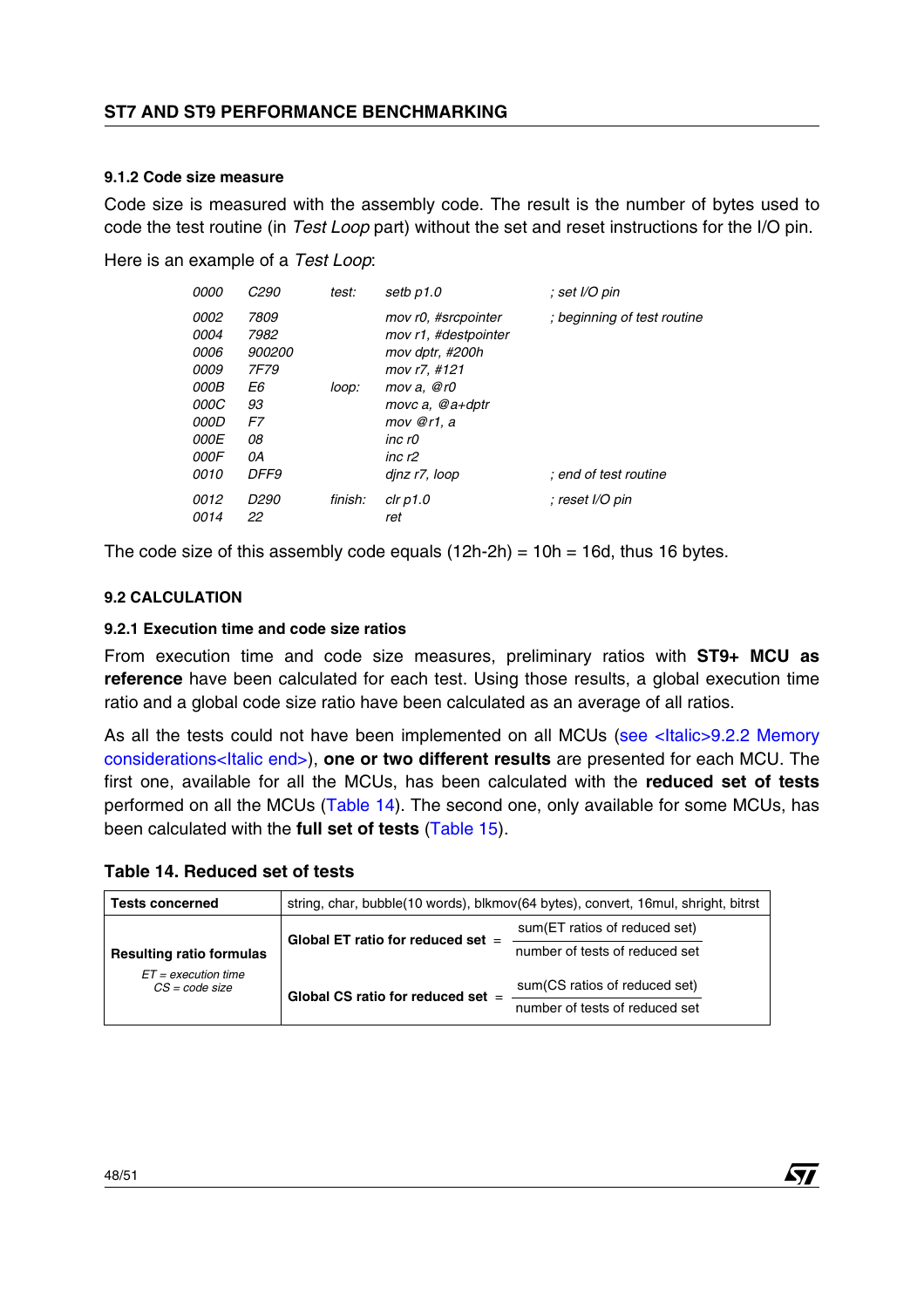| <b>Tests concerned</b>                    | string, char, bubble(10 words), blkmov(64 bytes), convert, 16 mul, shright, bitrst<br>sieve, acker(3,5), acker(3,6), bubble(600 words), blkmov(512 bytes) |                                                            |  |  |  |
|-------------------------------------------|-----------------------------------------------------------------------------------------------------------------------------------------------------------|------------------------------------------------------------|--|--|--|
| <b>Resulting ratio formulas</b>           | Global ET ratio for full set $=$                                                                                                                          | sum (ET ratios of full set)<br>number of tests of full set |  |  |  |
| $ET = execution time$<br>$CS = code size$ | Global CS ratio for full set $=$                                                                                                                          | sum (CS ratios of full set)<br>number of tests of full set |  |  |  |

### **Table 15. Full set of tests**

### <span id="page-48-0"></span>**9.2.2 Memory considerations**

97

The **"place" of the memory (internal or external)** of the MCU used for stack, has indirectly a consequence on the results. As all the MCUs own internal memory and do not own external memory, internal memory has been used for most of the tests. But because some tests (especially Ackermann function) require an important stack capacity, alternative solutions have been elaborated.

Here is a synthesis of the different cases:

- for tests with a limited memory need, **internal memory** has been used as stack
- for tests with important memory need,
	- for MCUs with important internal memory available, **internal memory** has been used
	- for MCUs with limited internal memory but with external memory (with identical access time) available, **external memory** has been used
	- for MCUs with limited internal memory and external memory with longer access time, **no real measure** has been made in order not to disfavour some MCUs; in some of these cases, **theoretical measures** have been calculated based on the assembly code - note that theoretical results are closed to practical results with internal memory

A small number of tests for some MCUs could not have been implemented due to various reasons.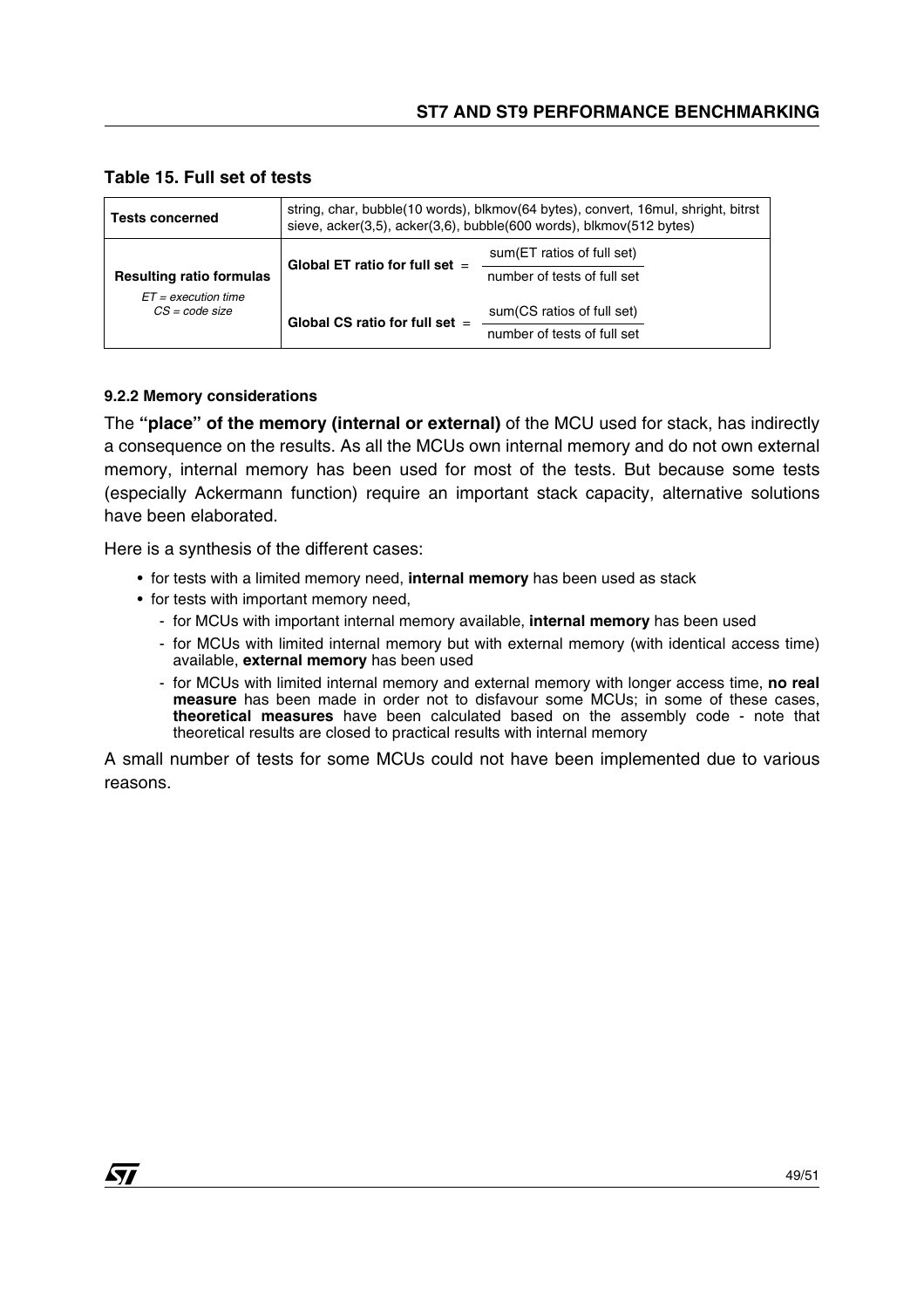As theoretical results are close to actual results with internal memory (see <Italic>9.1.1 [Execution time measure<Italic end>\)](#page-45-1), there are only two main cases (for each MCU):

- tests which **have been performed** (theoretically or practically with internal or external memory)
- tests which **have not been implemented** (due to various reasons)

As a matter of facts, there are two different sets of tests:

- the **reduced set of tests** performed on all the MCUs
- the **full set of tests** performed only on some MCUs

A rapid view on results show that the ratios obtained using both set of tests are not very different (see <Italic>4.1 [Preliminary remark<Italic end>](#page-10-1)).

*Kyt*